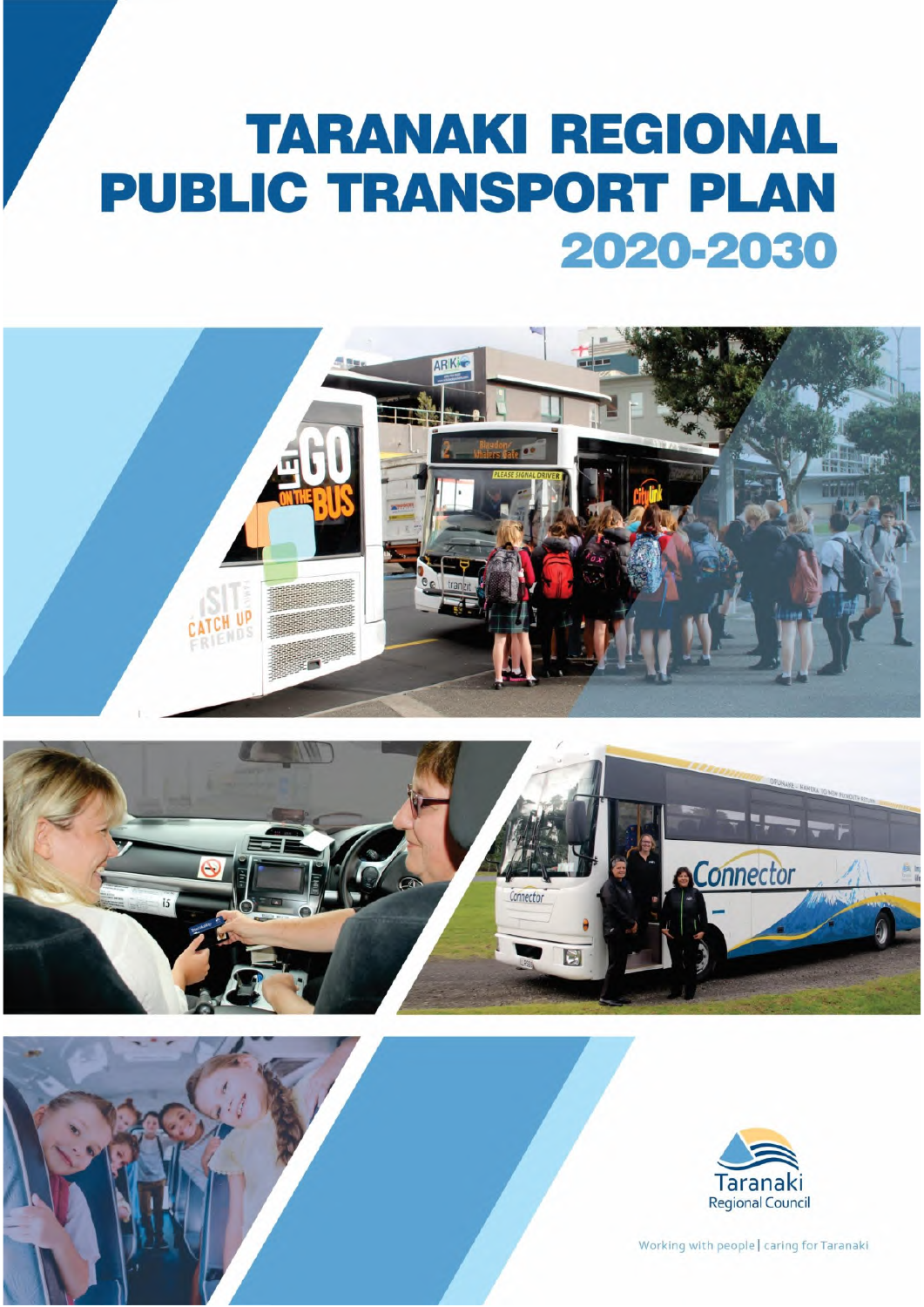# **Regional Public Transport Plan**

# **for Taranaki**

**2020/2030**

Taranaki Regional Council Private Bag 713 Stratford Document No: 2470199 October 2020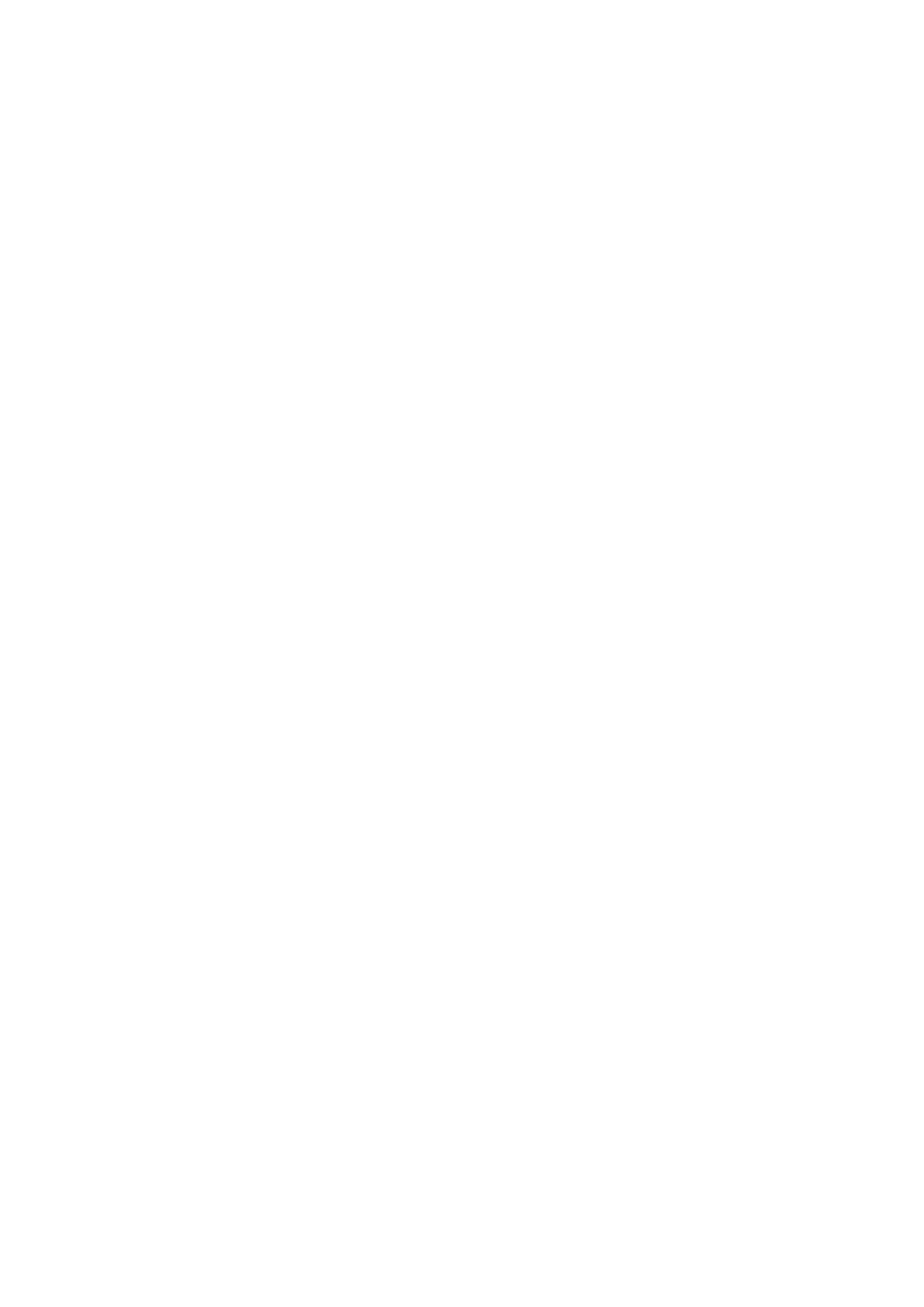# **Foreword**

Development of a Regional Public Transport Plan gives Council an opportunity to engage with the region's communities, operators and key stakeholders to help us assess the region's public transport services.

Since the previous Plan was adopted in 2014, we have continued to enhance services, notably the Hāwera to New Plymouth (Connector) service which commenced late February 2014. In the past six years, more than 150,000 trips have been undertaken, demonstrating the critical need for this service. By the time this Plan is adopted, Council will also have implemented a modern interoperable bus ticketing system, the Bee Card, with personal card management a key cornerstone.

Our Citylink service encompassing a large part of North Taranaki has been in operation for 10 years with our Southlink services in operation even longer. This has required considerable investment from this Council and our major funding partner, Waka Kotahi NZ Transport Agency.

Now is an opportune time to step back and review our services as we seek to build on what we have achieved and create a development pathway to future improvements. We recognise there are challenges, such as ease of driving and high car ownership, negating for many the attractiveness of public transport. But there are also new opportunities such as the prospect of greater collaboration with key partners so that together, we can make public transport a first choice for many more people.

The messages were very clear in the community feedback and submissions that fed into development of this plan. The people of Taranaki want to see a low- nor no-emissions public transport fleet, additional bus routes and more frequent services, and cheaper fares.

We will work with our partners and stakeholders to evaluate the options and implement the best solutions within funding restrictions.

And as always, our focus remains on providing the region with a public transport service that meets most of the people's needs, most of the time.

**Steve Ruru** Chief Executive Taranaki Regional Council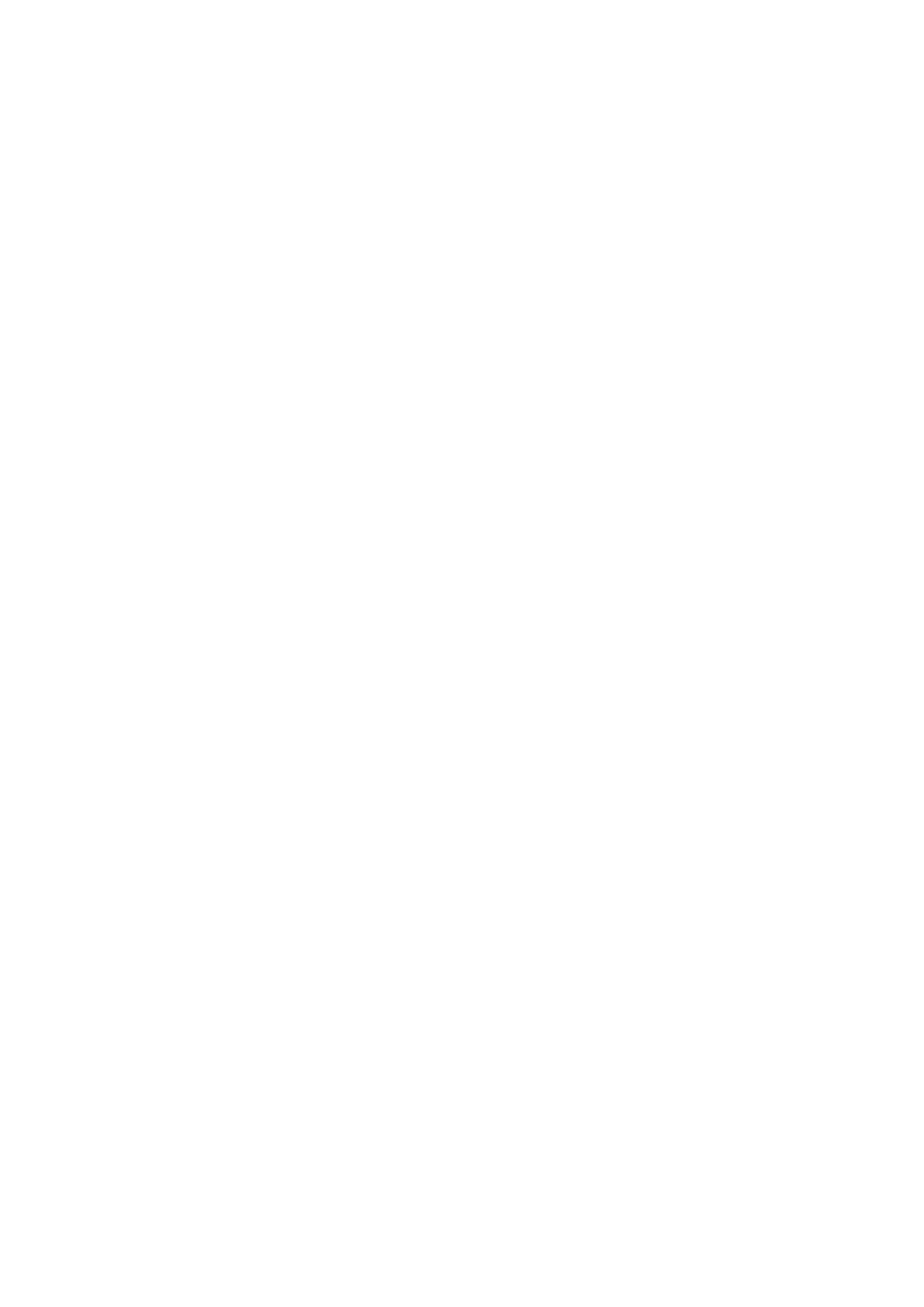# **Table of contents**

| 1. | Introduction                                                                   | 1              |
|----|--------------------------------------------------------------------------------|----------------|
| 2. | Strategic context                                                              | $\overline{c}$ |
|    | 2.1. Period of the Plan                                                        | 3              |
| 3. | Our current public transport system                                            | 4              |
| 4. | Strategic case                                                                 | $\overline{7}$ |
| 5. | Benefits of addressing the problems                                            | 10             |
| 6. | Objectives, policies and actions                                               | 11             |
|    | 6.1. Network                                                                   | 11             |
|    | 6.2. Services                                                                  | 12             |
|    | 6.3. Service quality                                                           | 13             |
|    | 6.4. Farebox recovery                                                          | 16             |
|    | 6.5. Fares and ticketing                                                       | 16             |
|    | 6.6. Process for establishing units                                            | 18             |
|    | 6.7. Procurement approach for units                                            | 18             |
|    | 6.8. Managing, monitoring and evaluating unit performance                      | 20             |
|    | 6.9. Transport-disadvantaged                                                   | 21             |
|    | 6.10. Accessibility                                                            | 22             |
|    | 6.11. Infrastructure                                                           | 22             |
|    | 6.12. Customer interface                                                       | 23             |
| 7. | Proposed strategic responses                                                   | 26             |
|    | Appendix A: Public transport services integral to the public transport network | 29             |
|    | Appendix B: Unit establishment                                                 | 32             |
|    | Appendix C: Farebox recovery policy                                            | 34             |
|    | Appendix D: Significance policy                                                | 38             |
|    | Appendix E: Land Transport Management Act 2003 requirements                    | 40             |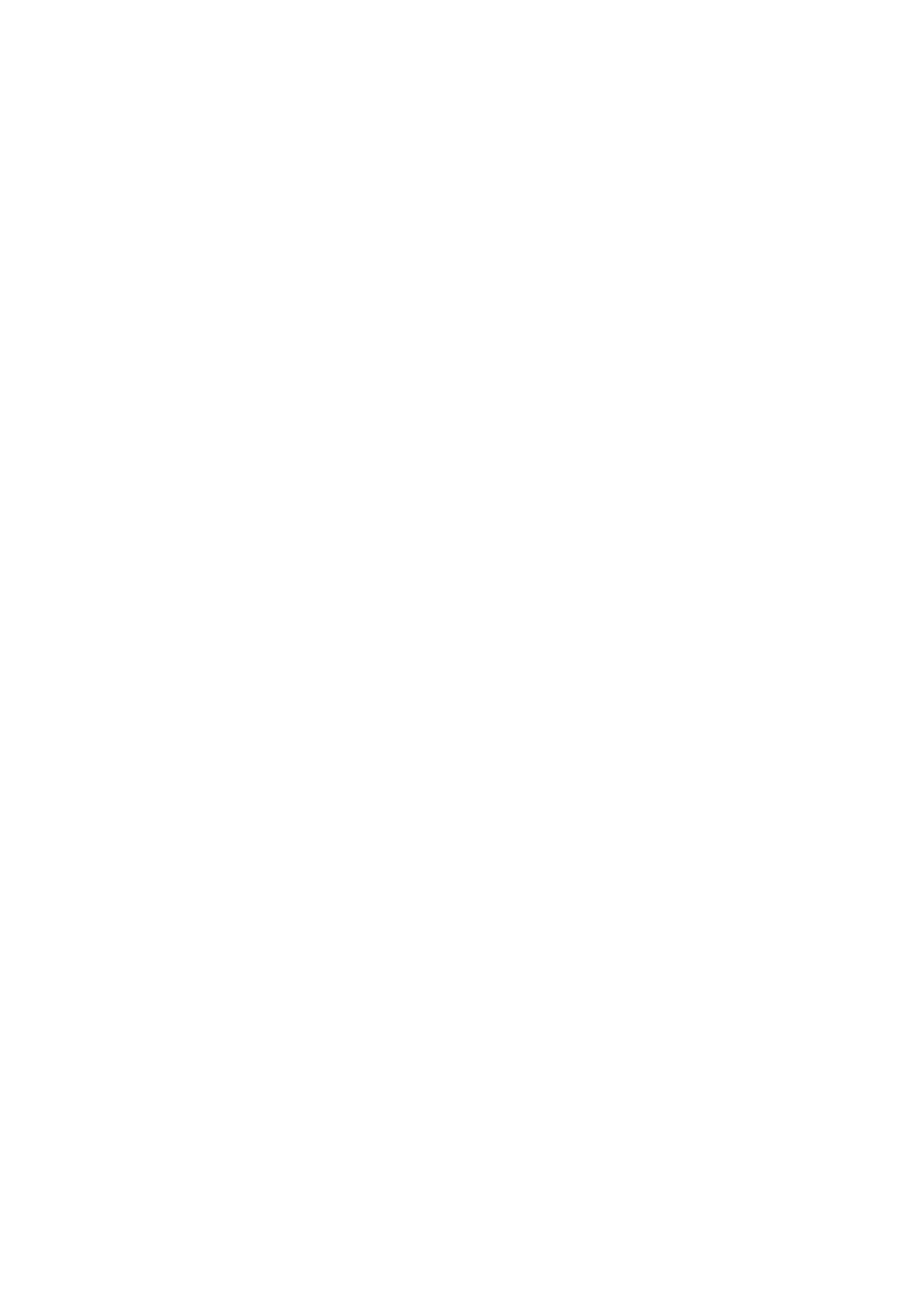# <span id="page-7-0"></span>1. Introduction

The *Taranaki Regional Public Transport Plan* (RPTP or the plan), prepared by Taranaki Regional Council (the Council), is a strategic document that sets out the objectives and policies for public transport in the region, and contains details of the public transport network and development plans for the next 10 years (2020-2030).

#### **Purpose**

This plan provides a means for the Council, public transport operators and other key stakeholders to work together in developing public transport services and infrastructure. It is an instrument for engaging with Taranaki residents on the design and operation of the public transport network.

The council is responsible for deciding which public transport services are needed in their region. The money to fund these contracts comes mainly from regional council ratepayers, Waka Kotahi NZ Transport Agency (Waka Kotahi), and fares from passengers using the service.

The decision as to which services should be provided is made through the preparation of this RPTP, and the consultation involved in that process. Regional public transport plans are prepared under the *Land Transport Management Act 2003* (LTMA).

#### **RPTP review process**

This plan has been prepared by the Taranaki Regional Council following circulation of a discussion document to stakeholders from territorial authorities, the education, health and access and disability sectors.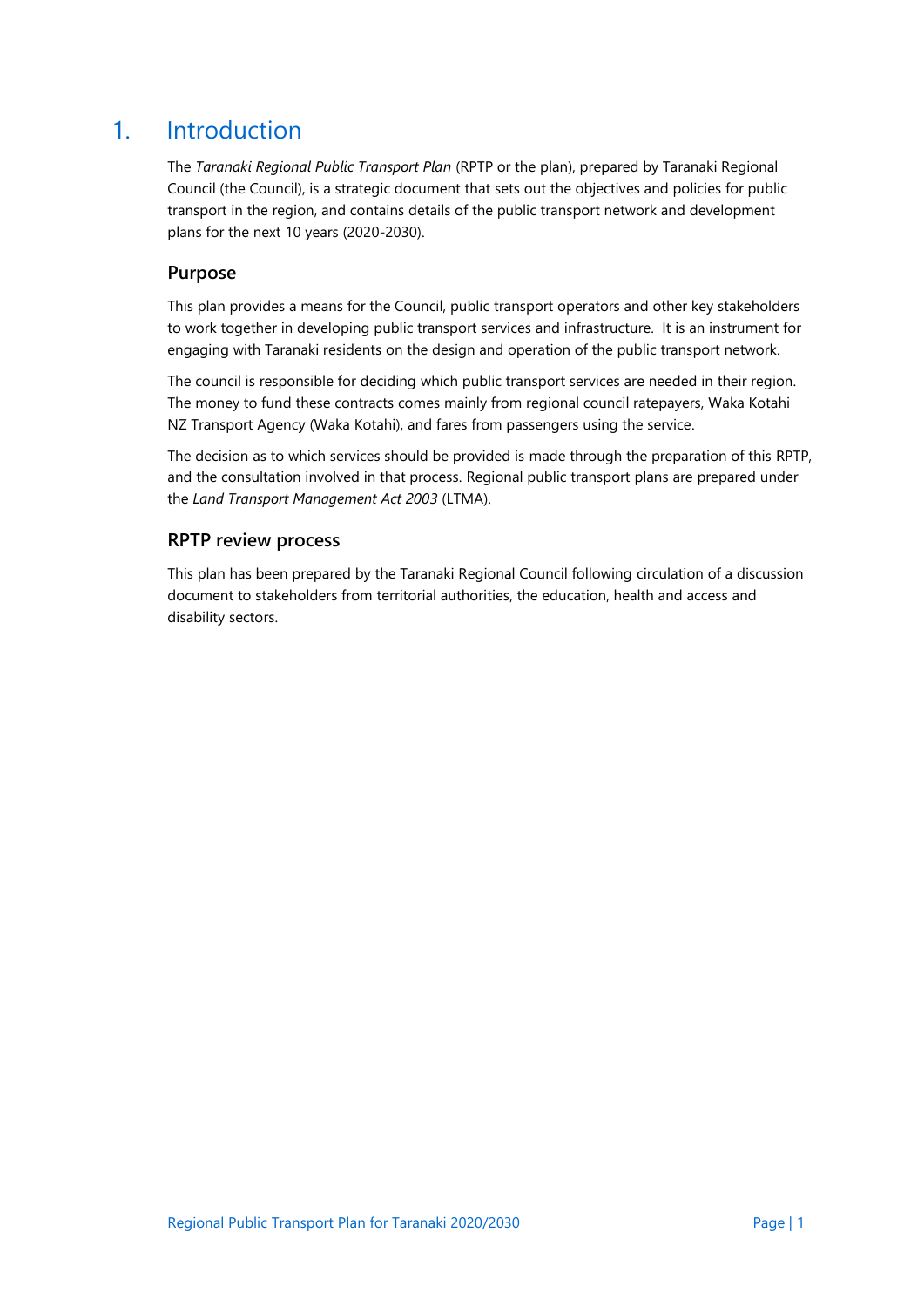# <span id="page-8-0"></span>2. Strategic context

#### **Land Transport Management Act 2003**

The *Land Transport Management Act 2003* (LTMA), as amended from time to time, is the main statutory framework for land transport planning and funding in New Zealand.

The purpose of LTMA is to "contribute to an effective, efficient and safe land transport system in the public interest", and requires regional councils to adopt a regional public transport plan (RPTP). The LTMA prescribes how plans are to be developed, and sets out the matters that must be contained in a plan. It also describes the purpose of the plan, which is to:

- describe the public transport services that are integral to the public transport network
- define the policies and procedures that apply to those public transport services
- identify the information and infrastructure that supports public transport

Principles of the *Public Transport Operating Model* (PTOM) have been incorporated into the LTMA. PTOM is a system for planning, procuring and funding public transport. It aims to increase patronage with less reliance on public subsidies, through improved collaboration between operators and regional councils. PTOM requires all bus services to be divided into units and provided under exclusive contracts to the council. However, services which do not form part of the core public transport network are exempt from operating under contracts.

Adoption of the RPTP will enable the Council to procure services required to deliver an integrated public transport network.

#### **Government Policy Statement on Land Transport**

The *Government Policy Statement* (GPS) sets out the government's desired outcomes and funding priorities for the land transport sector, and is the policy document that directly influences decisions on how funding from the *National Land Transport Fund* (NLTF) is invested for the next three year period.

*The Government Policy Statement on land transport 2021 builds on the direction set in GPS 2018 and continues the Government's commitment to safety within the transport system. The Policy Statement also prioritises better travel options in our towns and cities, and supports investments for improving freight connectivity through rail and coastal shipping. By including Climate Change as a strategic priority, the GPS highlights the Government's commitment to reducing greenhouse gas emissions in the transport system.*

The four strategic priorities for GPS 2021 are:

#### **Safety**

Developing a land transport system where-no one is killed or injured.

#### **Better Travel Options**

Providing people with better transport options to access social and economic opportunities

#### **Climate Change**

Developing a low carbon transport system that: supports emissions reductions, while improving safety and inclusive aspects

#### **Improving Freight Connections**

Improving freight connections for economic development

Regional Public Transport Plan for Taranaki 2020/2030 Page | 2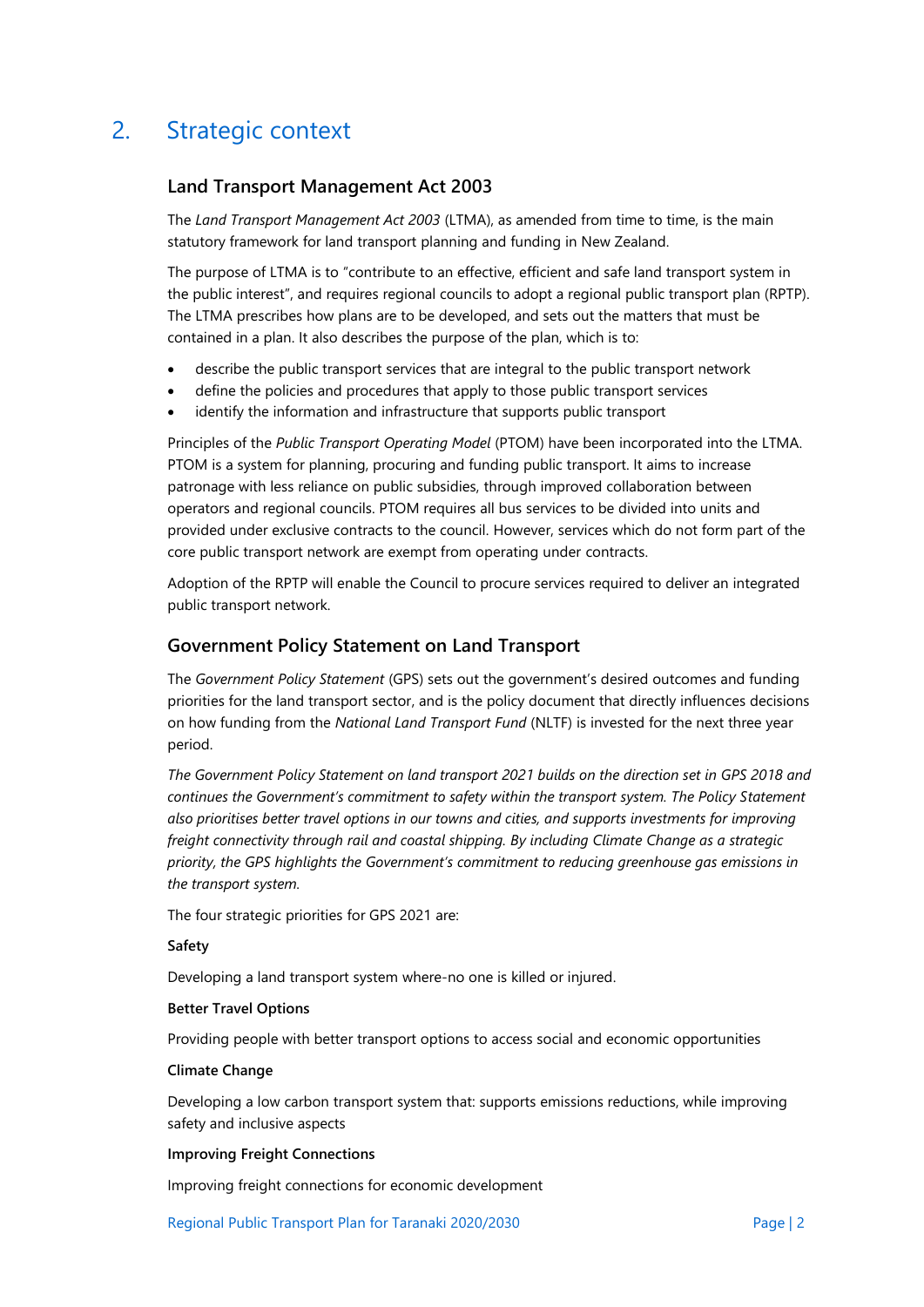#### **Regional Land Transport Plan for Taranaki 2015/2016 – 2020/2021**

The role of the *Regional Land Transport Plan* (RLTP) is to provide strategic direction to land transport in the region and set out how the region proposes to invest to achieve its objectives.

The purpose of the Plan is to:

- Identify the key transport issues and challenges in the Taranaki region, and how land transport activities proposed in the Plan will address these issues.
- Set out the region's land transport objectives, policies and measures for at least 10 financial years.
- List land transport activities in the region proposed for national funding during the six financial years from 1 July 2015 to 30 June 2021.
- Prioritise regionally significant activities.
- Provide a ten-year forecast of anticipated revenue and expenditure on land transport activities.

The overall vision for land transport in Taranaki is –

"A safe, effective and efficient land transport network, integrated across the whole transport system, which enables Taranaki to thrive and to lead sustainably prosperous New Zealand.".

#### **Long-Term Plans**

The Council's Long-Term Plan (LTP) describes how the council is to deliver the outcomes agreed to by the local community, the level of rates expected for the first three years of the LTP and other information pertinent to the community. One aspect of a LTP is to set out public transport activities and funding sources for the next ten years

#### **Taranaki 2050 Roadmap**

In August 2019, Taranaki launched a co-designed Roadmap for how the region will transition to a low-emissions economy by 2050. A collaborative process has been used to further develop detailed actions across the 12 pathways the Roadmap identifies, with Transition Pathway Action Plans (TPAP) being created for each area.

The Taranaki 2050: Infrastructure and Transport TPAP was released on 8 June 2020. The TPAP describes the actions required to assist infrastructure and transport developments in Taranaki to achieve a low-emissions economy.

One area of Council's contribution is the introduction of low-emission, alternate fuelled buses e.g. electric. The transition to low-emission vehicles needs to be factored into future development of services. A separate study assessing suitable alternate fuelled bus options and costs has already been planned and will be completed in 2020/2021.

### <span id="page-9-0"></span>2.1. Period of the Plan

Section 126 of the LTMA states the RPTP must, at all times, be kept current for a period not less than 3 years in advance, but not more than 10 years in advance. The Council may review the Plan from time to time but the Plan must be reviewed and, if necessary, renewed or varied, after the public transport service components of a RLTP are approved or varied.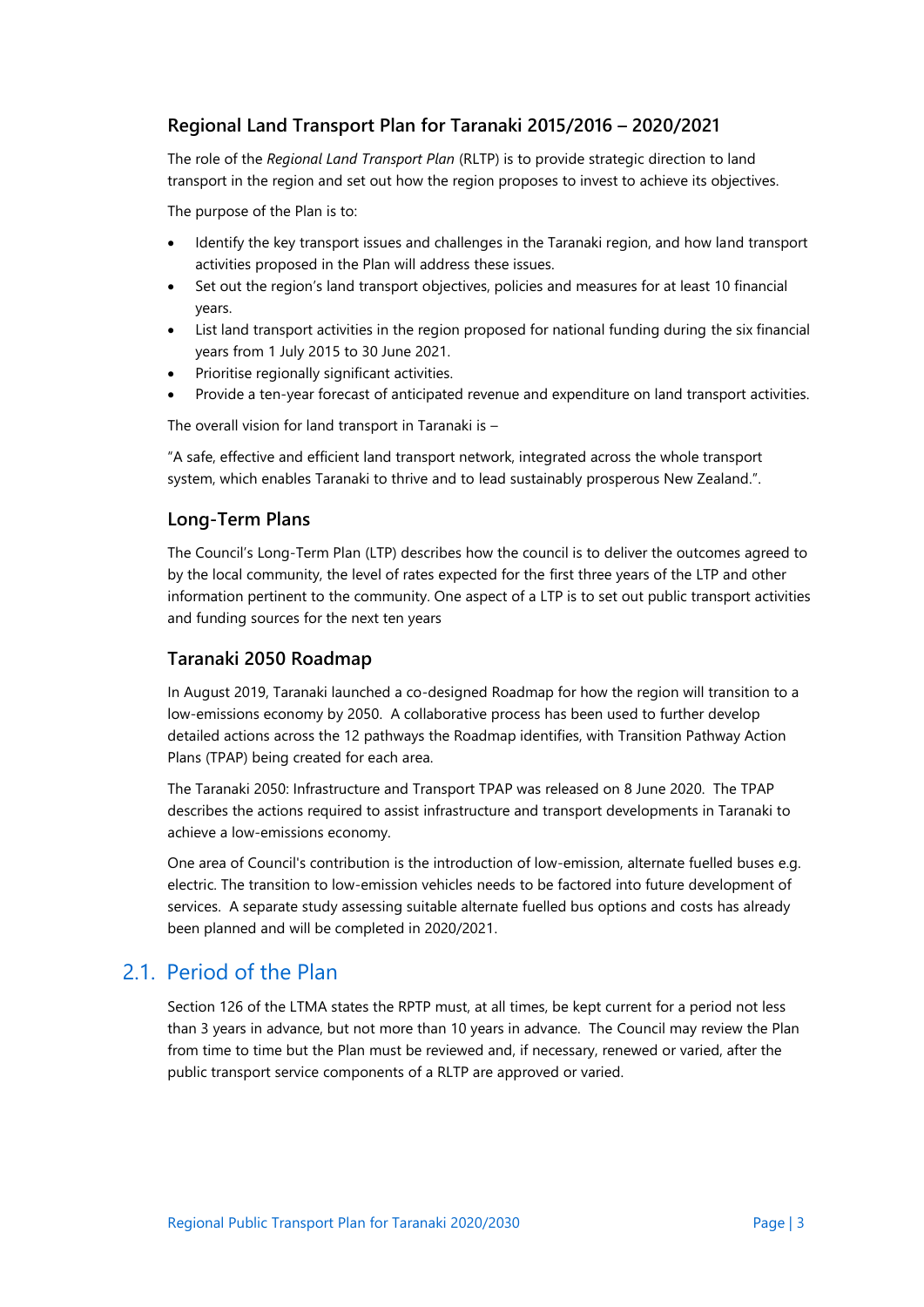# <span id="page-10-0"></span>3. Our current public transport system

Taranaki has a total population of 122,700 people and ranks 10<sup>th</sup> in population size out of the 16 regions in New Zealand<sup>1</sup>.

Bus patronage has grown in the region from 407,000 trips in 2009/2010 to just under 650,000 in 2018/2019 an increase of 60%. Patronage in 2019/2020 dropped to 537,995 due to the impacts of COVID-19. While overall patronage has increased in recent years due to the introduction of the new Connector service (2014), and growth on the Citylink service from groups less likely to afford their own transport e.g. school students, patronage on the rural Southlink Ōpunake to Hāwera and Southlink Waverley to Hāwera services have declined over the last few years.

The regional services are classified as:

- Urban
- Rural
- Connector



Figure 1 Public transport decision making framework

Services within north Taranaki account for 95% of the region's public transport trips, comprised of 10 urban routes, (with the ceasing of the urban service to Oākura in June 2020) and an additional 27 routes catering mainly to school students, operating Monday to Friday, with two urban services operating on Saturdays. There are no services operating on Sundays or public holidays. All urban buses are wheelchair accessible and have bike racks fitted and all but one of the school buses are wheelchair accessible.

The Hāwera to New Plymouth 'Connector' bus service accounts for less than 5% of the region's public transport trips and is comprised of one main bus operating four return trips Monday to Friday. It provides a link service to centres along State Highway 3. The main bus is supplemented by an additional bus to manage the high numbers of mainly Western Institute of Technology at Taranaki (WITT) students, travelling in the morning and afternoon, during term times only. The service does not run Saturday, Sundays or public holidays. The Connector buses are not wheelchair accessible.

The other three rural Southlink services provide a twice-weekly service from Waverley and Pātea to Hāwera and once-a-week services covering Ōpunake, Rāhotu, Parihaka, Ōkato, Kaponga and Manaia. These services account for less than 1% of trips regionally.

-

<sup>&</sup>lt;sup>1</sup> Statistics NZ 2019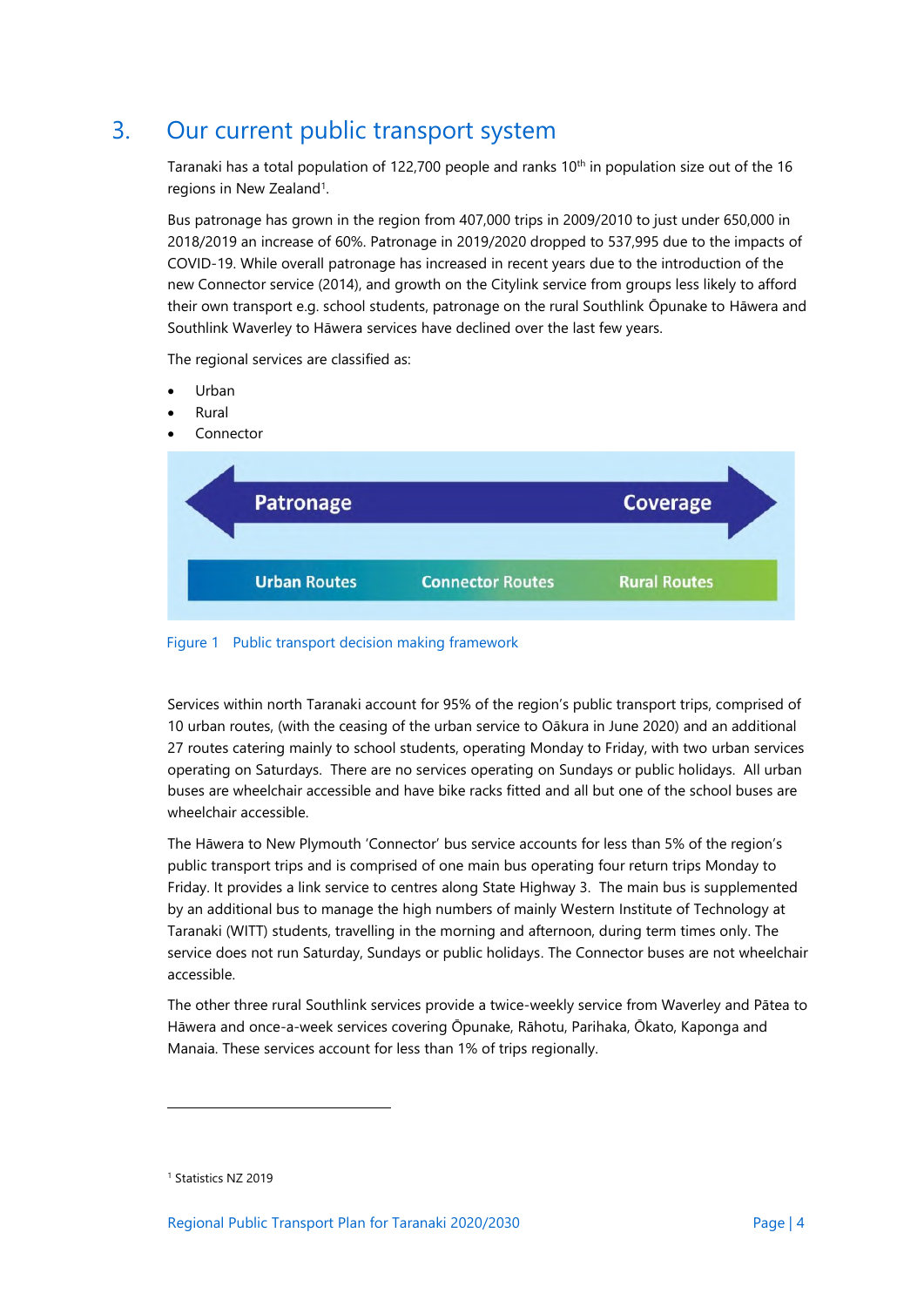# **Current Network**

Taranaki public transport services



Taranaki services are similar to most other services in New Zealand where passenger fares received do not cover the full cost of providing public transport. Because of this there is an ongoing reliance on additional funding. The total gross cost of public transport contracts in the region is approximately \$3.2 million per annum and is funded through:

- Fares
- Government investment from the National Land Transport Fund, and
- Local government funding through rates

In addition, a minor source of revenue is received from selling advertising space on the backs and sides of the buses.

The Council also manages the Total Mobility Scheme. The scheme operates throughout the region with approved operators located in north Taranaki, Stratford and Hāwera. The scheme provides subsidised door-to-door transport for people with impairments affecting their ability to use bus services. It has 1,701 registered clients who undertook 50,522 trips in 2019/2020. Additionally, Ironside Vehicle Society receives funding support for its specialised wheelchair service undertaking 4,714 subsidised trips in 2019/2020.

The Taranaki region has limited public transport services and is viewed as a 'small' region in terms of the scale of services and funding and is comparable to Northland and Hawke's Bay regions. The Council contracts out the provision of public transport in the region. Bus services are funded through targeted rates, with Total Mobility services funded through general rates.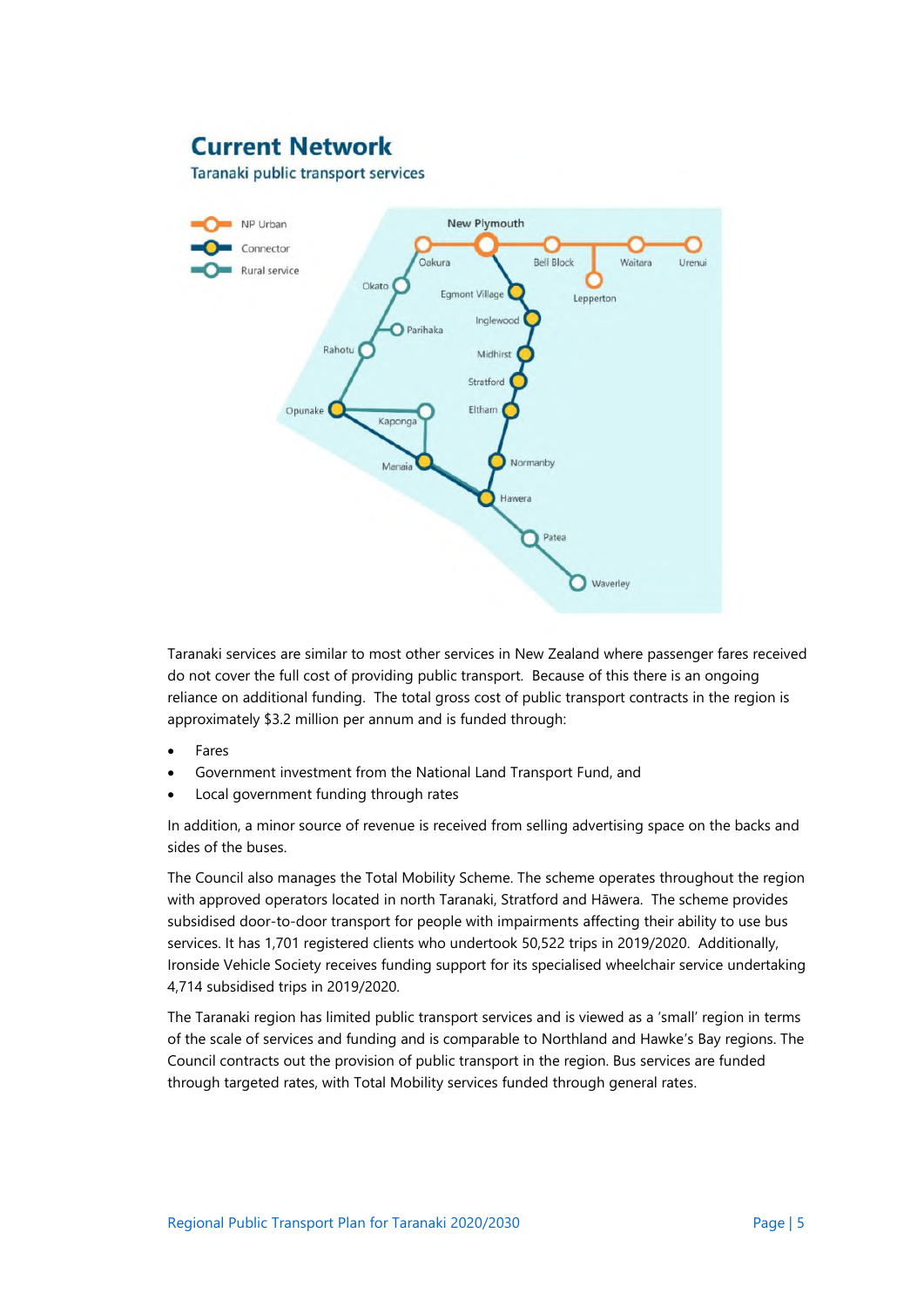#### **Passenger rail services**

The region does not have any public passenger rail services. Given the investment signals from the Government Policy Statement on Land Transport Funding 2018/19 – 2027/28 (GPS), it is not considered appropriate to propose any light rail passenger transport services within the period of this plan.

As stated in GPS 2021 Table 4: Investment expectations for Government Commitments to be met in NLTPs:

The New Zealand Rail Plan outlines the Government's vision and priorities for rail. The long-term vision is for New Zealand's national rail network to provide modern transit systems in our largest cities, and to enable increasing volumes of freight to be moved off the roads and onto rail. Over the next decade investment is needed to achieve a reliable and resilient national rail network. This requires investment in both the national rail freight network and our metropolitan rail networks.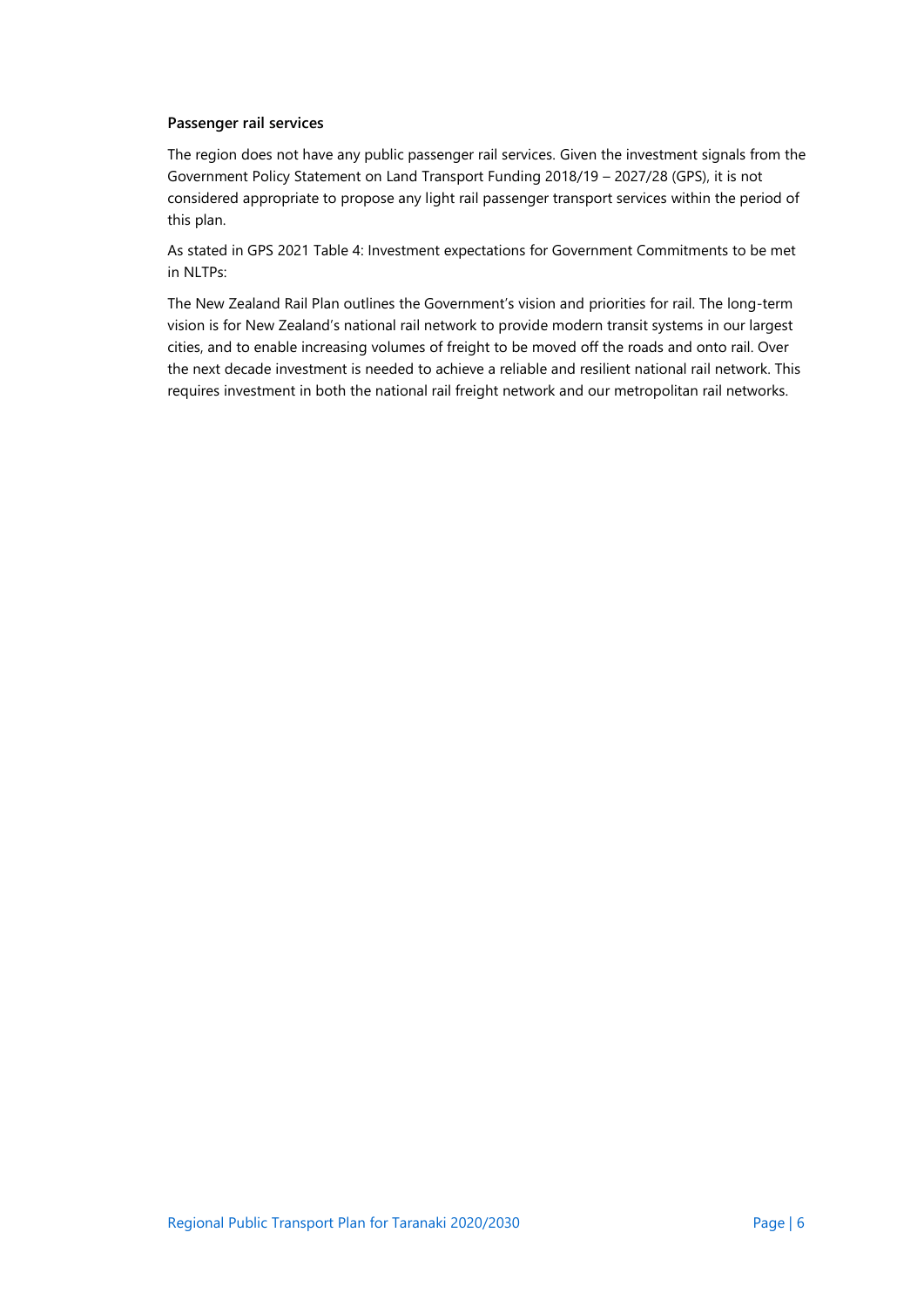# <span id="page-13-0"></span>4. Strategic case

This section provides a summary of the strategic case for the RPTP. The strategic case forms part of Waka Kotahi's business case approach to investment in transport.

As part of the development of the Plan, regional problems, the benefits of addressing the problems and responses to them, taking into account some initial feedback from stakeholders, have been identified.

#### **Problem 1**

The ease of driving and high car ownership in the region along with general low profile and (legacy) low perception of public transport is leading to a decline in patronage growth from those that have their own vehicles.

Taranaki's public transport network is centred on two main week-day units. These are New Plymouth, Bell Block, Lepperton, Waitara, Urenui and Ōakura, (Citylink) and Hāwera to New Plymouth via SH3 (Connector). The level of vehicle commuting between the various centres is significant; many people commute between north and south Taranaki and east of New Plymouth city and vice versa. Similarly, students traverse frequently between the centres, for tertiary, secondary or special charter education.

Parking in all centres is plentiful and either cheap or free; district plan rules ensure parking provisions for businesses. Within New Plymouth city there is plenty of free all day parking within easy walking distance of the CBD.

Areas of rural Taranaki are covered by the Southlink services Ōpunake to Hāwera and Ōpunake to New Plymouth (both once-a-week) and Waverley to Hāwera (twice-weekly). The choice of living in rural areas of Taranaki means that access to a private motor vehicle is high with 84% of households in the South Taranaki District having access to one or more vehicles (2018 Census).

Public transport in the region is traditionally viewed as a mode to be used by people without easy access to private transport options i.e. the transport disadvantaged. In the absence of any bus prioritisation, or deterrents to private vehicle use such as congestion or parking availability/costs, drivers do not consider public transport as an option for them. The convenience of driving outweighs any other reasons for using public transport.

#### **Access to motor vehicles in Taranaki Region**

|                 | 2001 | 2006 | 2013 | 2018 |
|-----------------|------|------|------|------|
| Taranaki region | 90%  | 92%  | 93%  | 87%  |

#### **Adult patronage as proportion of total bus patronage**

|                                       | 2014/15 | 2015/16 | 2016/17 | 2017/18 | 2018/19 |
|---------------------------------------|---------|---------|---------|---------|---------|
| Total patronage (all fare categories) | 610,470 | 605,603 | 614,811 | 624,286 | 649,874 |
| Adult patronage (excludes SuperGold)  | 42,809  | 41,511  | 38,254  | 38,359  | 36,013  |
| Percentage                            | 7.0%    | 6.9%    | 6.2%    | 6.1%    | 5.5%    |

Figures for 2019/2020 were not presented as all patronage was recorded as 'Adult' patronage while services operated under COVID-19 Alert Levels 4 and 3.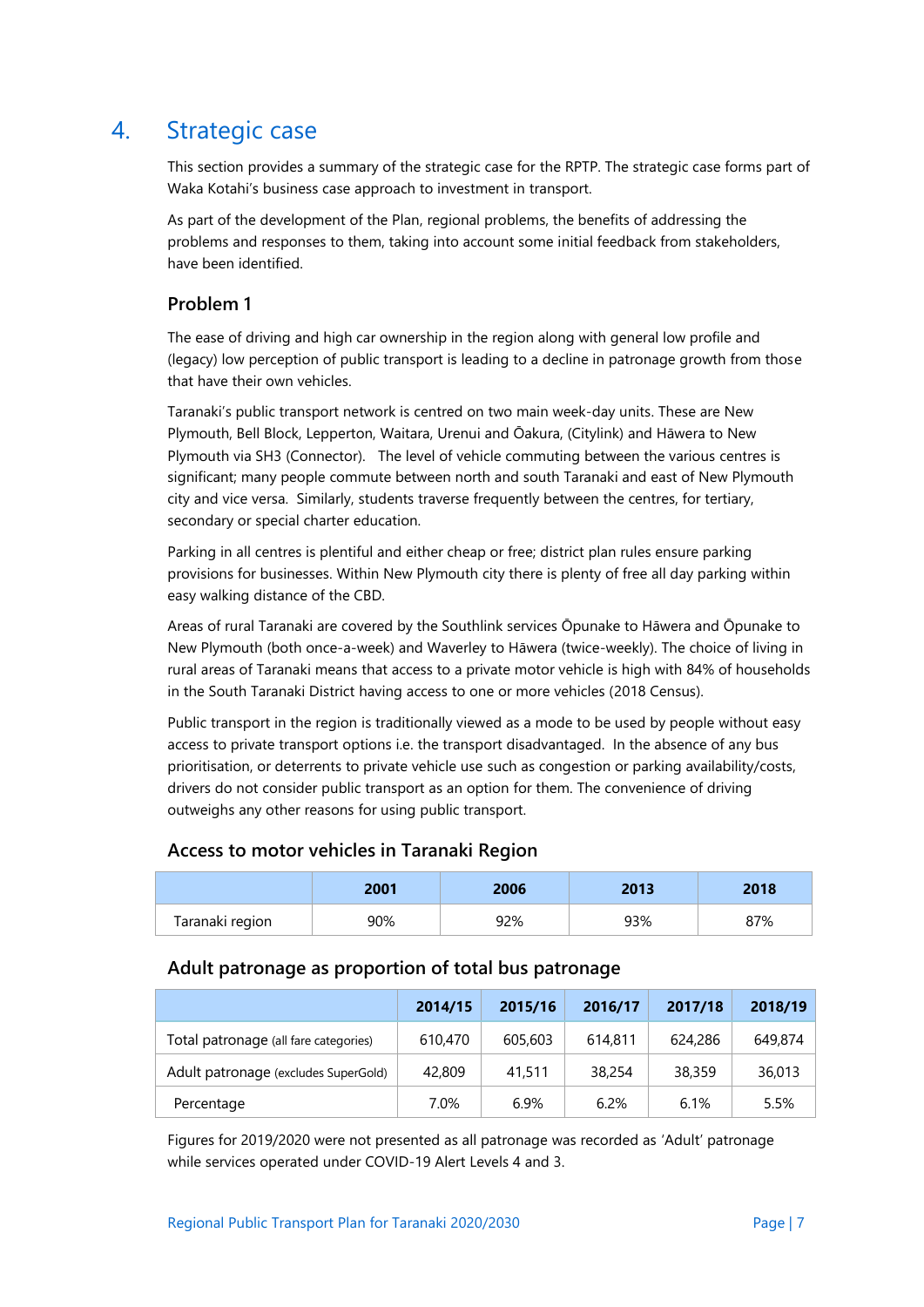#### **Problem 2**

Limited accessibility and frequency of bus services is leading to under-utilisation of public transport.

Significant improvements have been made to Taranaki's bus networks over the last 10 years. The current operating structure for the Citylink services has been in effect since 2010. The network was viewed as fit for purpose, with nine peak services and five off-peak services operating. These are now supported by 27 additional peak services used mainly by school students. Student dominated services and the required resourcing limits the ability to enhance peak services to attract other users. The Citylink services (excluding the school services) follow a traditional hub and spoke model, with a pulse timetable, where most buses leave from and return to the New Plymouth CBD at the same time.

The Connector service commenced in February 2014. This is funded in part by the Western Institute of Technology at Taranaki (WITT) and the Taranaki District Health Board (TDHB). This is a one bus service, operating four return trips from Hāwera to New Plymouth. The travel distance (approximately 80km per trip) and travel time (approximately 90 minutes per trip) make service enhancements impossible without adding an additional vehicle/s.

The Southlink services were implemented to provide an opportunity for the transport disadvantaged to access services in the larger centres, namely New Plymouth and Hāwera. Patronage has declined steadily over the last few years with only a handful of regular users remaining, of which most of these travel for free under the Government SuperGold Card free offpeak travel scheme.

An example of a decrease in patronage is on the Waverley to Hāwera service. In 2012/2013 2,462 trips were recorded, with just 1,028 trips in 2019/20. This is a decrease of 58%.

Fares on the Connector service have remained unchanged since it started in 2014 and the last Citylink fare increase was in 2016. It is important to note that the fares have never been increased on the Southlink services. Council has recently reduced fares to a flat fare structure on two of the services, Ōpunake to Hāwera (now \$2) and Waverley to Hāwera (now \$3). This was to test whether fares may be a barrier to use and therefore a fare reduction would boost patronage.

The provision of fixed route, scheduled bus services is expensive. More frequent services or additional peak buses could be added but the cost of doing so needs to be carefully weighed against the potential use, especially considering the region's low population density and high car ownership. Any increase in service levels or increase in bus numbers will add a *significant cost to ratepayers* through targeted rates and taxpayers through central government investment.

#### **Problem 3**

The current car focused investment model in provincial areas is leading to a suboptimal transport system that does not effectively integrate public transport.

Transport planning and investment has traditionally been targeted at providing ever-improving roads, with public transport filling a minor role. Added to this is the region's dispersed communities and centralised location of essential services. These factors coupled with low population density, makes the provision of traditional public transport difficult and costly.

Traditional land use planning does not factor the provision of public transport into planning decisions. New residential areas continue to be developed without consideration for future public transport infrastructure or services. When services are considered the retrospective siting of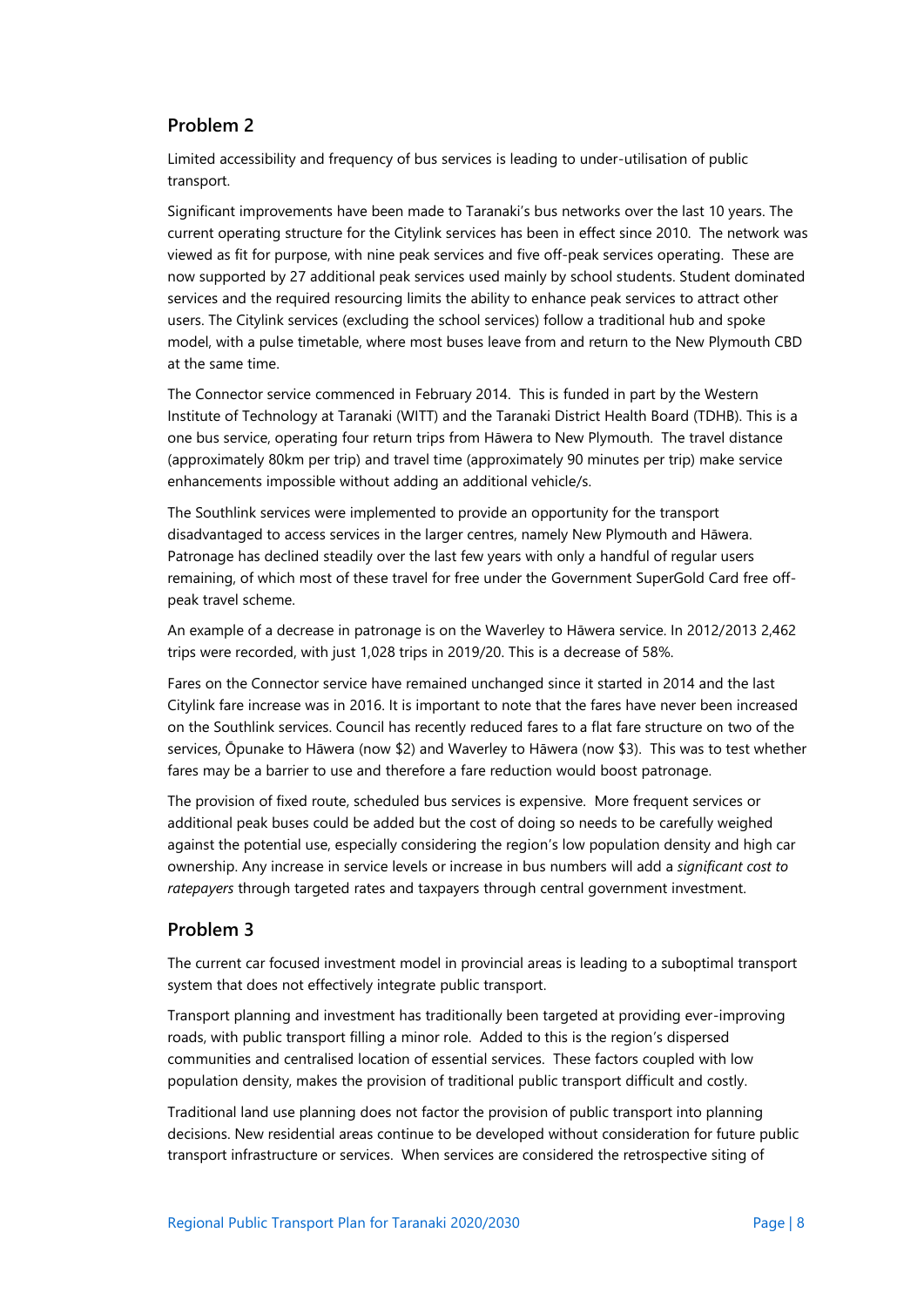infrastructure becomes problematic as many residential owners do not want bus infrastructure situated outside their property.

What Council would like to see is better integration of public transport into the transport system which, subject to proven demand and affordability, can play a greater role in the future. It is expected that there will be increasing demand for more services with greater coverage and a greater demand for specialist services such as Total Mobility and demand responsive services. This may require a different approach to public transport.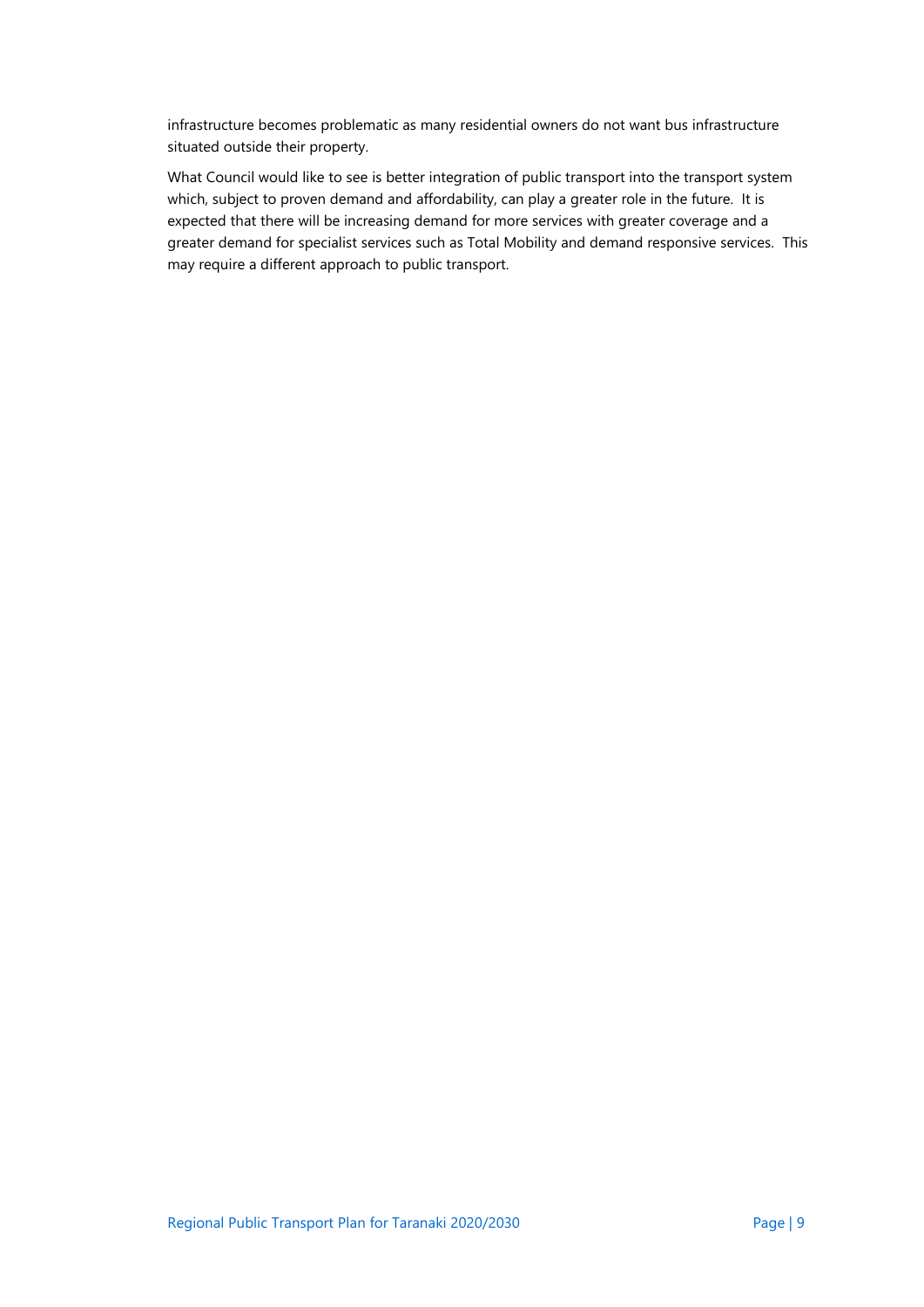# <span id="page-16-0"></span>5. Benefits of addressing the problems

The benefits of addressing the issues identified equate to our long-term vision for the Taranaki region, which can be expressed as:

Benefit one: accessible and integrated public passenger transport services that caters to the needs of people at a reasonable cost:

- gets people to where they want to go
- is affordable for users and funders

With greater collaboration between all governing public transport agencies a more user-friendly journey experience that gets people to where they want to go can be achieved. However, this must be balanced against the cost of providing the services so that they remain affordable for users and funders.

Benefit two: contributes to a prosperous, connected, healthy, vibrant and environmentally sustainable community:

- enhances the health and wellbeing of our people
- improves the social cohesion of our communities
- makes our city and towns more liveable

There is strong evidence that there are significant economic, social and health benefits to enabling people to travel independently and safely around their local community. Communities that move around also interact with each other and are strengthened in the process.

A key benefit of moving people more effectively is the corresponding improvement in community wellbeing. Decreasing the priority for cars while increasing public transport priority will result in more areas of the region becoming attractive places to live.

The benefits also strongly align with wider regional and Government aims. These being:

- transitioning to a low-carbon economy, particularly relevant in Taranaki with the Council a stakeholder in the Tapuae Roa Strategy and Taranaki 2050 Roadmap
- recognising the wider social health and environmental benefits of public transport

The Council acknowledges the New Plymouth District Council's opportunity to participate in its Integrated Transport Strategy and the future collaborative direction this will provide. NPDC has stated it is keen and willing to invest early in improving the quality, frequency and geographical coverage as well as increasing the level of subsidy to reduce the cost at the point of use.

Together, we view a combined investment in public transport services as a strategic alternative to building more infrastructure to accommodate population growth as well as mitigating climate change.

The Council acknowledges that greater public transport investment will result in significant transportation infrastructure savings and therefore lower costs over the long-term for our community.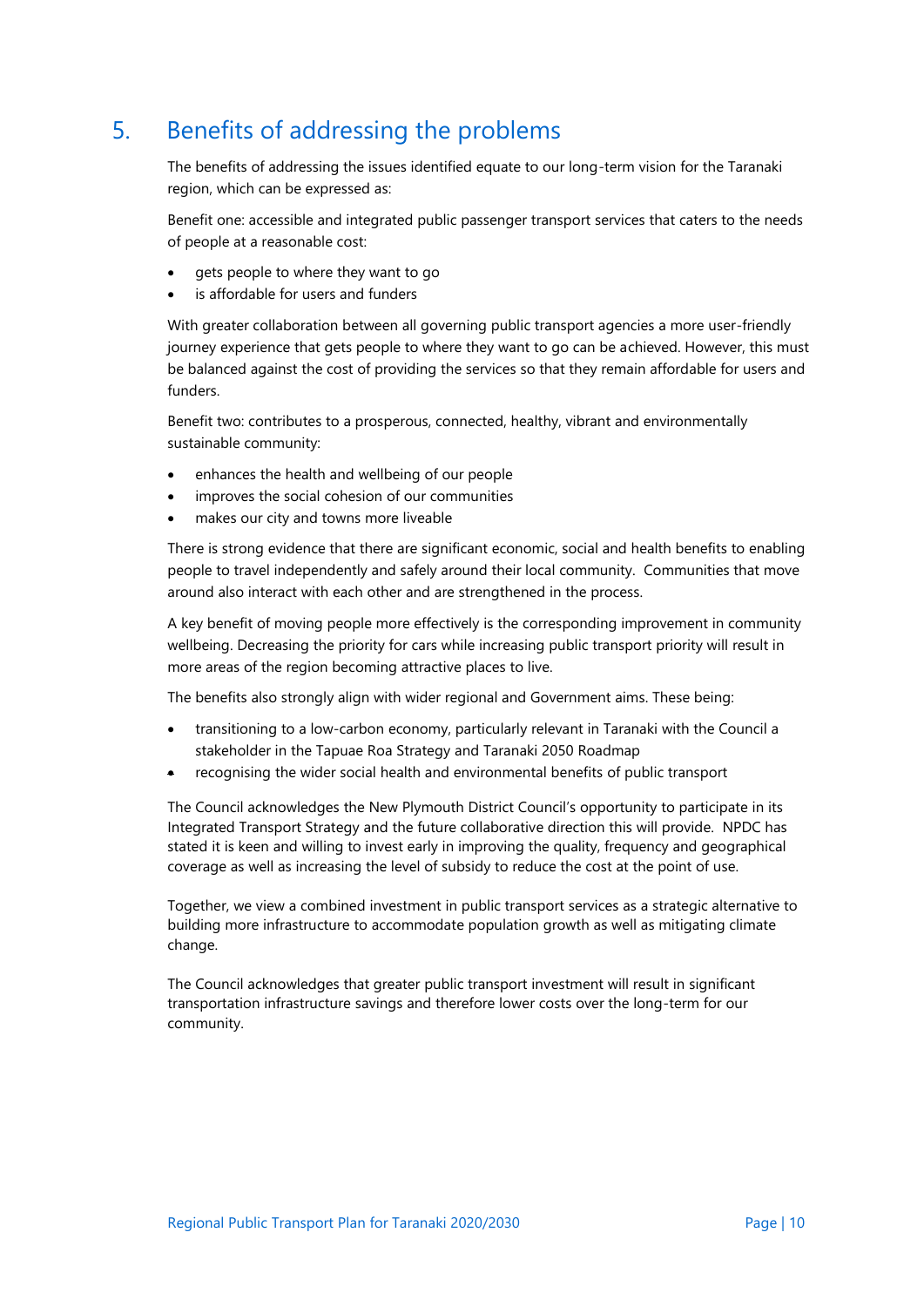# <span id="page-17-0"></span>6. Objectives, policies and actions

This chapter sets out the policies that apply to public transport services in the Taranaki region, and the actions that the Council proposes to take to implement those policies.

The Council's vision for public transport is:

*"accessible and integrated public passenger transport services that cater for the needs of the people of Taranaki (including the transport disadvantaged) at a reasonable cost and in a manner which contributes to a prosperous, connected, healthy, vibrant and environmentally sustainable community".*

Each section has the following format:

**Objective:** a statement describing the aim of the policy area

**Discussion:** a summary of the context for the policy area, including the issues it is addressing and the outcomes that it affects

**Policies:** the general course of action that the Council will follow to achieve each objective and guide its decisions on the future delivery of public transport services in Taranaki

**Actions:** the specific actions that the Council intends to take to implement each policy

Implementation of the policies and actions depends on whether funding is available.

The Council will ensure that the objectives, policies and actions in this Chapter are reflected in the provisions of contracts with public transport operators.

Unless specifically identified, the policies and actions outlined in this chapter do not apply to exempt services .

The lists of policies and actions are not in order of priority. The Council will assess and prioritise actions during the period of the plan, subject to available resources.

### <span id="page-17-1"></span>6.1. Network

#### **Objective 1: A core network of accessible, integrated and reliable public transport services that support Taranaki's communities.**

The Council proposes to provide a core network that is accessible, integrated and reliable connecting regional centres to key urban centres providing access to employment, education, health, welfare, social, and retail services. The Council acknowledges that quality and high frequency public transport leads and has to come before patronage not the other way around.

A core network provides significant longer-term benefits for Taranaki, notably:

- efficient use of resources
- increased patronage as users can rely on consistent, dependable services
- efficient use of infrastructure, as it is used more frequently.

Investing in this type of network is expected to achieve better value-for-money outcomes for the Council and its funders.

The changing nature of demand means that there will be ongoing need to review existing services and consider new and innovative responses to changes in the region. The policies and actions below provide the opportunity for revised and new services to be implemented where these meet identified demand or social need in an affordable and integrated manner.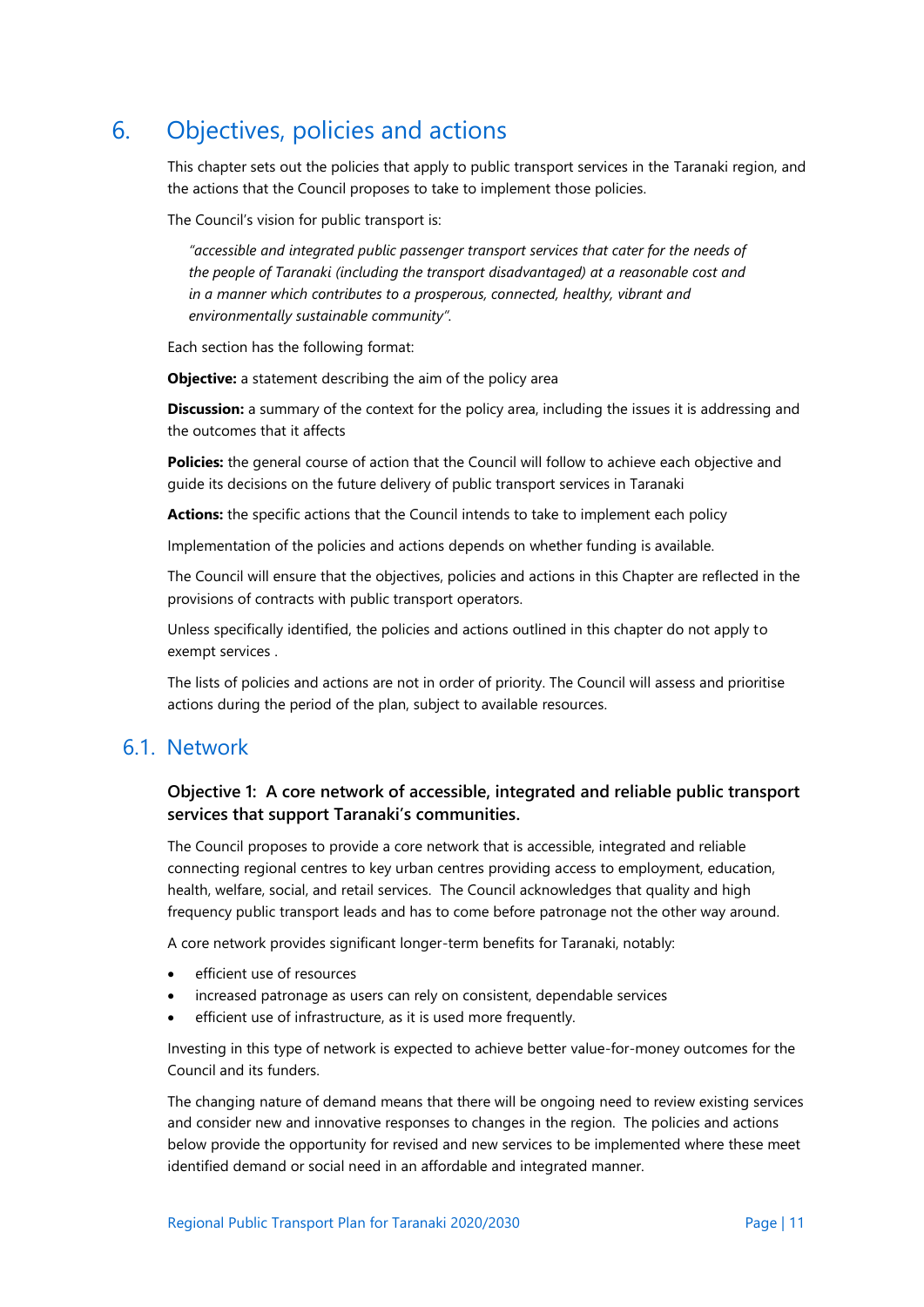| <b>Policies</b>                                                                | <b>Actions</b>                                                                                                                                   |
|--------------------------------------------------------------------------------|--------------------------------------------------------------------------------------------------------------------------------------------------|
| Provide a core network of integrated and                                       | Continue to provide both urban, rural and connector                                                                                              |
| 1.1.                                                                           | public transport services, where appropriate, subject to                                                                                         |
| reliable services                                                              | meeting service KPI's                                                                                                                            |
| Encourage mutually supportive land use                                         | Work with the territorial authorities to promote transit                                                                                         |
| 1.2.                                                                           | oriented development around greenfield and urban                                                                                                 |
| and public transport development policies                                      | intensification proposals                                                                                                                        |
| Investigate new service opportunities                                          | Investigate options for trial services where gaps in the                                                                                         |
| 1.3.                                                                           | network exist or as new development occurs                                                                                                       |
| 1.4. Provide services that are responsive to<br>population and business growth | Work with the territorial authorities to investigate and<br>develop new and or trial services in responsive to<br>population and business growth |

### <span id="page-18-0"></span>6.2. Services

### **Objective 2: Responsive services that connect people with where they want to go.**

The urban and connector service network will be the core of a timely route structure operating generally Monday to Friday (excluding public holidays) with limited urban services operating on a Saturday. Routes will mainly service major residential areas, schools, commercial and where possible industrial estates, and be integrated to maximise the range of travel options and destinations.

The rural service network will operate generally once-a-week to provide a lower frequency of geographic coverage across the region. Where possible, the rural services will be routed to enable passengers to make connections to the urban, connector and exempt services for example interregional bus services. This will allow more passengers to access a wider range of destinations throughout the region.

Passengers will be expected to transfer between services to complete their journey, therefore, the network will depend upon enabling passengers to move easily between different services, having appropriate infrastructure at the key interchange points and providing high quality customer information.

| <b>Policies</b>                                        | <b>Actions</b>                                                                                                                                                                                                                                                                                       |
|--------------------------------------------------------|------------------------------------------------------------------------------------------------------------------------------------------------------------------------------------------------------------------------------------------------------------------------------------------------------|
| 2.1. Provide a network of public<br>transport services | Plan and procure services using the following service layers:<br>• Urban: Regular frequency service (generally Monday to<br>Saturday) that provides connections between, Bell Block and<br>Waitara, to and from New Plymouth (Oakura urban service was<br>discontinued in 2020 due to low patronage) |
|                                                        | • Rural: Low frequency service (minimum weekly) that provide<br>access to town centres for social, welfare, health and activity<br>services                                                                                                                                                          |
|                                                        | • Connector: moderate frequency service (generally two-hourly<br>week days) connecting Hāwera and New Plymouth                                                                                                                                                                                       |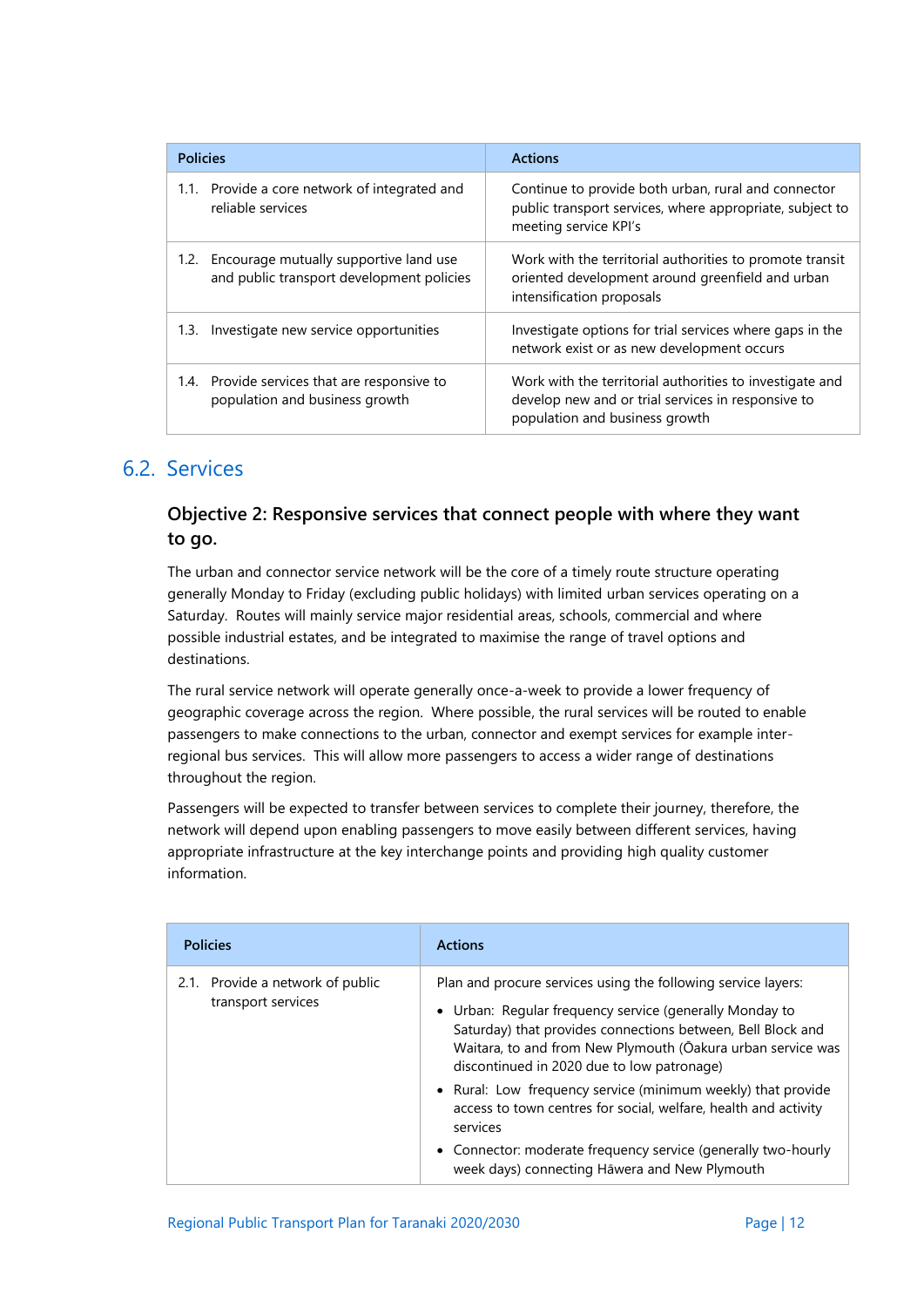| <b>Policies</b>                                                                                                                          | <b>Actions</b>                                                                                                                                                                                                                                                                                                                                                                                       |
|------------------------------------------------------------------------------------------------------------------------------------------|------------------------------------------------------------------------------------------------------------------------------------------------------------------------------------------------------------------------------------------------------------------------------------------------------------------------------------------------------------------------------------------------------|
| 2.2. Provide a public transport<br>network that maximises the<br>range of travel options and<br>destinations available                   | Design routes and timetables to provide convenient connections<br>between services and to minimise total journey time, including<br>waiting time for connections                                                                                                                                                                                                                                     |
| 2.3. Enable timely and cost-effective<br>service provision in developing<br>urban areas in collaboration<br>with territorial authorities | i. Encourage planning decision-makers and authorities to<br>ensure that public transport corridors are identified and<br>provided for in all significant new developments.<br>ii. Where appropriate introduce public transport (initially under<br>trial) services in new and developing areas in a timely and<br>cost effective manner                                                              |
| 2.4. Ensure that services respond to<br>identified customer needs                                                                        | Consult operators, passengers, and the public in the affected<br>i.<br>areas during service planning and reviews prior to<br>procurement<br>Consider options for trial or new services where these are<br>ii.<br>shown to meet customer demand in an affordable cost-<br>effective and integrated manner and introduce such changes<br>as a variation to this Plan where appropriate.                |
| Maintain consistent levels of<br>2.5.<br>service in each service layer,<br>appropriate to demand                                         | Provide the following minimum service levels for each service<br>layer:<br>• Urban: Peak 40 minutes<br>Off-peak 70 minutes<br>• Rural: Once-a-week with approximately two hour stopovers<br>• Connector: two hourly between 6am-7pm, weekdays<br>(excluding public holidays)                                                                                                                         |
| 2.6. Enable timely and cost-effective<br>service adjustments to meet<br>demand                                                           | Put mechanisms in place within the PTOM contracting<br>i.<br>environment to allow service provisions to be adjusted<br>efficiently and effectively to match demand, fare revenue,<br>and respond to new service opportunities.<br>Put mechanisms in place to enable efficient communication<br>ii.<br>with public transport passengers, to ensure that services can<br>continue to respond to demand |

# <span id="page-19-0"></span>6.3. Service quality

### **Objective 3: A convenient and reliable public transport system using modern vehicles**

A high quality public transport system gets passengers to where they want to go quickly, and provides reliable whole-of-journey travel times. The most important consideration for passengers and potential users is reliability - a trip leaves on time and arrives at (or very close to) the scheduled time.

Operational monitoring and fleet improvements will assist in reducing travel times and increase service reliability. However, where buses mix with traffic, journey times and reliability are affected by external factors.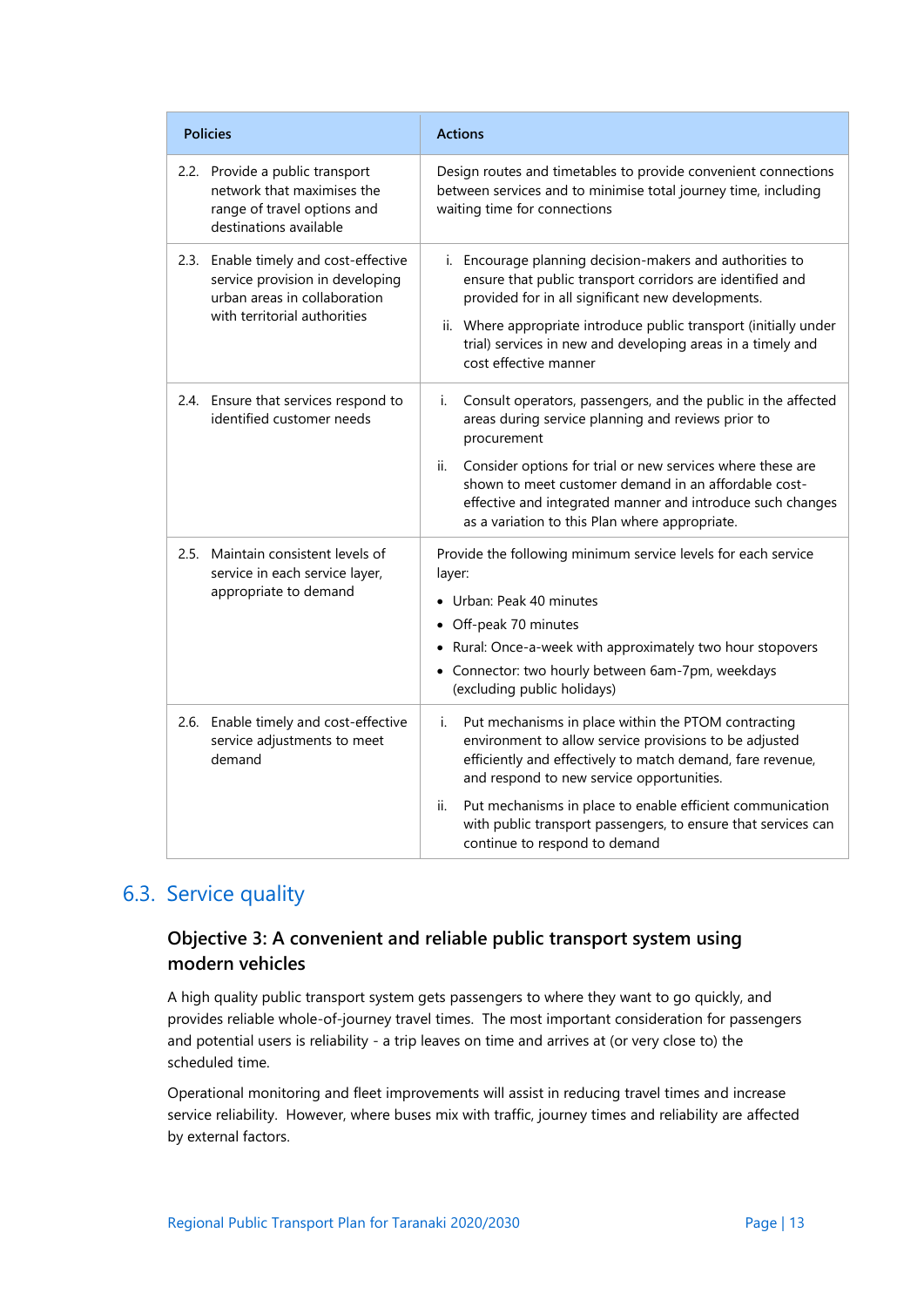All vehicles operating on current service contracts will be required to comply with Waka Kotahi's **Requirements for Urban Buses** (subject to any approved exemptions).

The PTOM provides for a partnering approach, where the Council and operators collaborate to achieve ongoing service and quality improvements.

The Council will also monitor trends in patronage to facilitate systematic improvement of the network through improved planning and operational and cost-efficiencies.

| <b>Policies</b>                                                                         | <b>Actions</b>                                                                                                                                                                                                                                                                                                                                                                                                                                                                                                                                                                                                                                                                                                                                                                                                                                                                                                                                                                                                                                                                                    |
|-----------------------------------------------------------------------------------------|---------------------------------------------------------------------------------------------------------------------------------------------------------------------------------------------------------------------------------------------------------------------------------------------------------------------------------------------------------------------------------------------------------------------------------------------------------------------------------------------------------------------------------------------------------------------------------------------------------------------------------------------------------------------------------------------------------------------------------------------------------------------------------------------------------------------------------------------------------------------------------------------------------------------------------------------------------------------------------------------------------------------------------------------------------------------------------------------------|
| 3.1. Develop realistic,<br>achievable timetables<br>that are reliable and<br>dependable | Develop timetables using actual monitored travel times.<br>i.<br>Work with operators to monitor actual travel times (if possible<br>ii.<br>using GPS real time tracking) and other performance<br>measurement systems, and modify timetables as required to<br>provide customers with a high standard of service reliability.                                                                                                                                                                                                                                                                                                                                                                                                                                                                                                                                                                                                                                                                                                                                                                     |
| 3.2. Improve public transport<br>journey times where<br>possible                        | Increase electronic Smart Card usage (on applicable services) to<br>i.<br>reduce boarding times<br>Advocate for investigation of bus priority measures along key<br>ii.<br>corridors to reduce bus journey times where appropriate<br>Advocate for specific measures to reduce the operating time of<br>iii.<br>services, such as stop rationalisation or bus priority signage,<br>where appropriate                                                                                                                                                                                                                                                                                                                                                                                                                                                                                                                                                                                                                                                                                              |
| 3.3. Provide a reliable,<br>punctual, customer<br>focused network of<br>services        | Specify whole network standards for reliability and punctuality,<br>i.<br>and incentivise good service performance through the PTOM<br>contracts<br>Work in partnership with operators to continually improve<br>ii.<br>reliability, punctuality, safety and all aspects of customer service<br>Effectively and efficiently monitor services and manage<br>iii.<br>performance through appropriate contractual methods, as<br>required<br>Work with operators to carry out driver and staff training,<br>iv.<br>including customer service training, to ensure a consistent high<br>standard of presentation and performance<br>Specify driver, crew, and staff training as a condition of any<br>V.<br>contract with the Council<br>Require operators to ensure that training and performance<br>vi.<br>includes the safety of the public, both on and off the vehicle,<br>including the safety of cyclists<br>Require the inclusion of disability awareness training, and training<br>vii.<br>on the needs of passengers with special needs, for all staff who<br>are in contact with customers |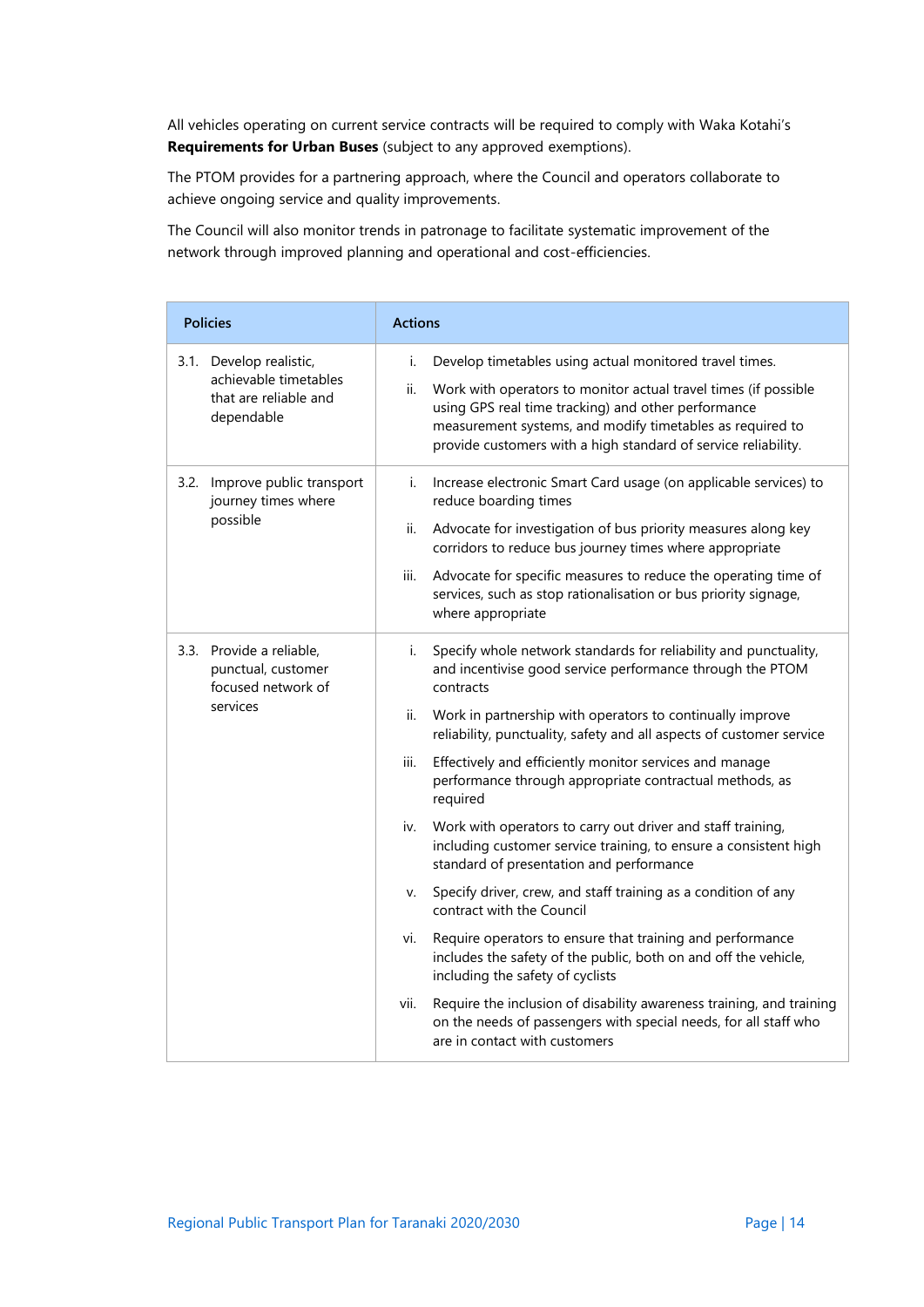| <b>Policies</b>                                                  | <b>Actions</b>                                                                                                                                                                             |
|------------------------------------------------------------------|--------------------------------------------------------------------------------------------------------------------------------------------------------------------------------------------|
| 3.4. Ensure that all vehicles<br>meet required standards         | i.<br>Ensure that all future urban bus service contracts comply with<br>Waka Kotahi's Requirements for Urban Buses                                                                         |
|                                                                  | Specify vehicle size and quality on rural and connector contracts<br>ii.<br>match service demand, terrain, and road conditions as required                                                 |
|                                                                  | iii.<br>Enable cyclists to better access the public transport system, by<br>providing bike racks on selected services                                                                      |
| 3.5. Ensure agreements<br>encourage good<br>operator performance | Incorporate specifications and a KPI regime including service<br>i.<br>reliability and punctuality, quality, compliance, customer service,<br>and safety in PTOM service agreements        |
|                                                                  | Where performance is consistently high and patronage has<br>ii.<br>increased, ensure that appropriate reward mechanisms exist<br>within contracts or through the PTOM framework            |
| 3.6. Monitor and<br>continuously improve<br>service delivery     | i. Work with operators to access operational information in a timely<br>fashion, and include conditions for timely operational reporting in<br>PTOM contracts                              |
|                                                                  | Require contracted service operators to provide operational<br>ii.<br>information, as required, including:                                                                                 |
|                                                                  | • Reliability (early running)                                                                                                                                                              |
|                                                                  | • Reliability (cancellation)                                                                                                                                                               |
|                                                                  | • Punctuality (late running)                                                                                                                                                               |
|                                                                  | • Patronage and passenger kilometres                                                                                                                                                       |
|                                                                  | • Service inputs (in-service kms and hours delivered)                                                                                                                                      |
|                                                                  | • Farebox revenue                                                                                                                                                                          |
|                                                                  | • Safety and security                                                                                                                                                                      |
|                                                                  | • Driver training                                                                                                                                                                          |
|                                                                  | iii.<br>Ensure that suppliers have sufficient information about service<br>performance across the whole network, so that they can<br>continually improve services offered to customers     |
|                                                                  | Utilise shared, centrally accessed service specifications, service<br>iv.<br>performance, and service measurement data between the Council<br>and operators to improve service performance |
|                                                                  | Collect customer feedback on service quality and performance<br>v.<br>(through surveys, customer complaint processes, and other<br>methods) including information about:                   |
|                                                                  | • Reporting timeliness                                                                                                                                                                     |
|                                                                  | Customer satisfaction                                                                                                                                                                      |
|                                                                  | Passenger facilities (on bus)                                                                                                                                                              |
|                                                                  | • Complaints (including number resolved)                                                                                                                                                   |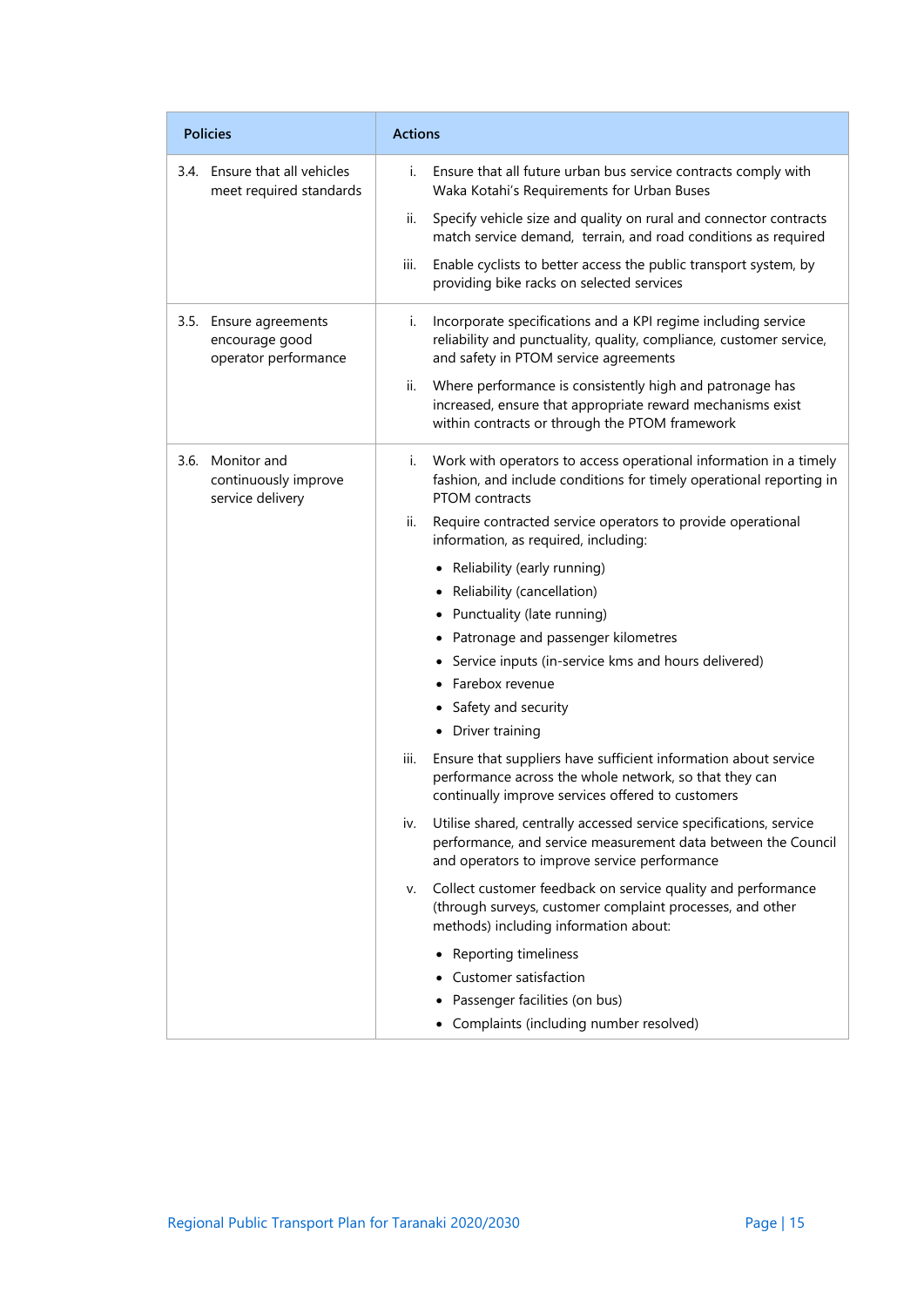# <span id="page-22-0"></span>6.4. Farebox recovery

#### **Objective 4: Effective and efficient allocation of public transport funding**

Farebox recovery is the measure of operational bus expenditure funded by passenger fares. For the last several years the annual regional farebox recovery rate has been approximately 39% however in 2019/2020 this was down to 37%. The current balance between users, ratepayers and Waka Kotahi towards the total cost of providing the regions bus services are:

- i. Passenger fares 37%
- ii. Ratepayers 31%
- iii. Waka Kotahi 32%

The farebox recovery policy aims to maintain or increase the ratio of user fares to operating costs. The farebox recovery policy is included in Appendix C.

### <span id="page-22-1"></span>6.5. Fares and ticketing

#### **Objective 5: A fares and ticketing system that attracts and retains customers**

Fares will be subject to regular review and adjustment, to ensure that user charges keep pace with changes in operating costs, and that the farebox recovery targets in Section 4.2 are achieved. The Council will continue to review the targets to ensure that they achieve an optimum revenue balance between fares and patronage. It is intended to achieve improvements in farebox recovery through increasing patronage and carefully managing operating costs balanced with fare increases.

The introduction of a new ticketing system will enable Council to be more flexible in the fare structures it can offer. One option is fare capping. Fare capping is a pricing concept that limits the total amount of fares each passenger pays for a defined period of travel. An example is weekly capping where a passenger might only pay for four days while travelling for five days. The benefits for passengers is affordability, no upfront costs and the more travel undertaken within the defined period the less each trip costs.

| <b>Policies</b>                                                                                | <b>Actions</b>                                                                                                                                                                                                                                                                    |
|------------------------------------------------------------------------------------------------|-----------------------------------------------------------------------------------------------------------------------------------------------------------------------------------------------------------------------------------------------------------------------------------|
| Implement a fares and<br>5.1.<br>ticketing system<br>appropriate for the level                 | i.<br>Ensure all operators implement the required fare and ticketing<br>systems                                                                                                                                                                                                   |
| of service provided                                                                            | ii.<br>Ensure that all fare revenues collected by operators, and third<br>parties are auditable and available for apportionment                                                                                                                                                   |
|                                                                                                | iii.<br>Where required assign unit operators to use and manage, Council<br>supplied, electronic ticketing equipment, and to provide an<br>electronic fare collection system                                                                                                       |
|                                                                                                | Investigate other fare structure options made capable by the new<br>İV.<br>ticketing system                                                                                                                                                                                       |
| 5.2. Maintain fares at a level<br>that will assist in<br>achieving farebox<br>recovery targets | Conduct regular annual reviews of operating costs and Waka Kotahi<br>Ĺ.<br>indexation levels to determine the extent of any fare adjustments<br>required to maintain farebox recovery targets in Policy 9.2<br>ii.<br>Implement actions to reduce operating costs and/or increase |
|                                                                                                | patronage                                                                                                                                                                                                                                                                         |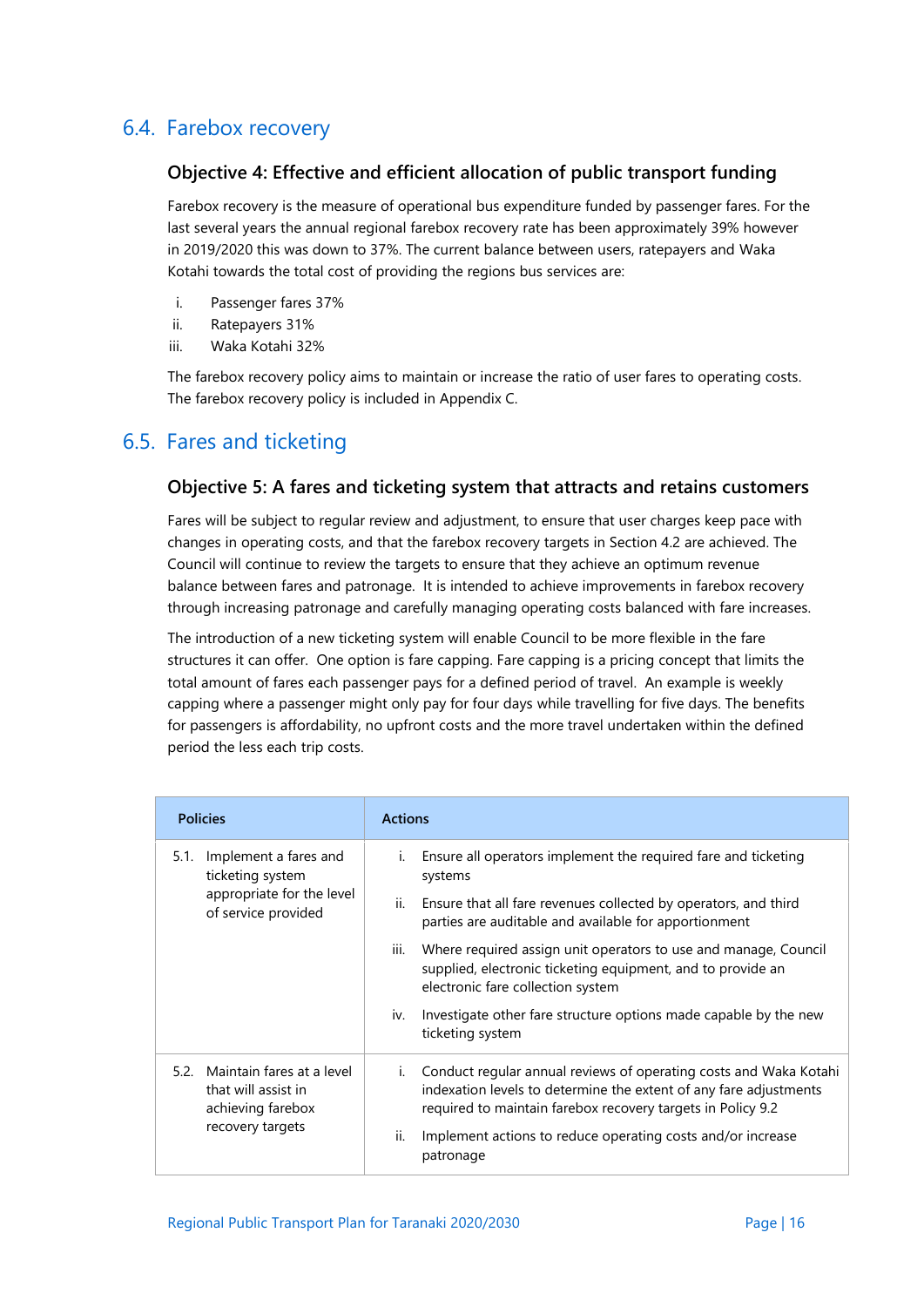| <b>Policies</b>                                                                           | <b>Actions</b>                                                                                                                                                                                                                                                                                                                                                                                                                                                                                                                                                                                                                                                                                                                                                                                                                                                                                                                                                                                                                                                                                                                                                                                                                                                                  |
|-------------------------------------------------------------------------------------------|---------------------------------------------------------------------------------------------------------------------------------------------------------------------------------------------------------------------------------------------------------------------------------------------------------------------------------------------------------------------------------------------------------------------------------------------------------------------------------------------------------------------------------------------------------------------------------------------------------------------------------------------------------------------------------------------------------------------------------------------------------------------------------------------------------------------------------------------------------------------------------------------------------------------------------------------------------------------------------------------------------------------------------------------------------------------------------------------------------------------------------------------------------------------------------------------------------------------------------------------------------------------------------|
| 5.3. Provide concession<br>fares for target groups<br>on services                         | Retain existing urban services fare concessions for target groups,<br>i.<br>including:<br>• Children under 5: free<br>• Children 5-15 years of age<br>• Secondary school students aged 16-18 years<br>• Tertiary students<br>• Community Service Card holders<br>• ACCESS card holders<br>• Seniors<br>• SuperGold Card free off-peak<br>ii.<br>Retain existing rural services fare concessions for target groups,<br>including:<br>• Children under 5: free<br>• Children 5-15 years of age<br>Seniors<br>• Community Service Card holders<br>• SuperGold Card free off-peak<br>• ACCESS card holders<br>iii.<br>Provide connector service fare concessions for target groups,<br>including:<br>• Children under 5: free<br>• Children 5-15 years of age<br>• Secondary school students aged 16-18 years<br>• Seniors<br>• Community Service Card holders<br>• SuperGold Card free off-peak<br><b>ACCESS card holders</b><br>• Tertiary students<br>Regularly review concessionary fare levels and affordability<br>iv.<br>Regularly review Total Mobility subsidy rates, in consultation with<br>v.<br>stakeholders, to determine whether they continue to meet user<br>needs<br>Consider short-term promotional fare discounts to support new or<br>vi.<br>improved services |
| 5.4. Ensure that all users pay<br>the correct fare                                        | Following implementation of the new electronic ticketing system develop<br>a fare inspection, enforcement, and auditing regime through operator<br>contracts, to ensure that all passengers pay the correct fare and to<br>minimise the opportunity for fraud.                                                                                                                                                                                                                                                                                                                                                                                                                                                                                                                                                                                                                                                                                                                                                                                                                                                                                                                                                                                                                  |
| 5.5. Participate in the<br>collective regional<br>council electronic<br>ticketing project | Continue to participate in the collective regional council Service Level<br>i.<br>Agreement with the contracted provider<br>Assess, when appropriate the, value for money case of participating<br>ii.<br>in Project NEXT (National Ticketing System)                                                                                                                                                                                                                                                                                                                                                                                                                                                                                                                                                                                                                                                                                                                                                                                                                                                                                                                                                                                                                           |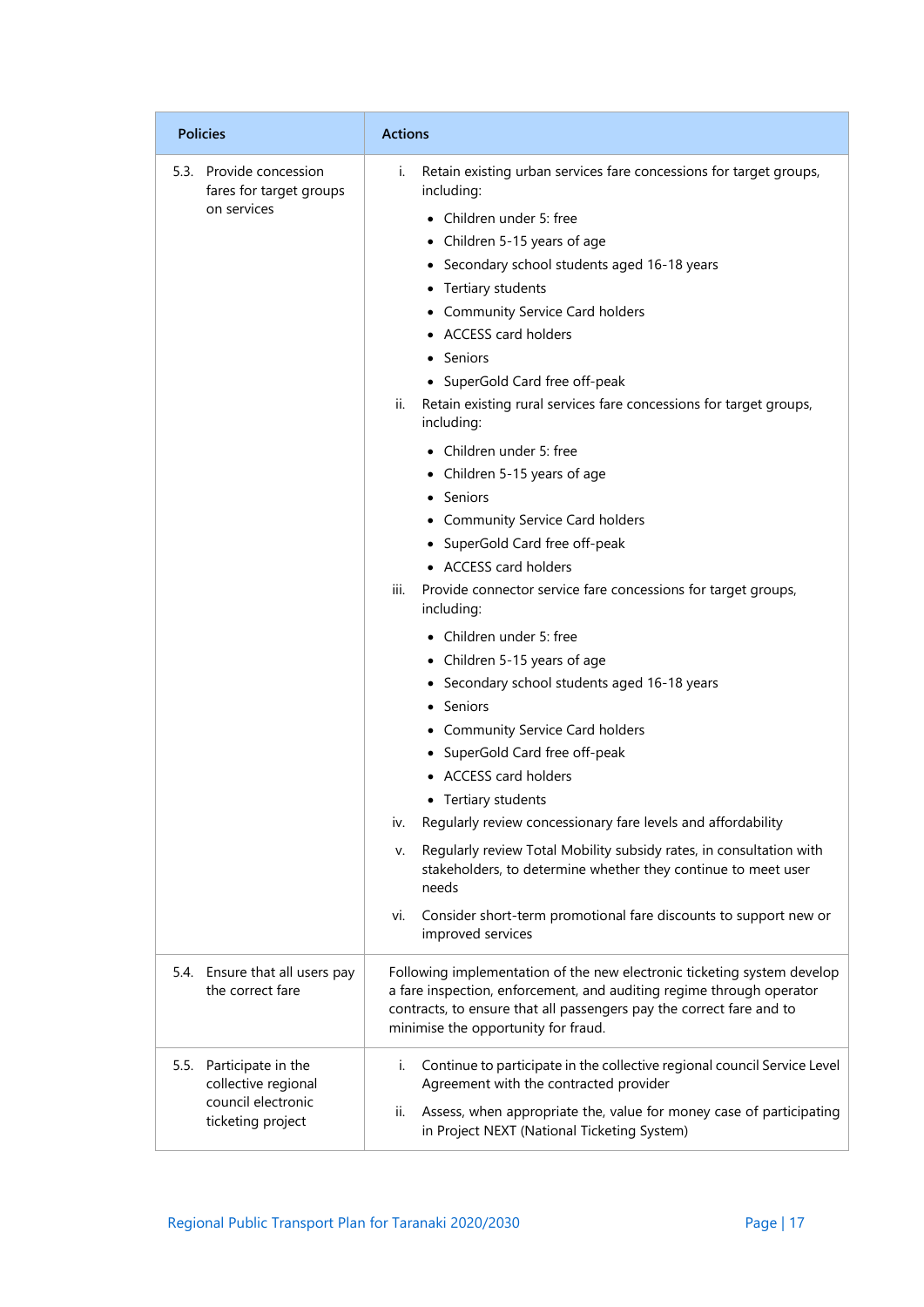# <span id="page-24-0"></span>6.6. Process for establishing units

### **Objective 6: Follow all legislative requirements and Waka Kotahi guidelines to establish units that will be contracted to Council**

Amendments to the LTMA in 2013 introduced the concept of a unit. A 'unit' means:

a public transport service, or group of public transport services:

- a. that a regional council identifies as integral to the region's public transport network; and
- b. that operates , or will operate, on the entire length of one or more routes specified in the regional council's regional public transport plan; and
- c. that includes all of the public transport services operating to a timetable that applies to the entire route or routes specified for the unit.

| <b>Policies</b>                                                                                                                             | <b>Actions</b>                                                                                             |
|---------------------------------------------------------------------------------------------------------------------------------------------|------------------------------------------------------------------------------------------------------------|
| Implement a process for establishing operating<br>6.1.<br>units for all public transport services that will<br>be contracted to the Council | Follow Waka Kotahi's guidelines for preparing<br>regional public transport plans and LTMA<br>requirements, |

### <span id="page-24-1"></span>6.7. Procurement approach for units

### **Objective 7: A procurement system that supports the efficient delivery of public transport services**

Urban public transport services (except for exempt services) will be procured through price and quality-based service contracts while all rural public transport services will be procured through either direct appointment or staged service contracts.

All public transport services described in this Plan (other than exempt services) will be required to be provided under contract to the Council as part of a unit, in order to implement the policies and actions described in this Plan.

The urban service in Taranaki will be subject to a partnering contract designed to be consistent with requirements in the Agency's procurement manual. Exempt services will continue to operate outside the PTOM and not provided under contract to the Council.

| <b>Policies</b>                                                                                                                                    | <b>Actions</b>                                                                                                                                                                                                                                                                                                                                                                                                                                                                                                                                                                 |
|----------------------------------------------------------------------------------------------------------------------------------------------------|--------------------------------------------------------------------------------------------------------------------------------------------------------------------------------------------------------------------------------------------------------------------------------------------------------------------------------------------------------------------------------------------------------------------------------------------------------------------------------------------------------------------------------------------------------------------------------|
| 7.1. Ensure the appropriate<br>allocation of roles.<br>responsibilities, and risk<br>between the Council and<br>operators using the<br><b>PTOM</b> | Work with operators, suppliers, and funders to align with the PTOM to<br>deliver an efficient and effective range of public transport services<br>across the region. Specifically:<br>All public transport services that are integral to the regional<br>public transport network described in this Plan (other than<br>deemed exempt services) will be grouped into units, based<br>around logical geographic catchments, and taking into account<br>the need for units to be of sufficient size to ensure a<br>competitive service supplier market and deliver efficient and |
|                                                                                                                                                    | effective services which can increase patronage                                                                                                                                                                                                                                                                                                                                                                                                                                                                                                                                |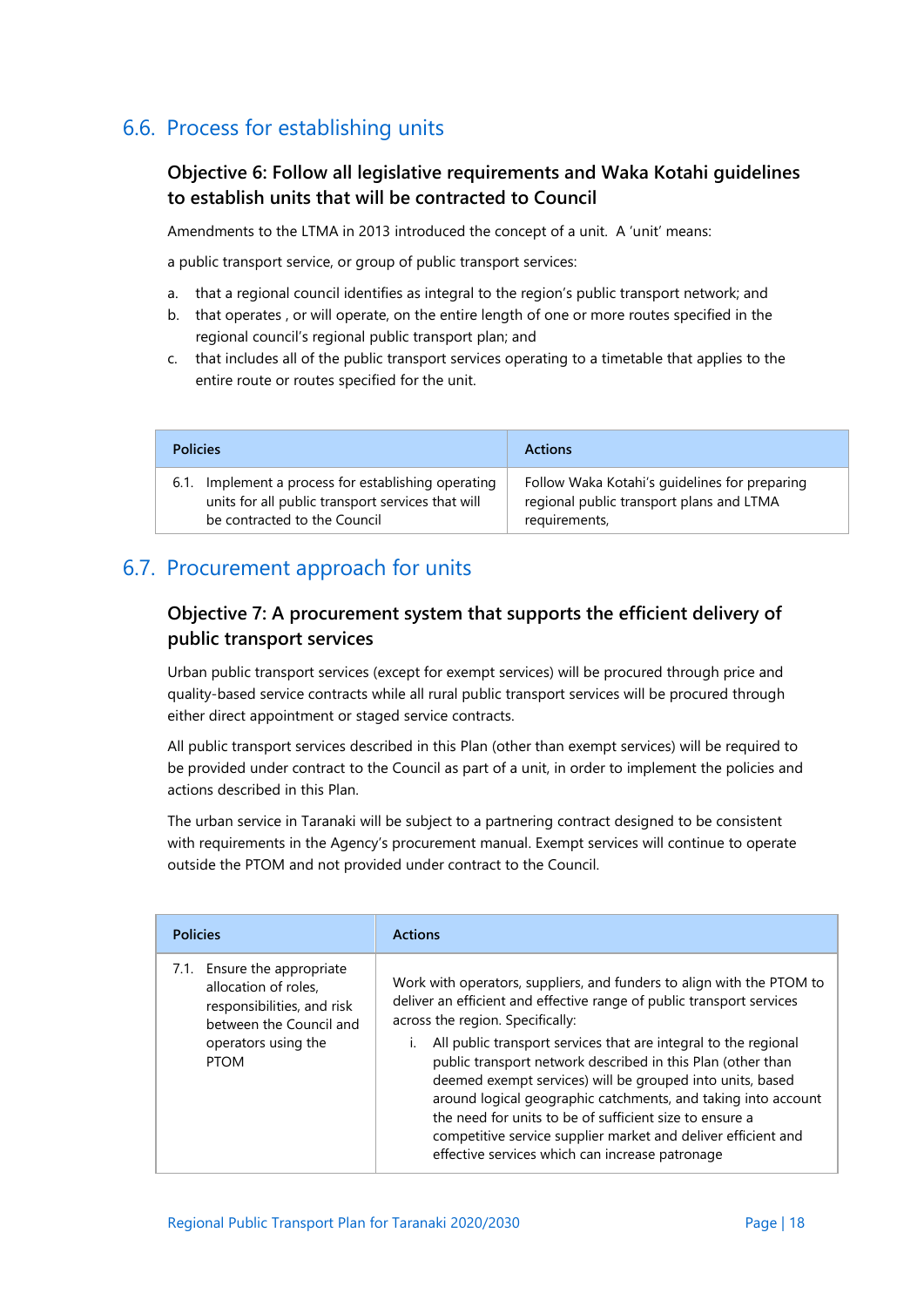| <b>Policies</b>                                                                                                 | <b>Actions</b>                                                                                                                                                                                                                                                                                                                                                                      |  |
|-----------------------------------------------------------------------------------------------------------------|-------------------------------------------------------------------------------------------------------------------------------------------------------------------------------------------------------------------------------------------------------------------------------------------------------------------------------------------------------------------------------------|--|
|                                                                                                                 | All public transport services described in this Plan (other than<br>ii.<br>exempt services) will operate under a contract with the Council,<br>in order to implement the policies and actions in this Plan.                                                                                                                                                                         |  |
|                                                                                                                 | Each unit will form the basis of an individual PTOM contract<br>iii.<br>with the Council                                                                                                                                                                                                                                                                                            |  |
|                                                                                                                 | The financial incentive mechanism that will be incorporated into<br>iv.<br>the partnering contracts will describe a shared responsibility<br>between the operator and the Council for growing the business,<br>and sharing the fare revenue risk and reward                                                                                                                         |  |
|                                                                                                                 | All contracts will include key performance indicators around<br>v.<br>service performance, quality, cost effectiveness, and safety                                                                                                                                                                                                                                                  |  |
| 7.2. Ensure service continuity<br>to the travelling public                                                      | Incorporate appropriate service continuity provisions into the<br>İ.<br>unit contracts that include appropriate mechanisms for eliciting<br>changes to a unit when network or service review processes<br>deem this necessary                                                                                                                                                       |  |
|                                                                                                                 | Provide appropriate lead times for all service provisions to allow<br>ii.<br>operators sufficient time to secure resources                                                                                                                                                                                                                                                          |  |
| 7.3. Identify specific exempt<br>services that are not<br>subject to PTOM<br>contracts                          | Provide for exempt services to operate within the Taranaki<br>i.<br>region without a PTOM contract                                                                                                                                                                                                                                                                                  |  |
|                                                                                                                 | ii.<br>Inter-regional services that operate without a direct subsidy<br>from the Council                                                                                                                                                                                                                                                                                            |  |
|                                                                                                                 | Existing registered commercial bus services in operation at 30<br>iii.<br>June 2011 that did not offer fares set by the Council                                                                                                                                                                                                                                                     |  |
| 7.4. Adopt a partnership<br>approach to network                                                                 | Use the PTOM contracting model to enter and manage<br>Ĺ.<br>contractual relationships with operators.                                                                                                                                                                                                                                                                               |  |
| planning and service<br>changes                                                                                 | ii.<br>Where possible, implement significant network changes at the<br>start of the PTOM contract tendering / negotiation rounds                                                                                                                                                                                                                                                    |  |
|                                                                                                                 | iii.<br>Work with contracted operators to develop a business plan for<br>each PTOM unit that aims to grow its commerciality and<br>passenger demand, subject to the overall network development<br>plans and targets in the RPTP. The business plan will be jointly<br>owned by The Council and the unit operator, and will clearly<br>define individual and joint responsibilities |  |
|                                                                                                                 | Revisit the business plan at regular intervals (at least annually)<br>iv.                                                                                                                                                                                                                                                                                                           |  |
|                                                                                                                 | Publish an annual report of performance league tables showing<br>v.<br>PTOM unit patronage growth and commerciality                                                                                                                                                                                                                                                                 |  |
| 7.5. Ensure that the operation<br>of exempt services does<br>not adversely affect the<br>wider public transport | Assess all applications to operate or vary exempt services<br>i.<br>according to the statutory requirements. The Council may<br>decline to register an exempt service, or vary the route or routes<br>of an exempt service, where the service or variation is:                                                                                                                      |  |
| network                                                                                                         | • likely to have a material adverse effect on the financial<br>viability of any unit<br>• likely to increase the net cost to the Council of any unit<br>• contrary to sound traffic management or any environmental<br>factor identified by the Council as important to the region                                                                                                  |  |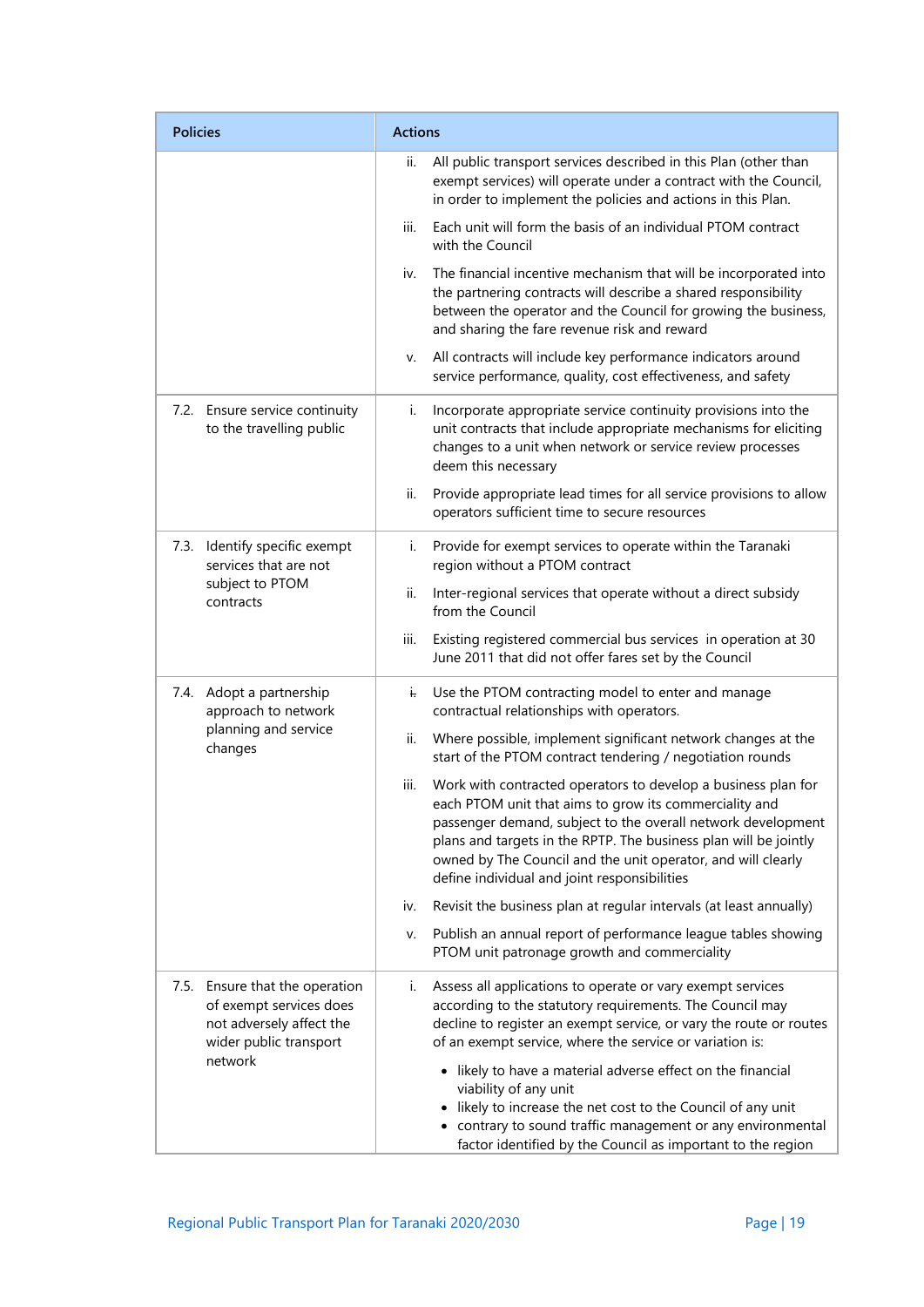| <b>Policies</b> | <b>Actions</b>                                                                                            |
|-----------------|-----------------------------------------------------------------------------------------------------------|
|                 | The service is identified in this Plan as being integral to the<br>public transport network in the region |

# <span id="page-26-0"></span>6.8. Managing, monitoring and evaluating unit performance

### **Objective 8: A system of monitoring and review that supports continuous improvement**

The Council will regularly monitor progress towards these targets. It will also monitor the implementation of this Plan and use a series of key performance indicators (KPIs) to determine how well the public transport system is achieving its objectives. This information will be regularly published to ensure that the public has access to up-to-date information on service performance.

The Council has developed a policy to determine whether or not any proposed variation to the RPTP is significant (see Appendix V). If the proposed variation to the RPTP is significant, the Council must consult on such variation in accordance with the requirements of section 125 of the LTMA.

| <b>Policies</b>                                                                                     | <b>Actions</b>                                                                                                                                                                                                                                                                                                                                                                                                                                                                                                                                                                                                                                                                                                                                                                                                                                                                                                                                                                                                                                                                                                                                                                                                                                          |
|-----------------------------------------------------------------------------------------------------|---------------------------------------------------------------------------------------------------------------------------------------------------------------------------------------------------------------------------------------------------------------------------------------------------------------------------------------------------------------------------------------------------------------------------------------------------------------------------------------------------------------------------------------------------------------------------------------------------------------------------------------------------------------------------------------------------------------------------------------------------------------------------------------------------------------------------------------------------------------------------------------------------------------------------------------------------------------------------------------------------------------------------------------------------------------------------------------------------------------------------------------------------------------------------------------------------------------------------------------------------------|
| 8.1. Undertake regular<br>monitoring and<br>reporting of service,<br>unit and system<br>performance | Implement monitoring, reporting, and analysis of service trip and<br>i.<br>unit performance (including patronage, ticket sales and type,<br>punctuality and reliability, and other matters) against patronage,<br>farebox recovery, service level, and service performance targets<br>ii.<br>Prepare a regular public report on progress using the following<br>KPIs, segregated where possible by weekday peak, inter-peak,<br>and weekend time periods :<br>• Total public transport boardings<br>• Passenger km travelled<br>• Proportion of residents within 500 metres walk of a stop on<br>the rapid and frequent service network<br>• Patronage growth on all bus services<br>• Service improvements delivered to schedule within agreed<br>budgets<br>• Customer satisfaction ratings for public transport services<br>• Customer rating of public transport value for money<br>• Reliability: late running and cancelled services<br>• Punctuality: proportion of services "on time" (i.e. percentage<br>of scheduled trips between 59 seconds before and 4 minutes<br>and 59 seconds after the scheduled departure time at the<br>selected points)<br>• Proportion of services with disability access<br>• Operating subsidy per passenger km |
| 8.2. Ensure appropriate<br>public consultation on<br>future Plan variations                         | • Farebox Recovery Ratio<br>Use the policy on significance in Appendix V to determine the<br>appropriate level of consultation undertaken for any proposed<br>variation to the RPTP                                                                                                                                                                                                                                                                                                                                                                                                                                                                                                                                                                                                                                                                                                                                                                                                                                                                                                                                                                                                                                                                     |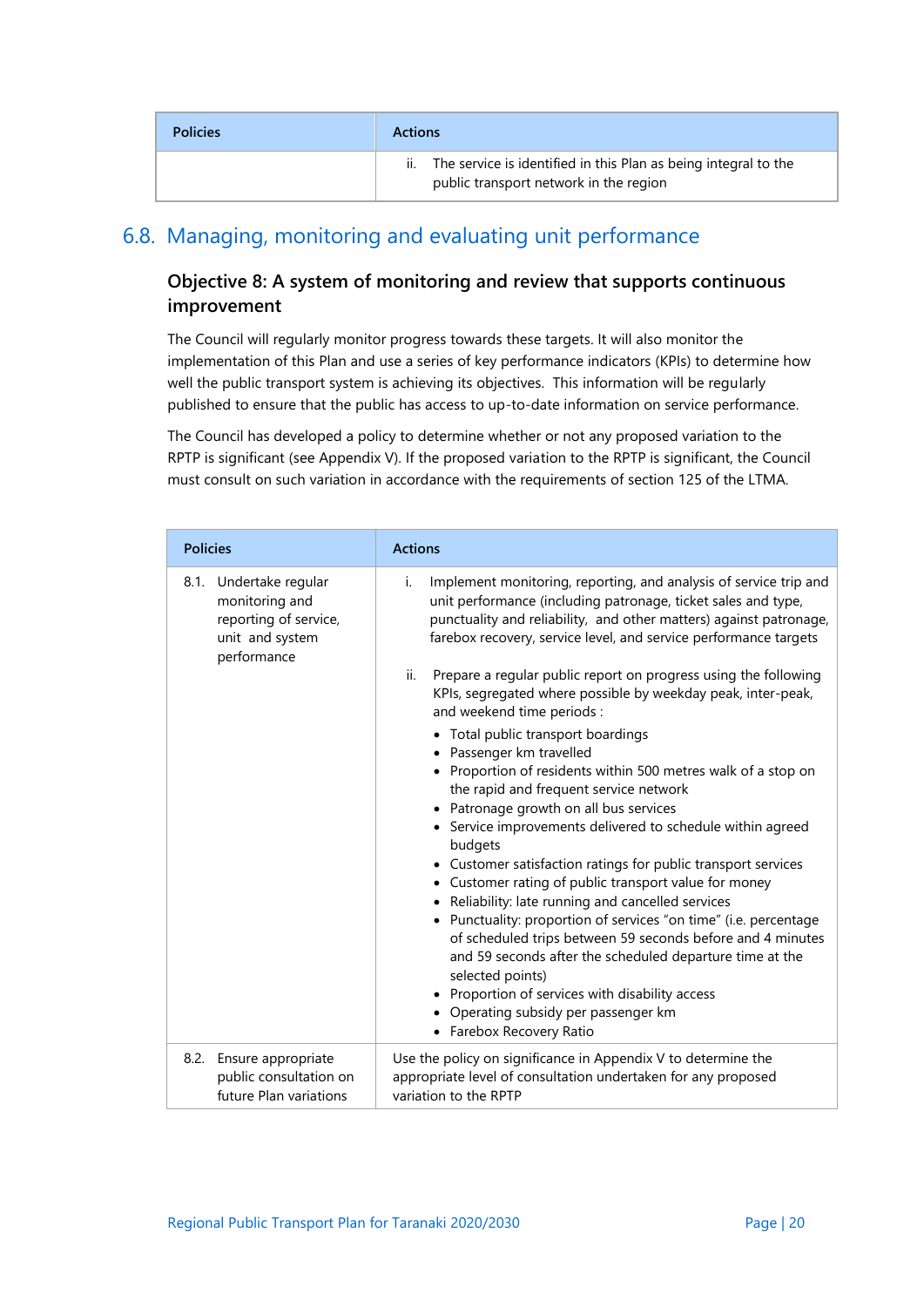# <span id="page-27-0"></span>6.9. Transport-disadvantaged

### **Objective 9: Improved access for communities and groups whose needs are not met by the public transport system**

An important focus of this Plan is to meet the needs of those who are least able to travel to basic community activities and services – the transport-disadvantaged.

Providing a network of public transport services goes some way to meeting these needs. However, it is recognised that some groups have specific needs that may be met more effectively by access to specialised passenger transport services and / or concessionary fares. Subject to continued funding availability, the Council will therefore continue to support specific services such as the Total Mobility service for people with disabilities, fare concession schemes, and school bus services.

The Council will work with disability groups to ensure that the principles outlined in the Human Rights Commission report *The Accessible Journey* are reflected in the development of public transport services and infrastructure.

| <b>Policies</b>                                                                                                                             | <b>Actions</b>                                                                                                                                                                                                |
|---------------------------------------------------------------------------------------------------------------------------------------------|---------------------------------------------------------------------------------------------------------------------------------------------------------------------------------------------------------------|
| 9.1. Provide a public<br>transport network that<br>is accessible and safe,<br>particularly for<br>vulnerable users                          | Identify target groups and areas where service planning can<br>i.<br>help the transport-disadvantaged, particularly vulnerable users<br>such as children, senior citizens, and people with disabilities       |
|                                                                                                                                             | ii.<br>Work with stakeholders to identify and resolve accessibility and<br>safety issues                                                                                                                      |
|                                                                                                                                             | Specify services (or specific elements of services) that must be<br>iii.<br>operated by accessible vehicles which conform to Waka Kotahi<br>guidelines and the Council requirements                           |
|                                                                                                                                             | Ensure that accessible information is widely available by using<br>iv.<br>appropriate formats and media, including audio and visual (see<br>Section 6.6)                                                      |
| 9.2. Provide transport<br>services and facilities for<br>customers whose needs<br>are not met by the<br>regular public transport<br>network | i.<br>Promote the location and design of facilities to ensure safe<br>access for all customers to and around transport stops, with<br>particular attention to the needs of people with disabilities           |
|                                                                                                                                             | ii.<br>Advocate for better design of infrastructure to improve access<br>and usability for the transport-disadvantaged                                                                                        |
|                                                                                                                                             | iii.<br>Work with operators to ensure that training for drivers, and<br>other staff in contact with the public includes appropriate<br>assistance for customers who have difficulty using public<br>transport |
|                                                                                                                                             | iv.<br>Investigate feasibility of demand-responsive services in order<br>to provide transport options for those who are unable to use<br>regular public transport services                                    |
|                                                                                                                                             | Continue to fund the Total Mobility scheme, including:<br>v.                                                                                                                                                  |
|                                                                                                                                             | Contracting small passenger service operators and<br>specialist operators to provide targeted services<br>Providing a discount on qualifying travel (up to a specified<br>subsidy)                            |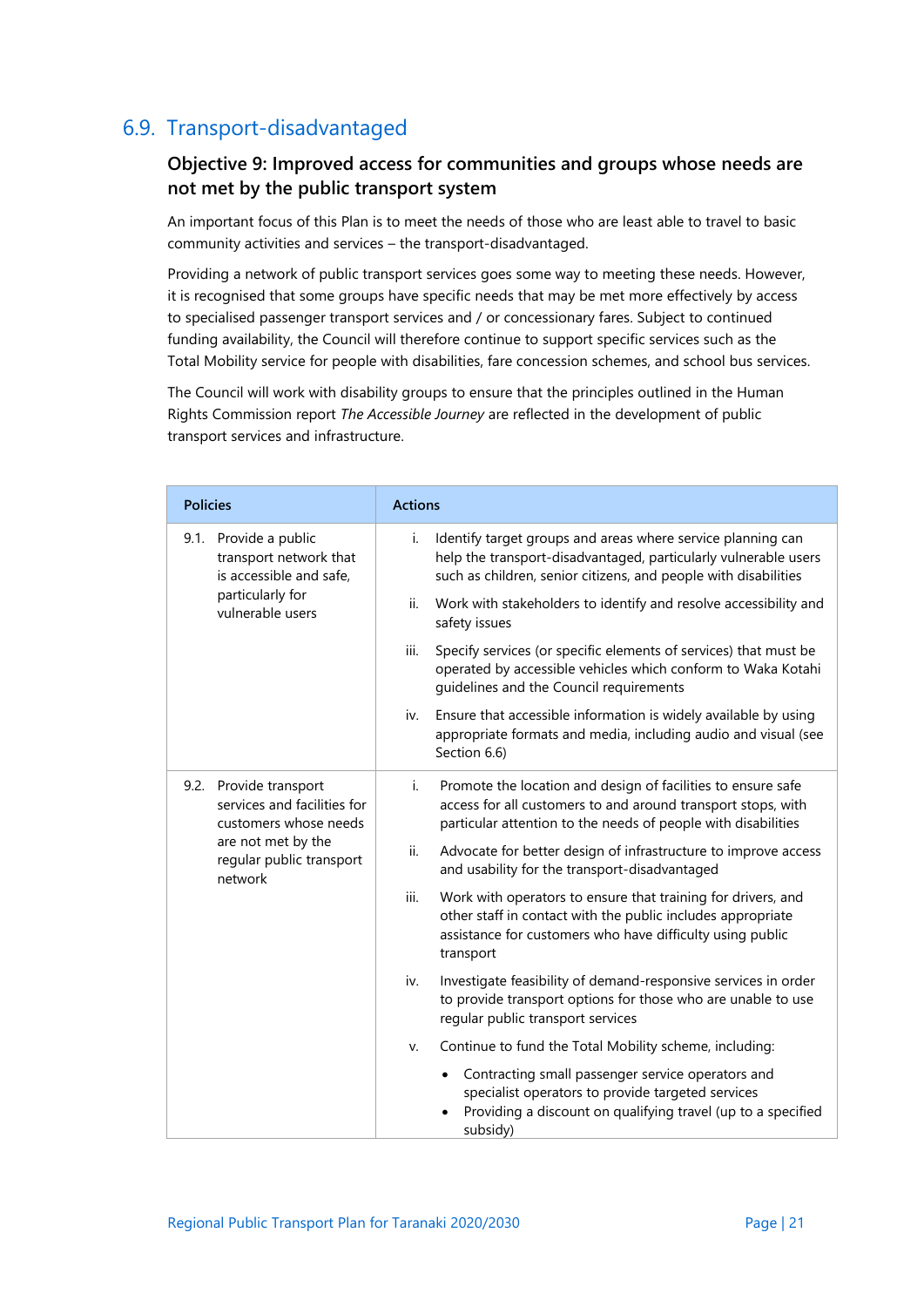| <b>Policies</b>                                                                                                                                                                                                       | <b>Actions</b>                                                                                                                                                                                                                                                                                                                                                                                                                                                                                                                                                                                                                          |
|-----------------------------------------------------------------------------------------------------------------------------------------------------------------------------------------------------------------------|-----------------------------------------------------------------------------------------------------------------------------------------------------------------------------------------------------------------------------------------------------------------------------------------------------------------------------------------------------------------------------------------------------------------------------------------------------------------------------------------------------------------------------------------------------------------------------------------------------------------------------------------|
|                                                                                                                                                                                                                       | In eligible cases, assisting with the installation of hoists or<br>$\bullet$<br>ramps in specialist vehicles so that wheelchairs can be<br>carried                                                                                                                                                                                                                                                                                                                                                                                                                                                                                      |
| Support public<br>9.3.<br>transport services and<br>facilities that better<br>meet the needs of<br>individual, rural, and<br>isolated communities,<br>taking into account<br>value for money and<br>local initiatives | Identify appropriate public transport services and facilities for<br>$\mathbf{L}$<br>rural areas by:<br>Engaging with territorial authorities and local communities<br>$\bullet$<br>to develop proposals for community-driven initiatives to<br>design and implement tailored public transport services on<br>a trial basis<br>Working with territorial authorities and local communities<br>$\bullet$<br>to identify and resolve funding and procurement issues<br>Working with territorial authorities and local communities<br>$\bullet$<br>to explore the longer-term viability of services that have<br>been trialled successfully |

### <span id="page-28-0"></span>6.10. Accessibility

### **Objective 10: Improved access for communities and groups who rely on public transport as their main means of transport**

An important focus of this Plan is to advocate for those who are the least able to access private transport. There are three keys areas of accessibility.

- i. access to the network
- ii. facilities
- iii. bus quality

| <b>Policies</b>               | <b>Actions</b>                                                            |
|-------------------------------|---------------------------------------------------------------------------|
| 10.1. Ensure good access to   | Design urban routes so that at least 95% of the New Plymouth              |
| public transport services     | population resides within 400m of a public transport route                |
| 10.2. Advocate for accessible | Continue to work with the Taranaki Disability Information Centre and      |
| infrastructure                | agencies to advocate for facilities that cater to those with disabilities |

# <span id="page-28-1"></span>6.11. Infrastructure

### **Objective 11: Advocate for a high standard of public transport infrastructure that supports service provision and enhances the customer experience**

Bus stops, shelters, interchanges, terminal layover facilities require clear, consistent branding, with service levels and information to meet customers' needs for an integrated, easy-to-use, customerfocused system. An efficient and effective public transport system relies on the provision of welldesigned and well-maintained facilities including:

- bus stops and shelters
- route and timetable information
- interchanges
- terminal layovers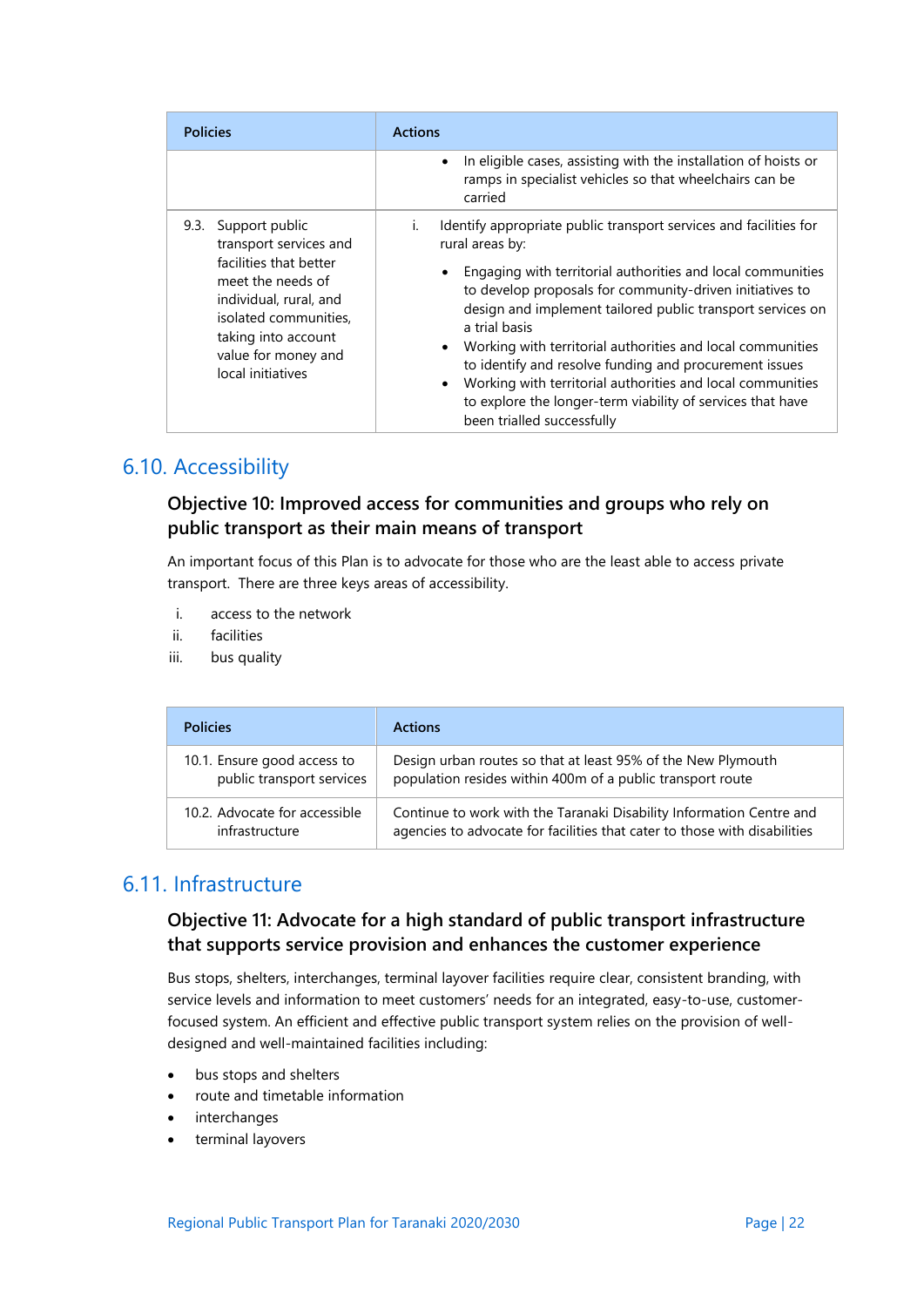Their design also needs to provide good access, and safety and personal security at all stages of the journey, particularly for people with disabilities.

| <b>Policies</b>                                                                                                                                                           | <b>Actions</b>                                                                                                                                                                                                                                                                                                                                                                                                                                                                                                                                                                                                                                                                                                                                                                                                                                                                                                                                            |  |  |
|---------------------------------------------------------------------------------------------------------------------------------------------------------------------------|-----------------------------------------------------------------------------------------------------------------------------------------------------------------------------------------------------------------------------------------------------------------------------------------------------------------------------------------------------------------------------------------------------------------------------------------------------------------------------------------------------------------------------------------------------------------------------------------------------------------------------------------------------------------------------------------------------------------------------------------------------------------------------------------------------------------------------------------------------------------------------------------------------------------------------------------------------------|--|--|
| 10.3. Collaborate with<br>territorial authorities to<br>integrate infrastructure<br>and service provision                                                                 | Continue the Public Transport Operating Group for the Citylink<br>i.<br>service between New Plymouth District Council and the Taranaki<br>Regional Council<br>ii.<br>Work with all territorial authorities to develop an on-going<br>programme of infrastructure improvements based on level of<br>service indicators, with upgrades to improve journey times,<br>reliability, safety, and the connection environment for the<br>customer<br>Work with bus operators and the territorial authorities to make<br>iii.<br>provision for terminal layover facilities as necessary to ensure the<br>efficient and reliable operation of bus services<br>Ensure a consistent strategy for network branding, naming, and<br>iv.<br>information, is applied to all public transport facilities and<br>infrastructure                                                                                                                                             |  |  |
| Advocate for the<br>11.1.<br>provision of<br>accessible, customer-<br>focused facilities<br>appropriate to the<br>public transport route<br>and the immediate<br>locality | Advocate for bus facilities that comply with design guidelines<br>i.<br>such as the proposed Waka Kotahi Public Transport Infrastructure<br>Guidelines and which are appropriate for existing and future land<br>use<br>Advocate for central city and key interchange bus access,<br>ii.<br>departure, and interchange points easy for customers to<br>understand and access<br>Advocate for bus stops and interchange facilities focus on<br>iii.<br>providing appropriate amenity and shelter, while maximising<br>their attractiveness as a network access point from a customer<br>perspective<br>Advocate for the location of bus stops in a way that allows for<br>iv.<br>quick and convenient access, especially for transferring<br>passengers<br>Advocate for infrastructure that enhances customer safety and<br>v.<br>security by meeting or exceeding the safety requirements set out<br>in design guidelines, as appropriate to the location |  |  |

# <span id="page-29-0"></span>6.12. Customer interface

### **Objective 12: Simple, visible, and intuitive customer information and service**

The move to a more connected network needs to be accompanied by a more customer-focused approach to public transport. This includes:

- a. a better understanding of, and response to, customer needs
- b. a more proactive approach to dealing with complaints
- c. using customer feedback to identify opportunities for improvement

Regional Public Transport Plan for Taranaki 2020/2030 Page | 23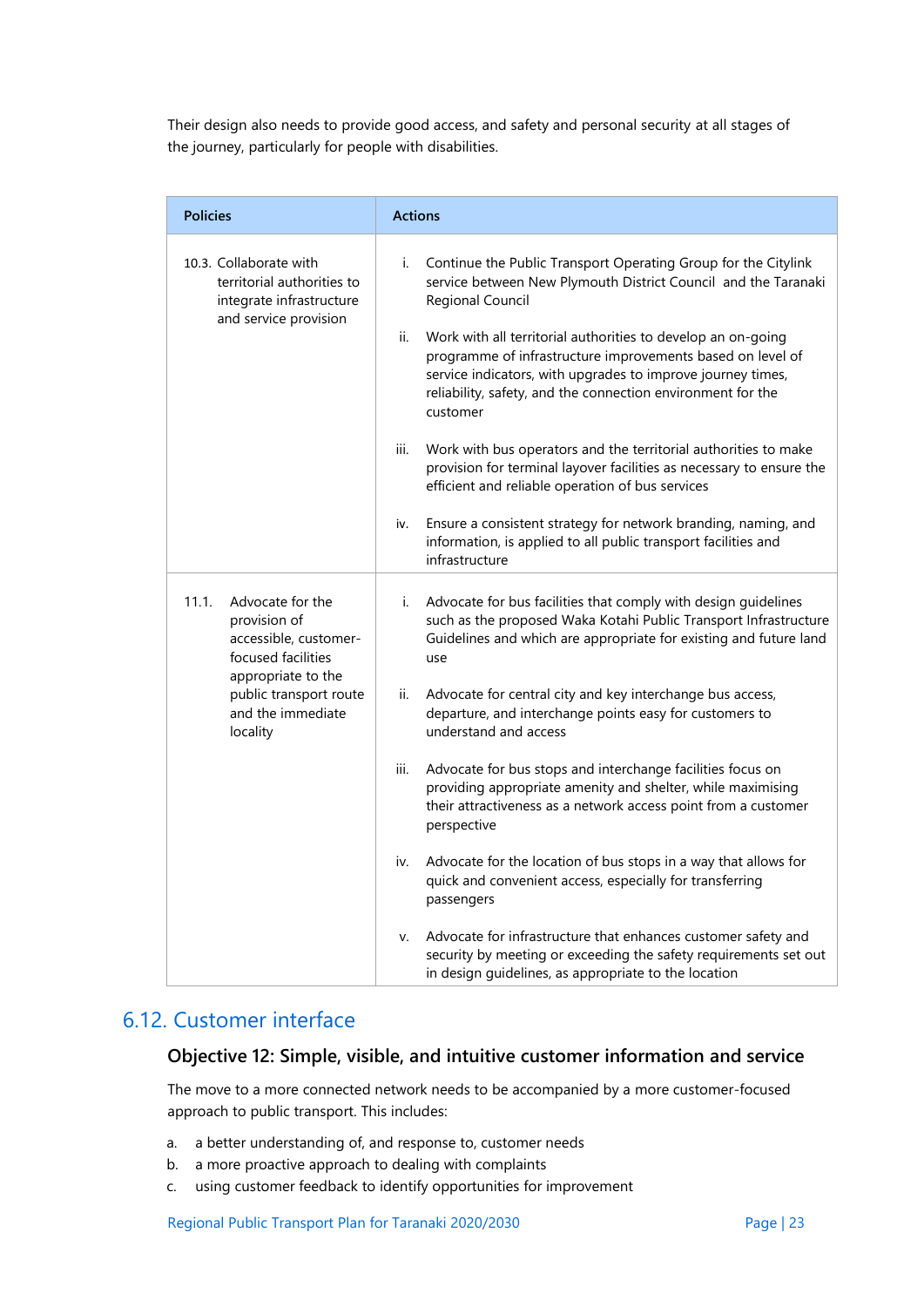- d. the provision of training at all levels
- e. a stronger focus on customer service in contracts and supplier relationships.

A consistently branded network, integrated end-to-end service, and relevant and accurate customer information gives users confidence that they will reach their destination on time or be able to make a timely and convenient change to another service.

A consistent brand will help customers to identify the network so it is easy to use, and also clearly integrates all elements of the network into a single multi-modal system.

The Council recognises the need to provide customer information and communications material, in order to attract new customers and to encourage existing customers to continue or expand their use of public transport.

| <b>Policies</b>                                                                     | <b>Actions</b>                                                                                                                                                                                                                                                                                                                                                                                                            |
|-------------------------------------------------------------------------------------|---------------------------------------------------------------------------------------------------------------------------------------------------------------------------------------------------------------------------------------------------------------------------------------------------------------------------------------------------------------------------------------------------------------------------|
| 12.1. Use customer feedback<br>to continually enhance<br>services                   | Continue to enhance the process for dealing with customer feedback<br>and complaints, to provide for a "one-stop-shop" approach, a clear<br>escalation process, and clarity on the respective responsibilities of the<br>Council and operators                                                                                                                                                                            |
| 12.2. Provide a range of<br>marketing material to<br>attract potential<br>customers | Work with operators to provide excellent customer information<br>i.<br>to market public transport products<br>ii.<br>Work with operators to build a strong public transport brand<br>and on-road presence which highlights the levels of service<br>offered by different elements of the service network, and<br>emphasising frequencies and ease of use<br>iii.<br>Proactively market service improvements to key market |
|                                                                                     | segments, using a range of approaches and communication<br>channels that are relevant to each group<br>Ensure that service changes are communicated to affected<br>iv.<br>areas and groups before implementation, using a variety of<br>communication channels, as appropriate                                                                                                                                            |
| 12.3. Provide a wide choice<br>of information channels<br>for customers             | Provide up-to-date timetable information at all bus stops, in a<br>i.<br>standardised format with the network brand described in Policy<br>6.2 above                                                                                                                                                                                                                                                                      |
|                                                                                     | ii.<br>Maintain - and continually improve - a public transport<br>information website                                                                                                                                                                                                                                                                                                                                     |
|                                                                                     | iii.<br>Ensure that external vehicle destination displays comply with<br>the requirements of Waka Kotahi's Requirements for Urban<br><b>Buses</b>                                                                                                                                                                                                                                                                         |
|                                                                                     | Work with territorial authorities to develop appropriate travel<br>iv.<br>information to promote journeys that better integrate active<br>modes and public transport                                                                                                                                                                                                                                                      |
|                                                                                     | Continue to provide information in formats that are accessible<br>V.<br>for people with impaired vision (large print timetables)                                                                                                                                                                                                                                                                                          |
|                                                                                     | Continue to provide information to Total Mobility members,<br>vi.<br>agencies, and assessors (newsletters)                                                                                                                                                                                                                                                                                                                |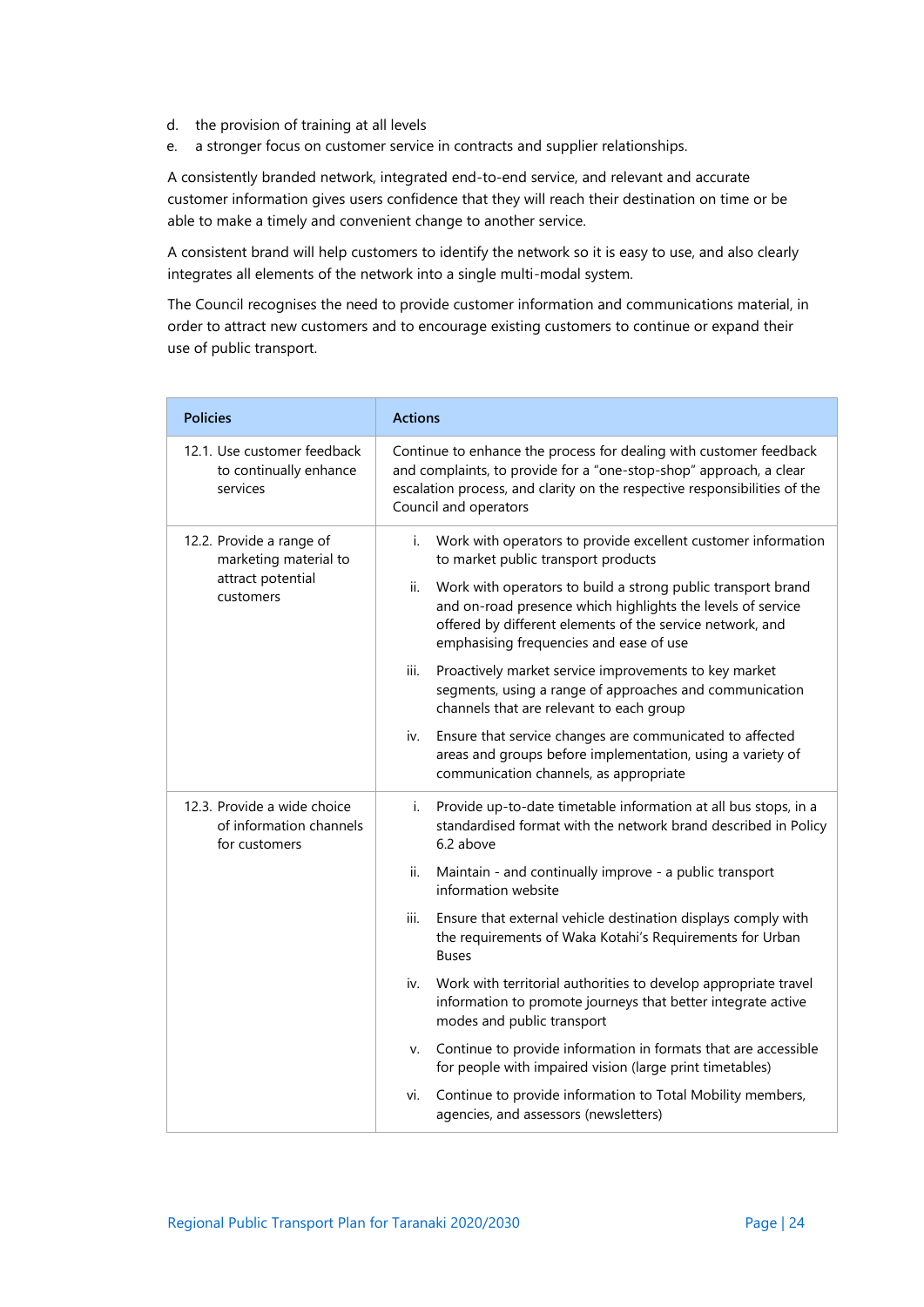| <b>Policies</b>                                           | <b>Actions</b>                                                                                                                                                                                                                               |
|-----------------------------------------------------------|----------------------------------------------------------------------------------------------------------------------------------------------------------------------------------------------------------------------------------------------|
| 12.4. Provide a high-quality<br>travel experience         | Ensure that high-quality customer service standards are<br>i.<br>maintained by all drivers on public transport services                                                                                                                      |
|                                                           | ii.<br>Ensure drivers are trained in the need for smooth acceleration<br>and braking, which will have multiple benefits of: improving the<br>comfort and safety of passengers, improving fuel consumption,<br>and reducing vehicle emissions |
|                                                           | Work with operators on improving all drivers on public<br>Ш.<br>transport services' disability awareness skills                                                                                                                              |
| 12.5. Provide a range of<br>customer feedback<br>channels | Aim to respond to customer feedback within 10 working days<br>Monitor feedback on service performance and convey this to<br>II.<br>operators, as appropriate, for onward action                                                              |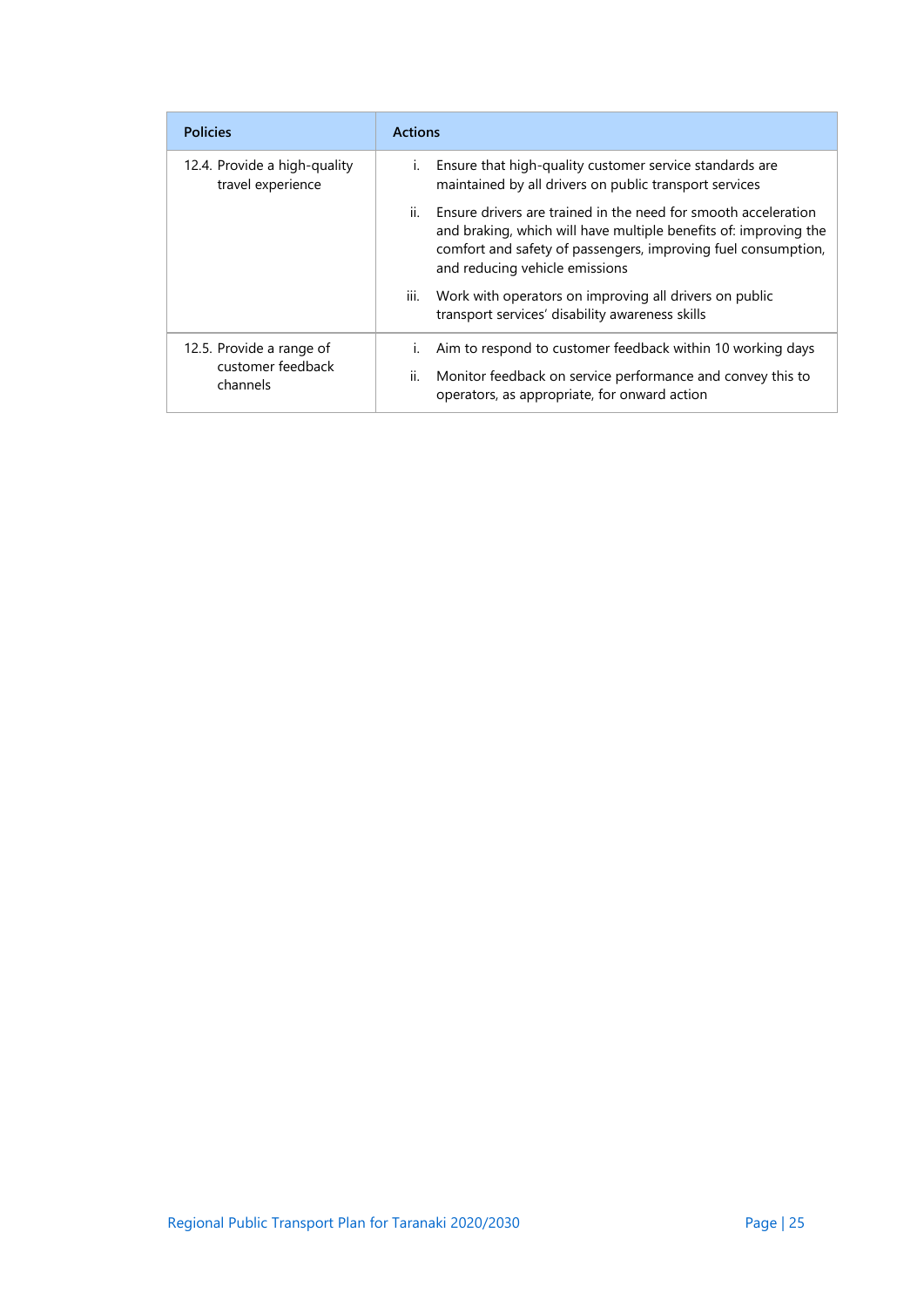# <span id="page-32-0"></span>7. Proposed strategic responses

To address the problems identified for public transport in the Taranaki region a number of strategic responses are being proposed.

The strategic responses are not standard public transport initiatives that have been tried in the past with minimal gain, such as increase public transport mode share by travel behaviour change initiatives. The responses instead focus on strengthening relationships with supporting organisations. The Council would like to see supporting organisations accept wider responsibility and commit to increased collaboration to address the challenges identified within this document. Without a partnership approach, it is unlikely the perception and usage of public transport in Taranaki will improve.

The responses are:

- 1. Undertake a public transport network review using stakeholder and public feedback from the review to develop new public transport options and costings. This will create a 10-15 year structured development plan. Changes in investment can be aligned with the Waka Kotahi's 3 year funding programmes.
- 2. Participate in New Plymouth District Council's development of a Transport Strategy in 2020/2021. New Plymouth District Council is looking to develop an Integrated Transport Strategy for the District. This will be a multi-modal review of transport and how it integrates with existing and planned land-use and infrastructure across the District.
- 3. Participate in the Ministry of Transport review of Total Mobility likely in 2021.
- 4. Continue to make enhancements to existing services for example changes to improve reliability, customer service, coverage and technology advances.

The Council is of the opinion that unless we participate in responses one and three above and get greater understanding and support from the territorial authorities, in particular the New Plymouth District Council, then there is little benefit in a major step-change in the current levels of public transport investment.

#### **Public Transport Network Review**

As part of the development and long-term planning for public transport, funding has been budgeted for 2020/2021 to carry out a region-wide review of the region's public transport networks. The last region-wide review of passenger transport was undertaken in 2004 by Booz, Allen and Hamilton. The recommendations from that report formed the basis for the region's current network.

It is proposed the new Regional Public Transport Plan will be used as the basis for developing a short to medium term road map of the future public transport network in Taranaki. This will include developing options and costings for the further enhancement of services, where viable, and possibly the restructuring or cancelling of underperforming services. It is proposed that an external consultant develop the road map in conjunction with officers. Funding has been included in the 2020/21 financial year and officers will work with the Waka Kotahi to confirm the availability of the proposed funding.

The structure and timing of this review will allow time to consider future options and to allow for the required investment business case to be developed and submitted to the Agency as part of the 2021/2024 National Land Transport Programme (NLTP).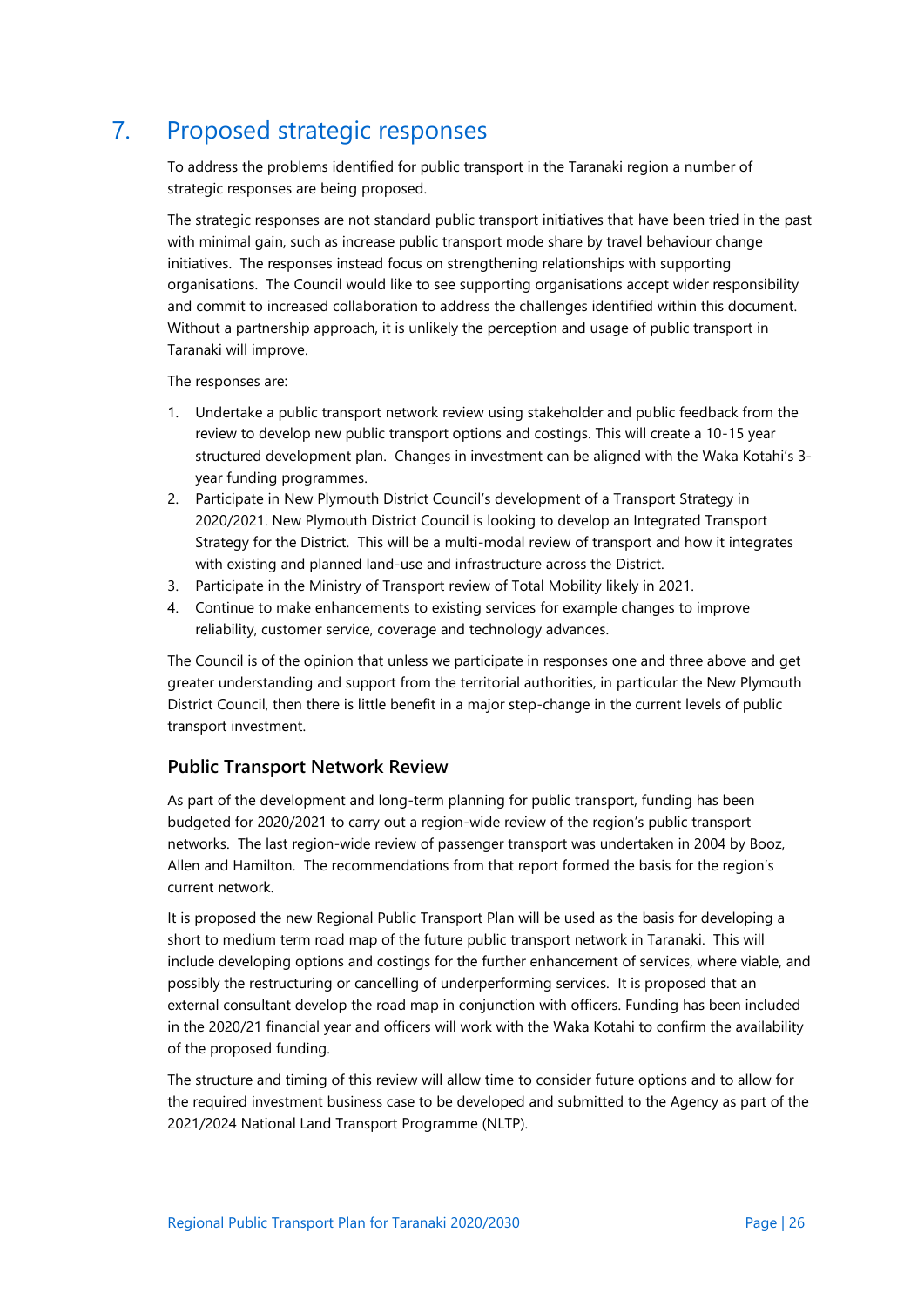### **Participate in New Plymouth District Council's development of a Transport Strategy**

New Plymouth District Council is looking to develop an Integrated Transport Strategy for the District. This will be a multi-modal review of transport and how it integrates with existing and planned land-use and infrastructure across the District. Development of the Strategy proposed for 2019/2020 has been deferred to 2021/2022.

### **Participate in Ministry of Transport review of Total Mobility**

The Ministry of Transport recognises the difficulties that transport disadvantaged New Zealanders face when accessing the transport system. Consideration of issues for the transport disadvantaged is built into policy work. For example, the Ministry has engaged with representatives of disability groups, including the Disabled Persons Assembly, during the development of the new road safety strategy.

The Ministry has received feedback regarding the effectiveness of the Total Mobility Scheme and that it is not fit-for-purpose for all users. Examples include there being a limited number of accessible vehicles and providers in provincial areas of the country, and the cost of the Scheme for those who use it on a daily basis, despite the discounted fare.

This impacts on education, employment, and access to community services. However, the Ministry understands that simply reviewing the Total Mobility Scheme in isolation will not address all of the concerns that have been raised from the disabled community. Broadening this review to also consider how Councils can improve access to, and experience of, the transport system for those living with a disability will likely lead to more effective outcomes.

The Ministry is likely to undertake a strategic assessment of provision of services for people with different transport needs in the 2020/21 financial year. This assessment will include a review of the Total Mobility Scheme.

#### **Planned activities**

While there are ongoing challenges to ensure public transport is truly seen as a viable alternative transport option to the private motor car, the Council is continuing to improve and enhance the services. A number of enhancements have already commenced or planning for them is underway. The following are planned in the next one to three years:

- new bus ticketing system including new ticketing machines with tag-on tag-off functionality; personal card management via a website with features such as automatic card top-up; card balance; report a lost or stolen card; and automatic concession approval for SuperGold Card holders and children aged five to 15 years
- bus App with real-time passenger information
- increase the frequency of Connector trips and provide for an accessible bus option
- upgrade the Total Mobility management system
- assess funding for Ironside Vehicle Society Inc
- implement increased services levels between Waitara, Bell Block and New Plymouth
- investigate alternate fuelled bus options for example electric and develop a transition plan as part of Council's contribution to Taranaki 2050
- continue to assess Timaru's MyWay by Metro on-demand public transport service trial
- continue to participate in the national ticketing system procurement project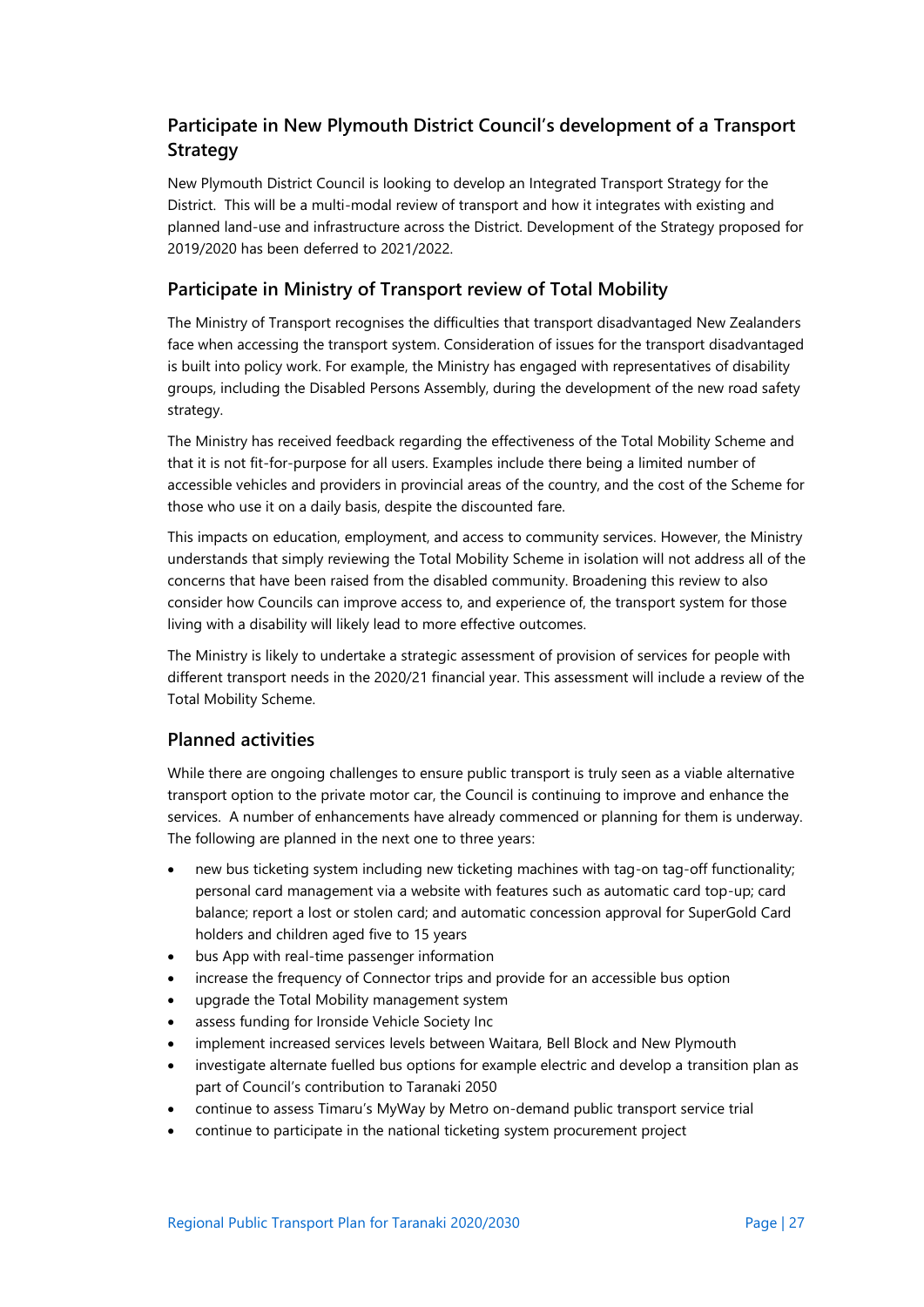As noted the Council wants to undertake a network review of all the regions services following the renewal of this Plan, as the last review occurred in 2008/2009. The Council wants to avoid a piecemeal approach to any significant enhancement of existing services or implementation of new services. Waka Kotahi's funding structure requires enhancements and step changes in services to be proven by following the business case approach. Local share must also be available

We know that there are already other specific service requests as shown below. These along with other submissions will inform the proposed network review and lay the foundation for medium to long-term activities. They are not listed in any particular order.

- daily bus service with multiple return trips from Ōkato to New Plymouth
- expanded Citylink services to Taranaki Base Hospital catering to shift workers and patients
- cross-city services in New Plymouth focused around key service centres such as residentiallysited shopping centres, supermarkets and medical centres
- services to Bell Block industrial area during normal business hours
- services to New Plymouth Airport
- additional Saturday services and routes similar to the week-day schedule
- extended Citylink operating hours, these are currently 7am to 6.20pm
- commuter services to Egmont Village and Inglewood
- investigate reestablishment of commuter services to Ōakura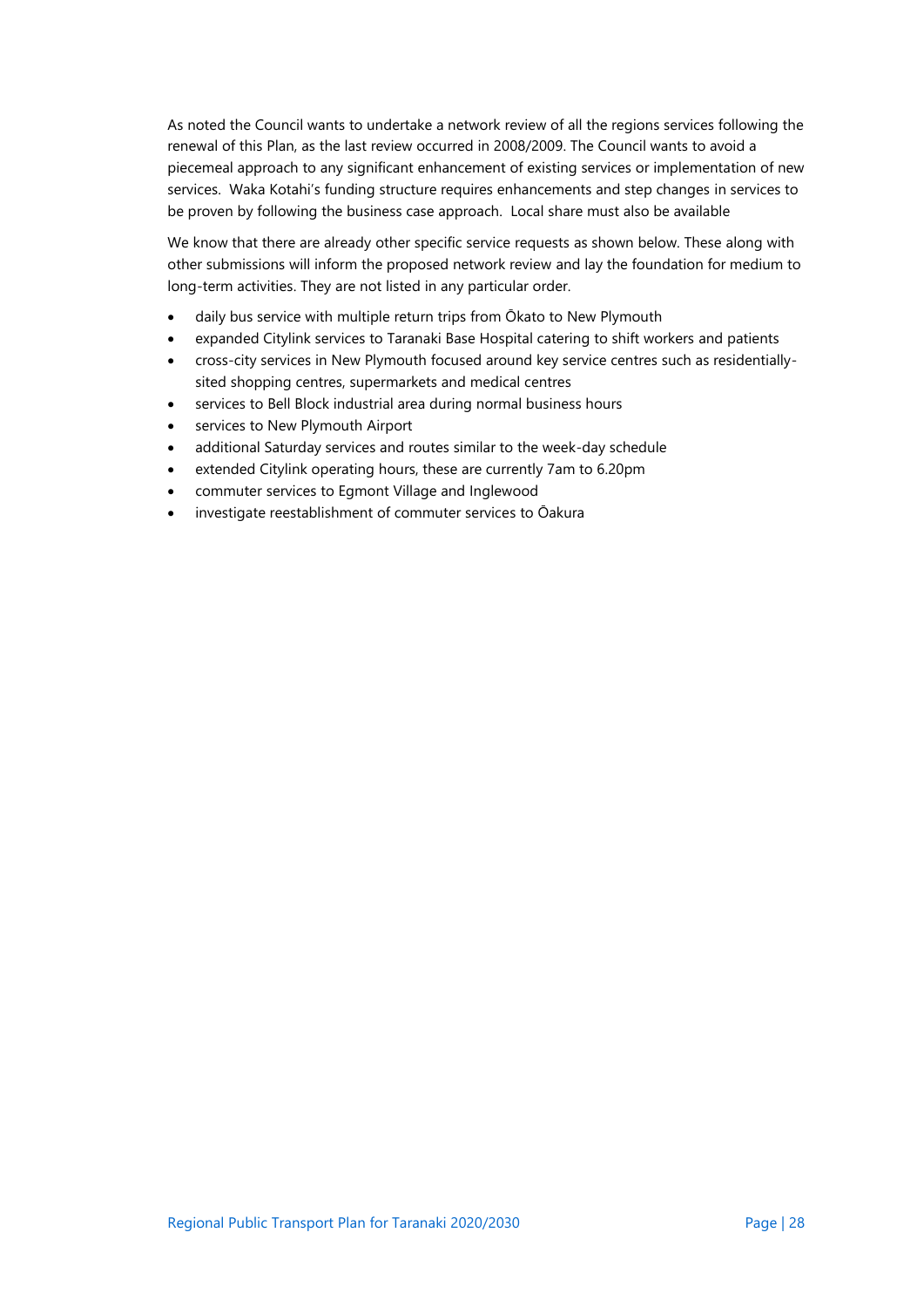# <span id="page-35-0"></span>Appendix A: Public transport services integral to the public transport network

The Regional Council provides the following bus services covering New Plymouth, Bell Block, Lepperton, Waitara, Tikorangi, Urenui and Ōakura. These include a mix of urban services and school services. Other services may be identified and incorporated into the plan by way of variation.

| <b>Service</b> | Area/s covered                                                                                                          | <b>Type</b>              |
|----------------|-------------------------------------------------------------------------------------------------------------------------|--------------------------|
| Route 1        | CBD, Moturoa                                                                                                            | Urban - Monday to Friday |
| Route 2        | CBD, Lynmouth, Marfell, Whalers Gate                                                                                    | Urban - Monday to Friday |
| Route 3        | CBD, Lynmouth, Marfell                                                                                                  | Urban - Monday to Friday |
| Route 4        | CBD, Westown, Hurdon                                                                                                    | Urban - Monday to Friday |
| Route 5        | CBD, Frankleigh, Park, Ferndale                                                                                         | Urban - Monday to Friday |
| Route 6        | CBD, Vogeltown/Brooklands                                                                                               | Urban - Monday to Friday |
| Route 7        | CBD, Welbourn/Highlands Park                                                                                            | Urban - Monday to Friday |
| Route 8        | CBD, Merrilands/Highlands Park                                                                                          | Urban - Monday to Friday |
| Route 9        | CBD, Fitzroy/The Valley/Glen Avon                                                                                       | Urban - Monday to Friday |
| Routes 51 - 54 | CBD, Strandon, Welbourn, Brooklands, Vogeltown, Frankleigh<br>Park, Westown, Marfell, Whalers Gate, Spotswood, Lynmouth | Urban - School           |
| Route 20       | CBD, Waitara/Bell Block/New Plymouth                                                                                    | Urban - Monday to Friday |
| Route 10       | Saturday - CBD, Vogeltown, Frankleigh Park, Westown, Marfell,<br>Spotswood, Moturoa,                                    | Urban - Saturday         |
| Route 11       | Saturday - CBD, Strandon, Fitzroy, Bell Block, Merrilands,<br>Brooklands, Vogeltown                                     | Urban - Saturday         |
| Route 12       | Merrilands, Lynmouth, Spotswood                                                                                         | Urban - School           |
| Route 14       | Merrilands                                                                                                              | Urban - School           |
| Route 21       | Waitara to Spotswood                                                                                                    | Urban - School           |
| Route 22       | Waitara/Motunui to New Plymouth                                                                                         | Urban - School           |
| Route 23       | Urenui/Tikorangi to New Plymouth                                                                                        | Urban - School           |
| Route 24       | Waitara to New Plymouth                                                                                                 | Urban - School           |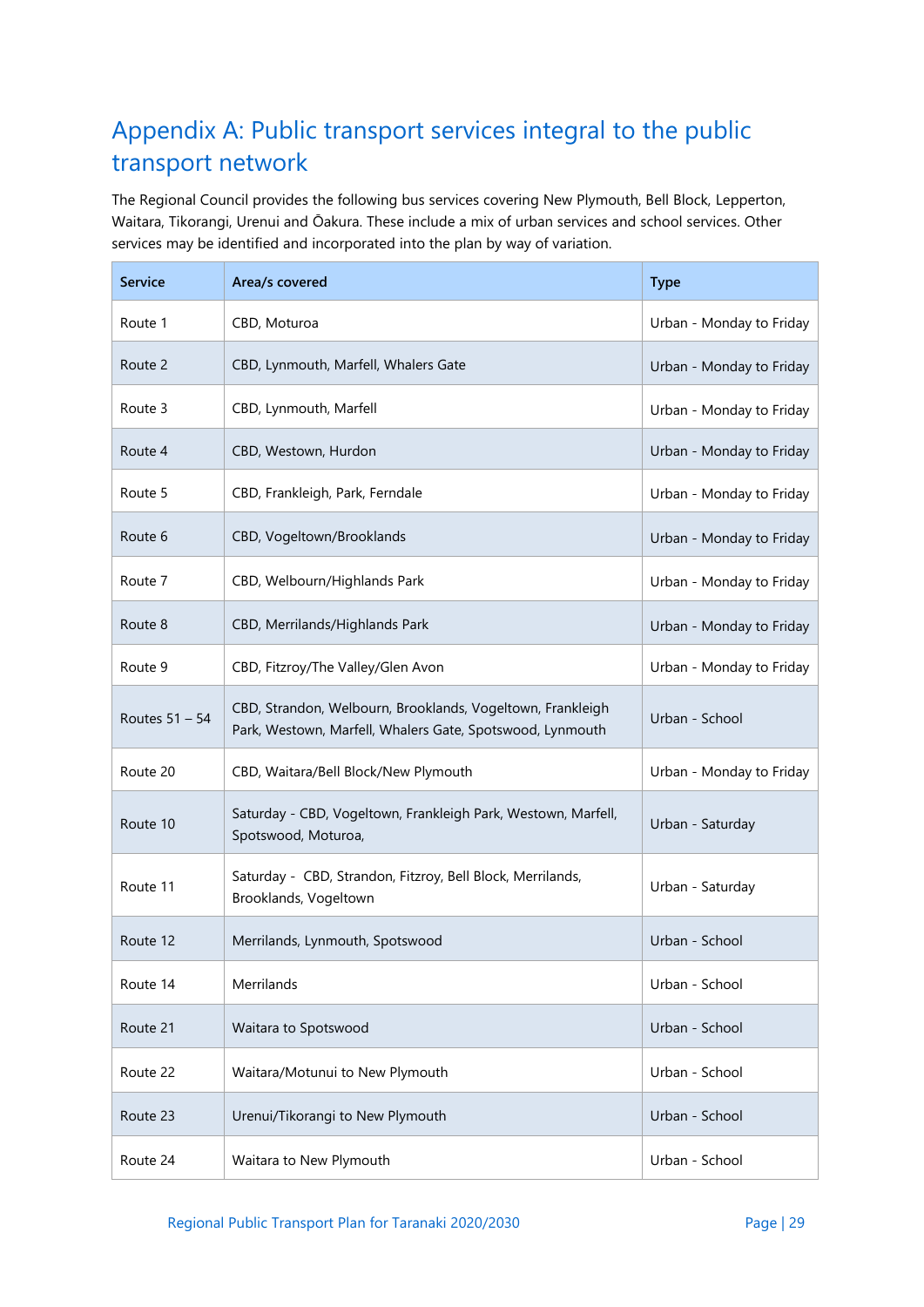| <b>Service</b>                  | Area/s covered                                          | <b>Type</b>    |
|---------------------------------|---------------------------------------------------------|----------------|
| Route 30                        | Bell Block to New Plymouth                              | Urban - School |
| Route 31                        | Lepperton to New Plymouth                               | Urban - School |
| Route 32                        | Bell Block to New Plymouth                              | Urban - School |
| Route 33                        | Bell Block to New Plymouth                              | Urban - School |
| Route 34                        | Bell Block to New Plymouth                              | Urban - School |
| Route 35                        | New Plymouth to Bell Block                              | Urban - School |
| Route 40                        | Ōakura/New Plymouth                                     | Urban - School |
| Route 41                        | Ōmatā to New Plymouth                                   | Urban - School |
| Route 42                        | Ōakura to New Plymouth                                  | Urban - School |
| Route 43                        | Ōakura to New Plymouth                                  | Urban - School |
| Route 44                        | Ōakura to New Plymouth                                  | Urban - School |
| Route 45                        | New Plymouth to Oakura                                  | Urban - School |
| Routes 91, 92,<br>93, 95 and 97 | Various New Plymouth schools to Ariki Street Bus Centre | Urban - School |

The Regional Council provides the following bus services covering south and coastal Taranaki. Other services may be identified and incorporated into the plan by way of variation.

| Service                    | Area/s covered                                          | <b>Type</b> |
|----------------------------|---------------------------------------------------------|-------------|
| Waverley to Hāwera         | Waverley, Pātea, Hāwera                                 | Rural       |
| Opunake to Hāwera          | Ōpunake, Kaponga, Manaia, Hāwera                        | Rural       |
| Opunake to New<br>Plymouth | Ōpunake, Rāhotu, Pungarehu, Ōkato, Ōakura, New Plymouth | Rural       |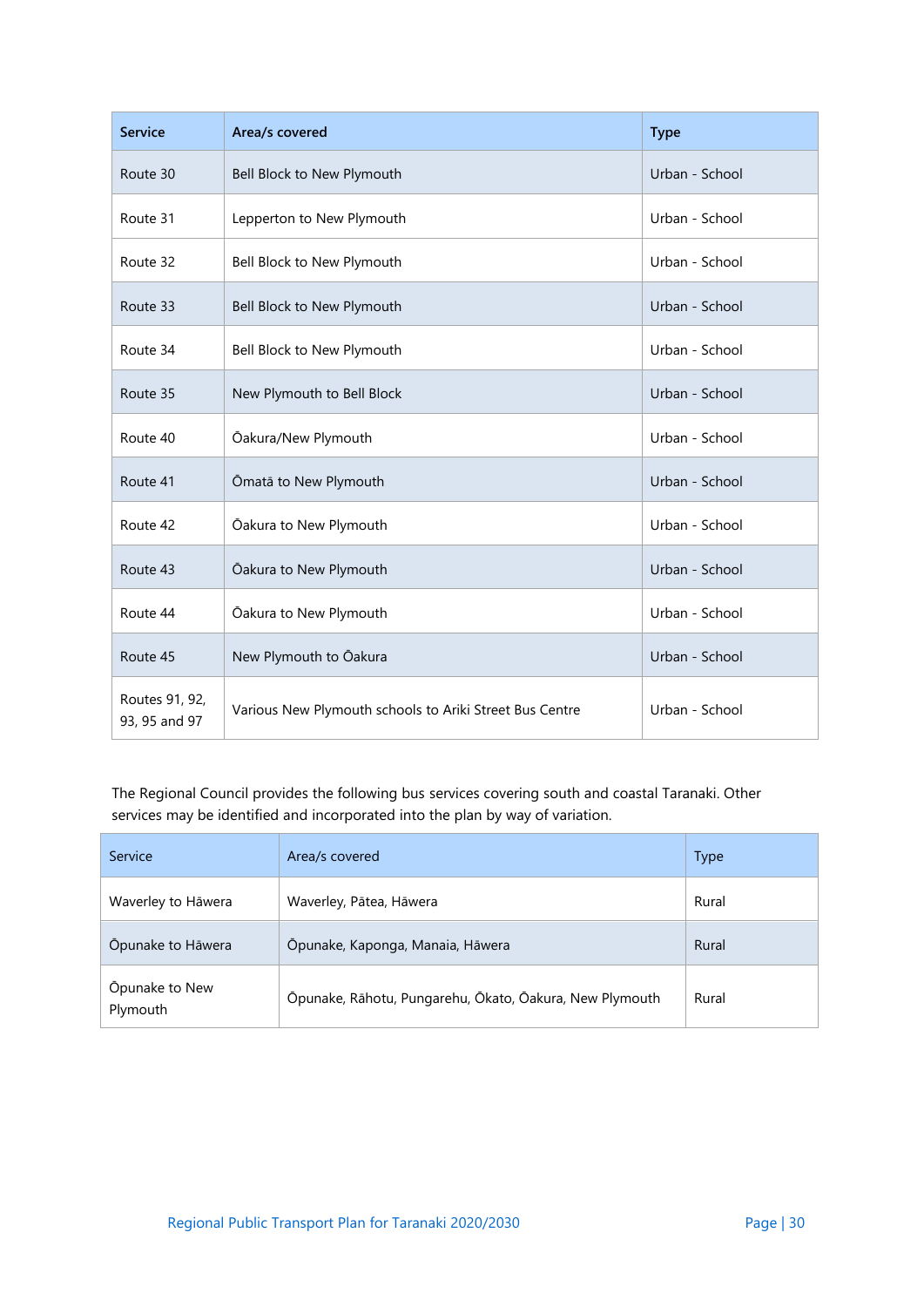The Regional Council provide the following bus service linking south and north Taranaki via State Highway 3. Other services may be identified and incorporated into the plan by way of variation.

| <b>Service</b>            | Area/s covered                                     | Type      |
|---------------------------|----------------------------------------------------|-----------|
| Hāwera to New<br>Plymouth | Hāwera, Eltham, Stratford, Inglewood, New Plymouth | Connector |

### **Total Mobility**

The Total Mobility scheme caters to those people with impairments by providing access to suitable transport. The Council intends to continue providing the Scheme throughout Taranaki where approved transport providers operate. Areas where approved operators are based are:

| Area         | Approved transport provider |
|--------------|-----------------------------|
|              | <b>Energy City Cabs</b>     |
|              | New Plymouth Taxis          |
| New Plymouth | Driving Miss Daisy          |
|              | Freedom Companion Driving   |
|              | T E Taxis                   |
| Stratford    | <b>Stratford Taxis</b>      |
| Hāwera       | <b>STOPS</b>                |

#### **Other services**

The Council intends to continue to support Ironside Vehicle Society as a specialist transport provider as part of the Total Mobility Scheme.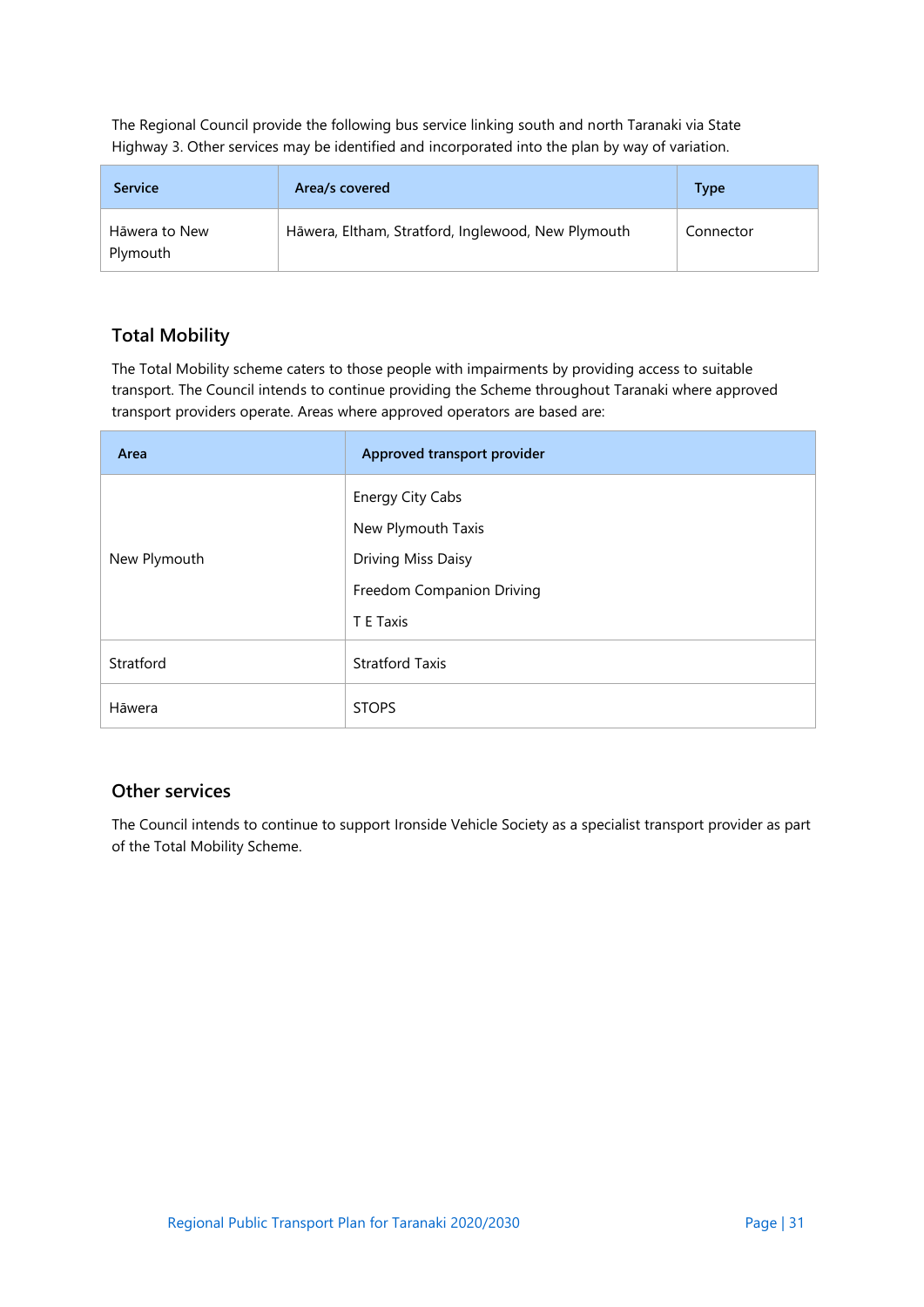# <span id="page-38-0"></span>Appendix B: Unit establishment

### **Unit design**

The Public Transport Operating Model (PTOM) seeks to grow patronage while reducing a reliance on public subsidies by meeting the dual objective of growing the commerciality of public transport services and growing a confidence that services are priced efficiently and the market is competitive.

#### **Principles**

The following principles have been taken into consideration in designing the proposed units. The extent to which particular principles have been applied to particular units varies according to the peculiarities of the particular units.

#### **Network and service review**

Before identifying units, the Council identified routes and services that are integral to the region's public transport network. The proposed unit design takes into account the Council's ability to undertake future service reviews in consultation with operators (ideally, changes to services to meet foreseeable local community needs will be able to be delivered within a unit).

#### **Marketable whole**

Units should be 'marketable wholes' – that is, potentially deliverable by operators either as stand-alone operations or as part of a wider suite of services.

#### **Customer market**

Units should have readily identifiable customer markets for the services, enabling the operators and the Council to apply the right commercial behaviours to growing the market. A customer market might generally be thought of as a geographic area or areas, but could also be generated by a particular activity or use – for example, an airport, shopping precinct, hospital or university.

#### **Whole-route operation**

Each unit must comprise a service or group of services that operates on the entire length of one or more routes.

#### **Unit attractiveness**

Units should be attractive to a tenderer, and should attract competition from a range of operators. Units should be efficient groups of services in terms of management, vehicle utilisation etc.

#### **Opportunities to group units in tenders**

Opportunities for operators to tender for units in groups to encourage efficiencies and thus value for money have been taken into account.

#### **Mode specific**

Units must be single-mode specific, so a unit cannot include both a bus and a ferry or train route.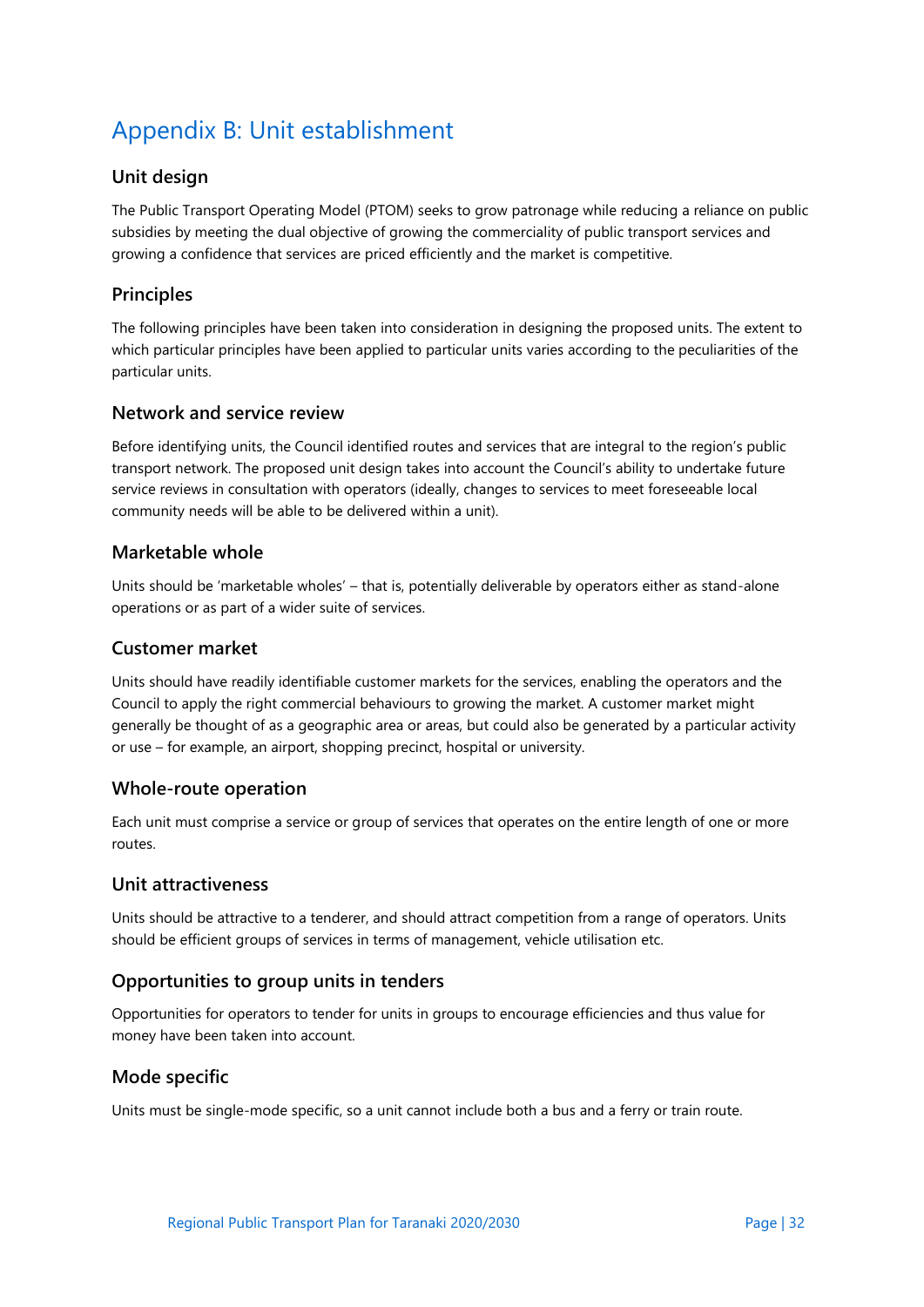### **School services consideration**

School services not provided by the Ministry of Education must be arranged into units. School services operating on a timetabled route are logically allocated to that unit.

### **Wider network consideration**

This includes taking into account connections between routes and achieving higher frequencies by services overlapping on parts of a trunk route.

The following table highlights the key unit design principles applying to each proposed unit.

| Unit                                           | Key unit design factors                                                                                                                                        |  |
|------------------------------------------------|----------------------------------------------------------------------------------------------------------------------------------------------------------------|--|
|                                                | Network and service review - carried out in 2009 with current network rolled out in<br>2010. The only urban service (Monday - Saturday) in the Taranaki region |  |
|                                                | Marketable whole - delivered as one contract. High integration between urban<br>and school services                                                            |  |
| New Plymouth, Waitara<br>Bell Block and Oakura | Customer market - established with opportunity for continuing patronage growth                                                                                 |  |
|                                                | Mode specific - bus                                                                                                                                            |  |
|                                                | School services consideration -27 school services included in the unit                                                                                         |  |
|                                                | Wider network consideration - urban services operate as a 'pulse hub network'<br>enabling connections to be made between services                              |  |
| Opunake-New Plymouth                           | Marketable whole - one bus, once-a-week service                                                                                                                |  |
|                                                | Mode specific - bus                                                                                                                                            |  |
|                                                | Marketable whole - one bus, once-a-week service                                                                                                                |  |
| Ōpunake-Manaia-Hāwera                          | Mode specific - bus                                                                                                                                            |  |
|                                                | Marketable whole – one bus, once-a-week service                                                                                                                |  |
| Waverley-Pātea-Hāwera                          | Mode specific - bus                                                                                                                                            |  |
| Hāwera-New Plymouth<br>service via SH3         | Marketable whole - one to two buses, daily service (Monday-Friday) connecting<br>south and north Taranaki                                                      |  |
|                                                | Marketable whole - delivered as one contract                                                                                                                   |  |
|                                                | Customer market - recently established service with opportunity to grow<br>patronage                                                                           |  |
|                                                | Mode specific - bus                                                                                                                                            |  |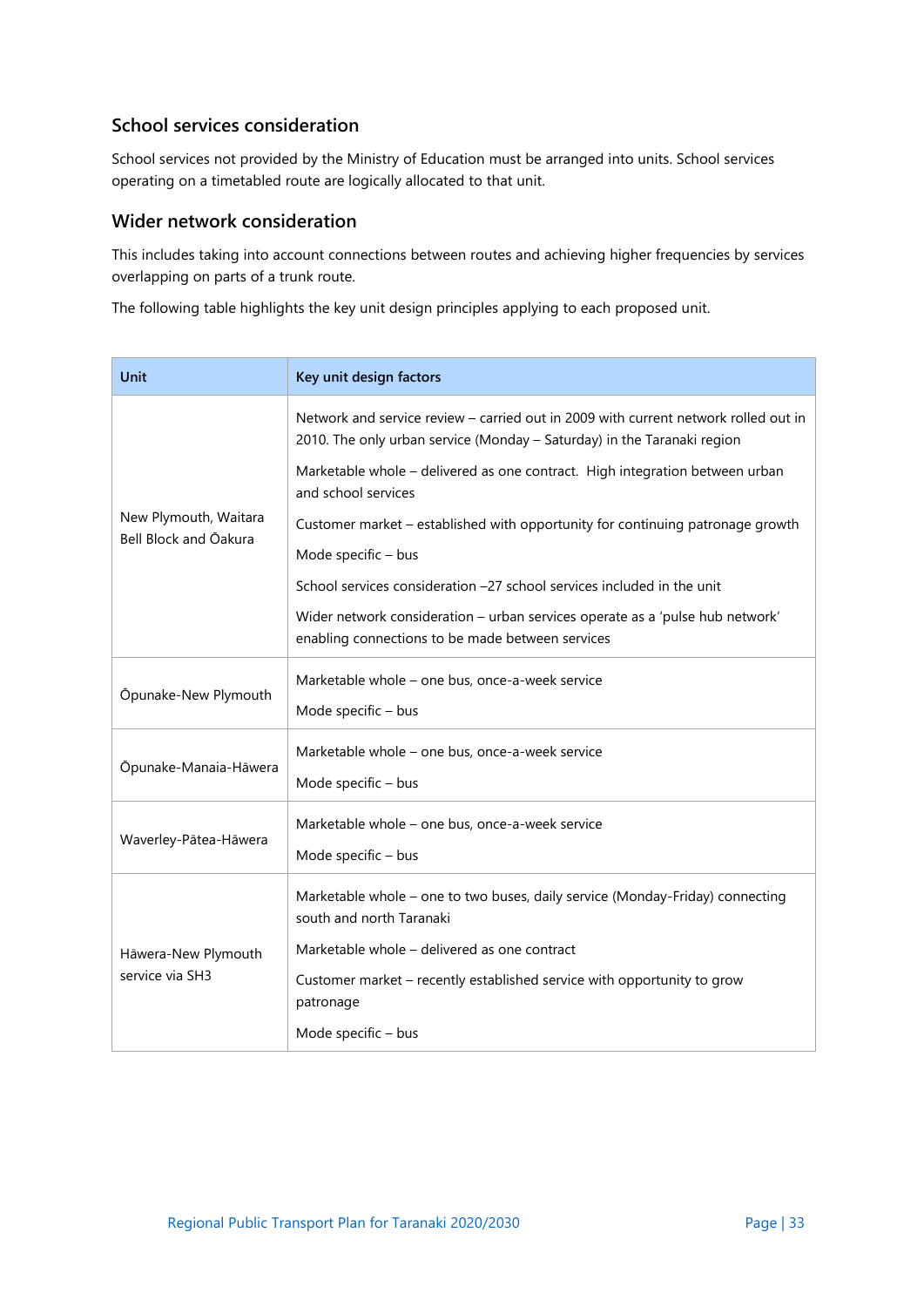# <span id="page-40-0"></span>Appendix C: Farebox recovery policy

#### **Introduction**

In accordance with the Waka Kotahi NZ Waka Kotahi (Waka Kotahi) requirements, the Taranaki Regional Council (the Council) has adopted a farebox recovery policy. Farebox recovery measures the percentage of the costs of providing bus services that is covered by passenger fares (the balance of the costs is met in equal proportions by local ratepayers and Waka Kotahi).

In the short to medium-term, central government funding is expected to be similar to current levels, although the impacts of Covid-19 is likely to have an impact for the medium term.

The previous national target of 50% was achieved with Waka Kotahi to review the policy in the future in order to help achieve the aims of the Government Policy Statement for Land Transport 2018. The review is not yet complete. However, Waka Kotahi has confirmed that the underlying principles are still relevant.

To continue to contribute towards maintaining farebox recovery the Council will give priority to actions that grow patronage (especially where spare capacity is available), and reduce operating costs (if possible), in preference to simply raising fares.

#### **Background**

#### **Waka Kotahi requirements**

Waka Kotahi requires that all regional councils prepare a "farebox recovery policy", and include that policy in the Regional Public Transport Plan.

Waka Kotahi require the farebox recovery policy to:

- Set a target farebox recovery rate for the public transport system
- Set out how the target was chosen
- Set out a strategy as to how the target will be achieved
- Set out how the policy complies with various relevant national and regional planning documents, and with legislation
- Provide for an annual review of fare levels and a review of fare structures at a minimum approximately once every six years or to coincide with RLTS and/or LTP reviews.
- Waka Kotahi prescribe the formula for establishing the farebox recovery rate.

#### **Services included**

The public transport services to be included in the calculation of the fare recovery are all the Council contracted services operating in the region.

Long-distance (e.g. inter-city services) services, privately funded school services, Ministry of Education funded school services, tourist and charter services are not included.

#### **The farebox recovery target**

In applying its farebox recovery policy, the Regional Council has decided to measure farebox recovery of region as a whole rather than measuring individual services, routes or trips. Individual services, routes or trips, particularly those that might be regarded as "social" services, are not necessarily expected to achieve the target set out in this policy.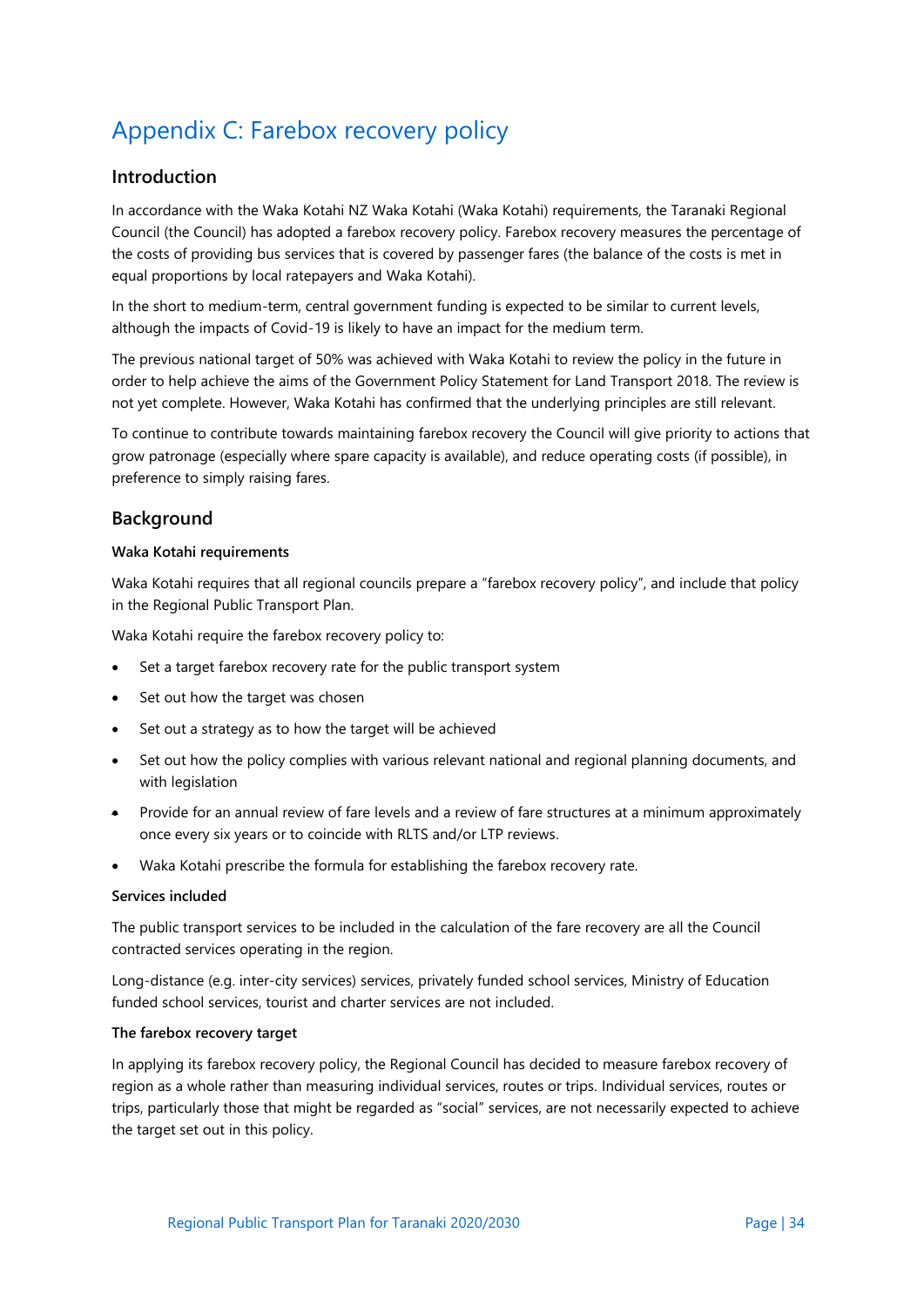However while the Council has agreed to adopt a region-wide target for the purposes of this policy, the Council has a target recovery rate of 25% for rural services (rural service make up a very small proportion of the total (about 3%)), and thus have little impact on the overall recovery rate.

The table below shows the actual farebox recovery level for the whole region for the last financial year, and the target rate set by the Council for the four years to 2023/2024. All figures have been calculated using the Waka Kotahi's farebox recovery formula.

| <b>Actual farebox</b><br>recovery<br>(2019/2020) | <b>Target</b><br>(2020/2021) | <b>Target</b><br>(2021/2022) | <b>Target</b><br>(2022/2023) | <b>Target</b><br>(2023/2024) |
|--------------------------------------------------|------------------------------|------------------------------|------------------------------|------------------------------|
| 37%                                              | ≥37%                         | ≥38%                         | ≥38%                         | $>39\%$                      |

#### **How the targets were chosen**

The Council has chosen targets that maintain or improve the farebox rate while at the same time recognising the ability-to-pay of passengers given the current structure of services and the challenge of reducing operating costs.

Lowering the target below that achieved in 2019/20 is not considered appropriate – the Council believes that it is appropriate that passengers pay a reasonable share of the costs. The Council considers that a seeking to improve passenger contribution will provide a suitable balance between the contributions of ratepayers/taxpayers and passengers.

#### **Method of calculation**

The formula used to calculate farebox recovery is prescribed by Waka Kotahi and is set out in detail on its website. In essence the formula is total fare revenue divided by total costs.

#### **Strategies to meet the targets**

As indicated above, unless future revenues increase and/or costs reduce, the target recovery levels will not be met in the future. Thus some form of intervention will be needed to achieve the targets.

Four intervention strategies are set out below. These strategies will require the Council to work with transport providers and local councils to achieve the targets. The needs of the transport disadvantaged will need to be considered in any intervention.

#### **Strategy 1: Improve operating efficiencies**

Improvements to operating efficiencies will reduce costs and therefore improve farebox recovery.

The Council in association with transport provider is constantly monitoring the costs and revenues of services, and investigating how to improve efficiency. Services with poor farebox recovery will be identified, and efforts made to improve the performance of those services. Changes may include better coordination and integration of services, which may for example be achieved through small timetable changes and/or route optimisation.

#### **Strategy 2: Increase patronage**

Increasing patronage will increase revenues, and thus improve farebox recovery.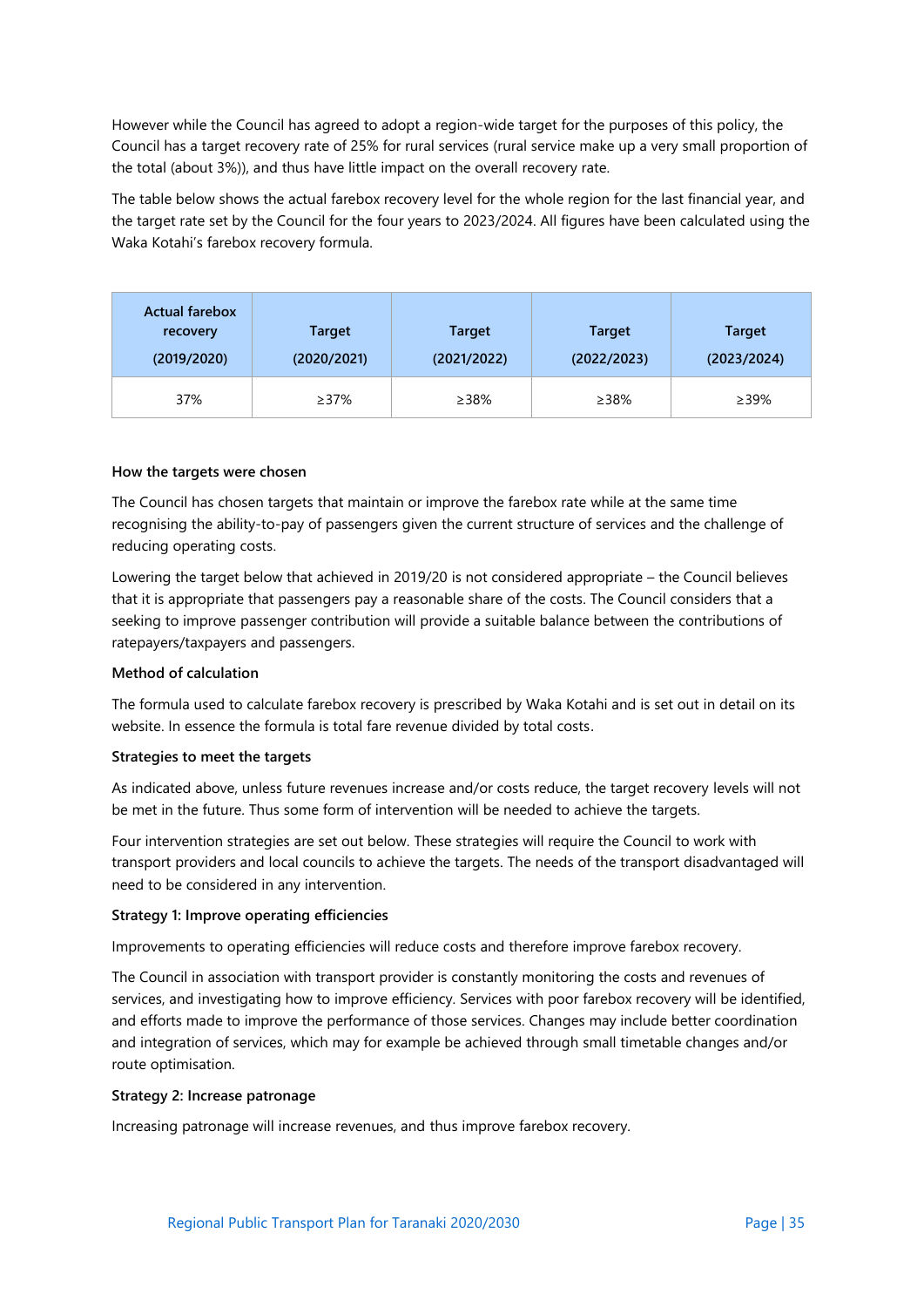The Council will look to increase patronage by undertaking general and targeted publicity as well as improving service quality through improving infrastructure, maintaining high vehicle quality standards, and optimising routes and service levels to increase accessibility.

#### **Strategy 3: Reduce poor performing services**

Reducing poorly performing services will have the effect of reducing costs and thus increasing farebox recovery.

Poor performing services (i.e. those services with high costs and/or low patronage) can be improved assessing operating times, frequencies and routes and making adjustments, (including reductions) to frequencies and routes where appropriate. The Council will also consider alternative ways of providing services, such as on-demand and dial-a-ride options.

#### **Strategy 4: Review of fare products and fare levels**

Increasing fares will lead to increases in revenue and thus improve farebox recovery.

Small increases in fares are likely to be required on a regular basis to cover the increases in costs of providing bus services.

Other options may include reviewing the availability and eligibility criteria for concession fares, reviewing the levels of discount available and seeking supplementary sources of funding.

#### **How the policy will be applied**

The current gross cost of the contract enables revenue recovery to be easily monitored on a monthly basis, and thus any reduction in farebox recovery will be quickly identified. If the recovery rate is dropping, the Council will then decide which of the intervention strategies will be applied.

#### **Implementation date**

This policy will apply once the Regional Public Transport Plan is approved.

#### **Fare level review**

An annual fare level review will be undertaken at the conclusion of each financial year. This review will take into consideration the farebox recovery levels but may also include any other factors he considers relevant. The review will also address the level of discounts and concessions within the existing fare structure.

#### **Fare structure review**

The Council will review fare structures at least every six years. The fare structure review will address all aspects of the fare system, including the appropriateness of zones as the base for the system, and the availability of (and discount to be applied to) concession fares.

#### **Policy review**

This policy (including the targets) will be reviewed at least every three years or when the Regional Public Transport Plan is reviewed (which is likely to be at least every three years).

It may also be reviewed immediately if Waka Kotahi policy or practices affecting farebox recovery change.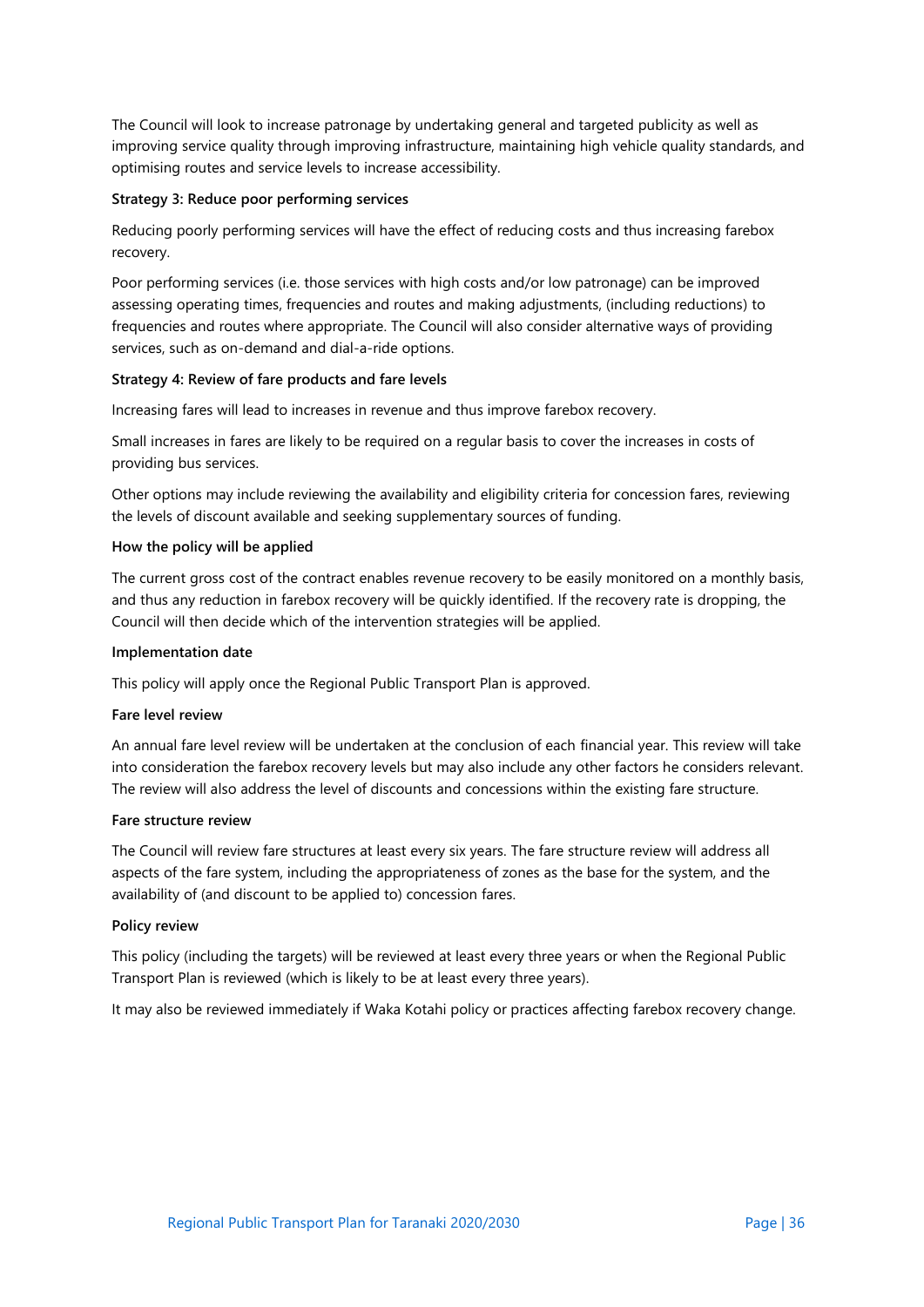### **Policy contribution**

| <b>Policy</b>                                                     | Comment                                                                                                                                                                                                                                                                                                                                                   |
|-------------------------------------------------------------------|-----------------------------------------------------------------------------------------------------------------------------------------------------------------------------------------------------------------------------------------------------------------------------------------------------------------------------------------------------------|
| Government Policy Statement<br>on Land Transport Funding<br>(GPS) | The GPS outlines the Government's strategy to guide land transport<br>investment over the next 10 years. It also provides guidance to decision-<br>makers about where the Government will focus resources. The GPS operates<br>under the Land Transport Management Act 2003, which sets out the scope<br>and requirements for the GPS.                    |
|                                                                   | The Government Policy Statement identifies four strategic directions: safety,<br>better travel options, climate change and improving freight connections                                                                                                                                                                                                  |
|                                                                   | The Government Policy Statement also sets the policy framework for the<br>National Land Transport Programme, which allocates Waka Kotahi funds for<br>transport activities.                                                                                                                                                                               |
| Regional land Transport<br>Strategy (RLTP)                        | This policy contributes to the RLTP by at least maintaining the level of local<br>contribution towards the funding of public transport, and thus helping to<br>achieve objectives set in the RLTP.                                                                                                                                                        |
| Regional Public Transport Plan<br>(RPTP)                          | This policy contributes to the RPTP by looking to improve efficiencies and<br>value for money.                                                                                                                                                                                                                                                            |
| Land Transport Management<br>Act 2003 (LTMA)                      | This policy contributes to the LTMA by aiming to improve efficiencies and<br>effectiveness, and by maintaining the level of local contribution towards the<br>funding of public transport.                                                                                                                                                                |
| <b>Public Transport Operating</b><br>Model (PTOM)                 | The Public Transport Operating Model (PTOM) was developed for the<br>procurement and service delivery of public transport services. Its key<br>objectives are to:                                                                                                                                                                                         |
|                                                                   | Grow the commerciality of public transport services and create incentives for<br>services to become fully commercial                                                                                                                                                                                                                                      |
|                                                                   | Grow confidence that services are priced efficiently and that competitors have<br>access to public transport markets                                                                                                                                                                                                                                      |
|                                                                   | The PTOM is a planning, procurement, and business development framework.<br>Key features are the design of efficient public transport networks,<br>incentivising joint public private investment, and building relationships<br>between regional councils (including Auckland Transport) and operators to<br>provide the basis for a genuine partnership. |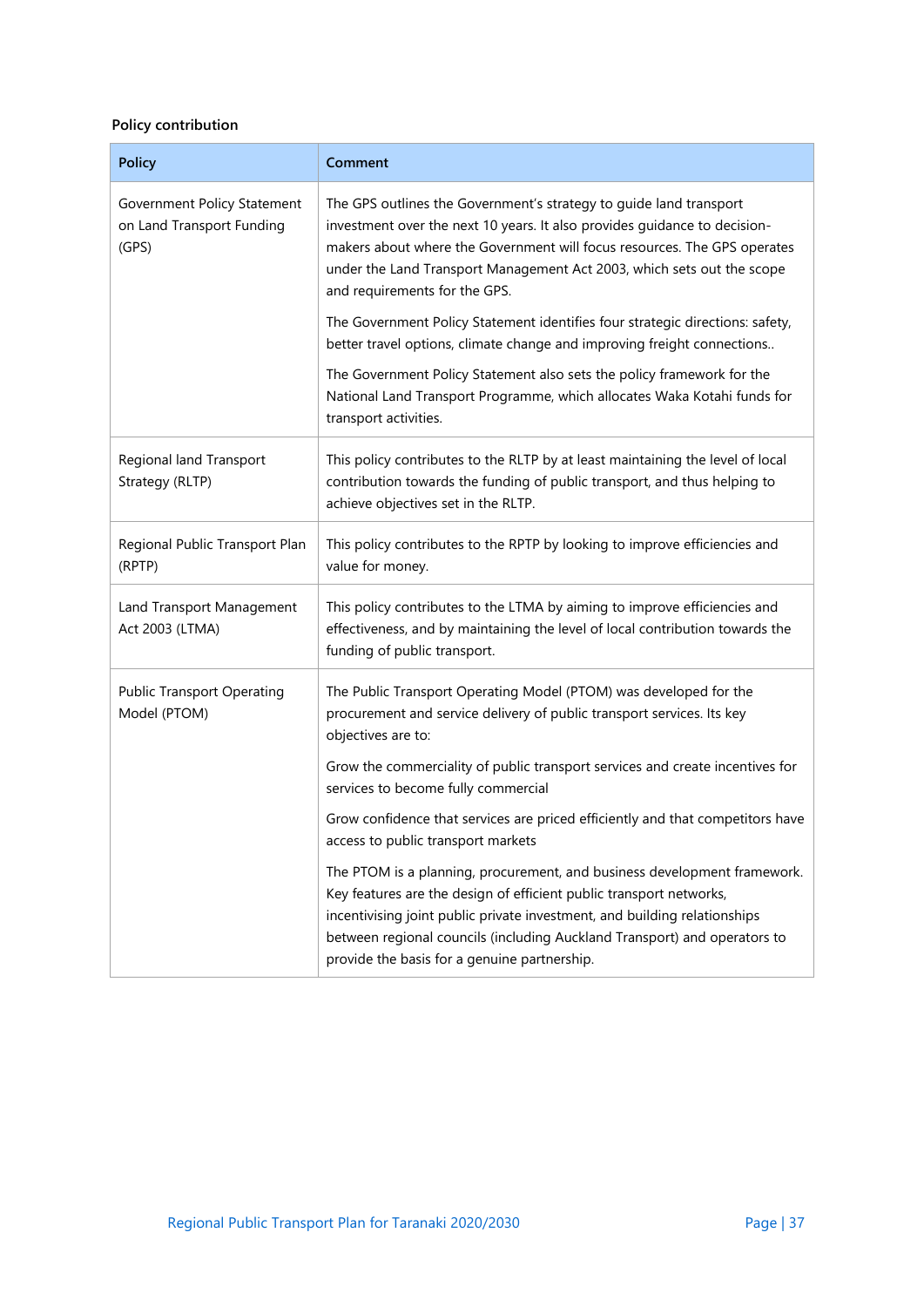# <span id="page-44-0"></span>Appendix D: Significance policy

This appendix sets out the Taranaki Regional Council's (the Council) policy on significance. This is required to determine whether any proposed variation to the RPTP is significant for the purpose of section 126 (4) of the LTMA, which refers to the level of consultation that is required before a variation can be adopted.

A more streamlined process may be adopted for matters not considered significant.

For the purpose of this policy:

- Significance is a continuum, from variations of high significance through to variations of low significance. The policy sets a significance threshold, relating to a high degree of significance.
- If a variation is not significant then the consultation requirements under section 125 (1) of the LTMA do not apply. This does not imply that the variation is unimportant or that no consultation will take place. The Regional Council fully intends to undertake targeted consultation on matters that affect specific communities and stakeholders, including operators, even when these matters do not invoke the significance threshold outlined in this policy.

#### **Significant variations**

A significant variation is likely to have more than minor impact on any of the following:

- The Council's ability to achieve its vision
- The Council's ability to achieve the strategic direction and guiding principles of the RPTP
- The Council's ability to achieve the objectives of the RPTP, or the Regional Land Transport Plan
- The reallocation of the funding available for public transport in the region

When assessing the significance of any proposed variation, the Council will consider:

- The reasons for the variation, and the alternatives available
- The magnitude of the variation in terms of its financial cost to the region
- The extent to which the proposed variation departs from the strategic direction and guiding principles contained within the RPTP
- The proportion of the regional community that would be affected to a moderate or greater extent by the variation
- The likely effect on the overall level, quality, and use of public transport services in the region
- The extent to which the variation is consistent with the Regional Land Transport Plan, and the Government Policy Statement
- The implications for the present and future economic development and efficiency of the region, safety and personal security, access and mobility, environmental sustainability, or public health
- The likely effect on the Council's Long Term Plan

Any variation that amends this significance policy is deemed to be significant and must follow the consultation requirements in section 125 (1) of the LTMA.

#### **Targeted engagement**

When the Council finds that a proposed variation is not significant, the Council will undertake targeted stakeholder engagement in the following circumstances: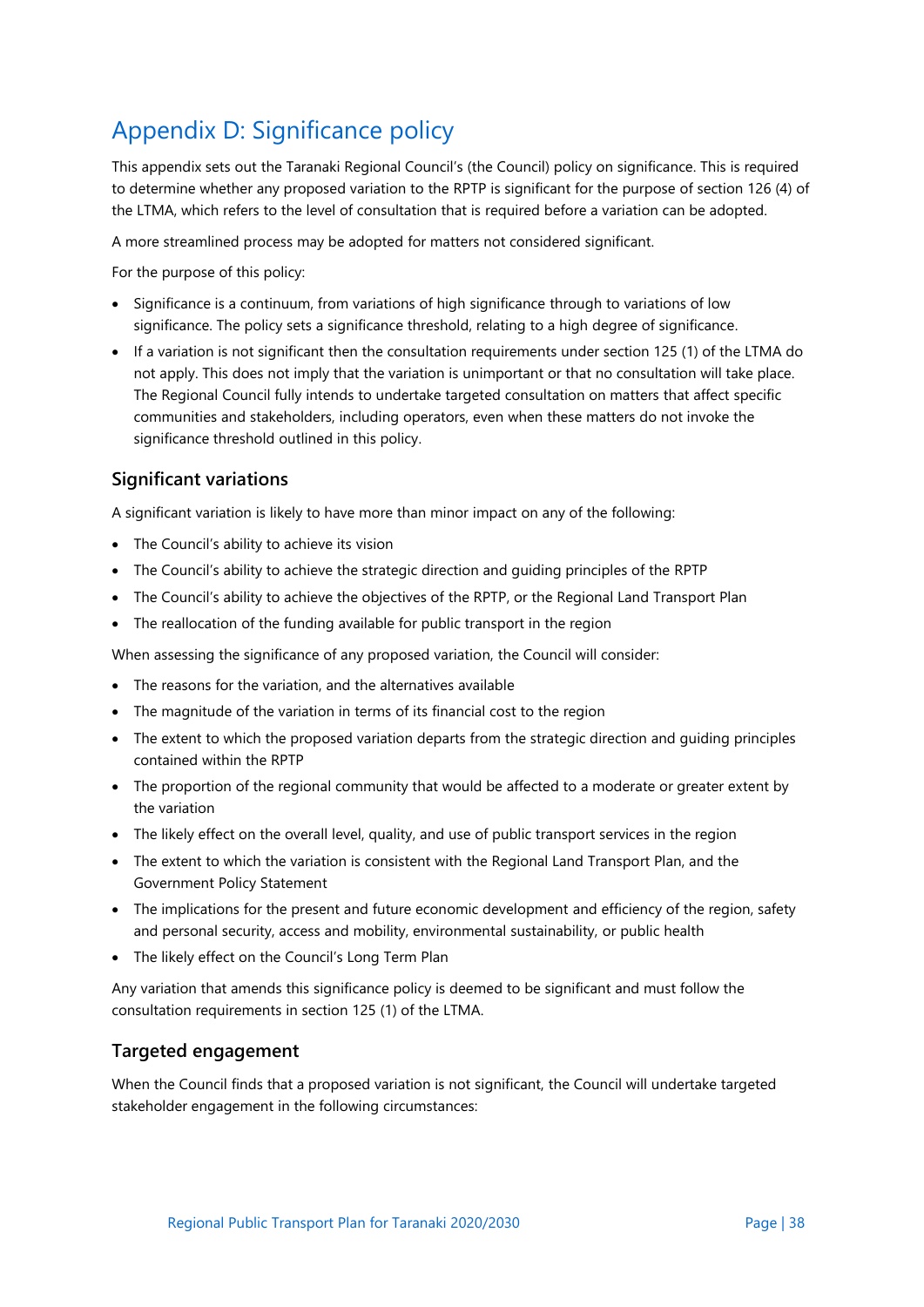#### a For service reviews

As service reviews affect only a part of the region, full consultation will not generally be required. Key stakeholders will be included in preliminary engagement as the service plan is developed, and targeted public engagement will follow when options have been identified.

#### b For minor changes in the delivery of public transport services

Minor changes in service delivery that are required to improve efficiency (such as adding or removing trips, and minor route changes) have only a local impact. In these cases, engagement will generally be undertaken on a low level with the operator(s) involved, the relevant territorial authority, and passengers who use the services.

#### c Other variations

Any proposals for changes that affect only a sector of the community or the industry (such as a change to the *Total Mobility* scheme, or a change to specific vehicle quality standards) will be worked through with those most likely to be affected, as well as other relevant stakeholders.

Note that this policy does not preclude the Council from a more comprehensive consultation process for a variation that does not meet the significance threshold if the benefits of that consultation are considered to outweigh the costs.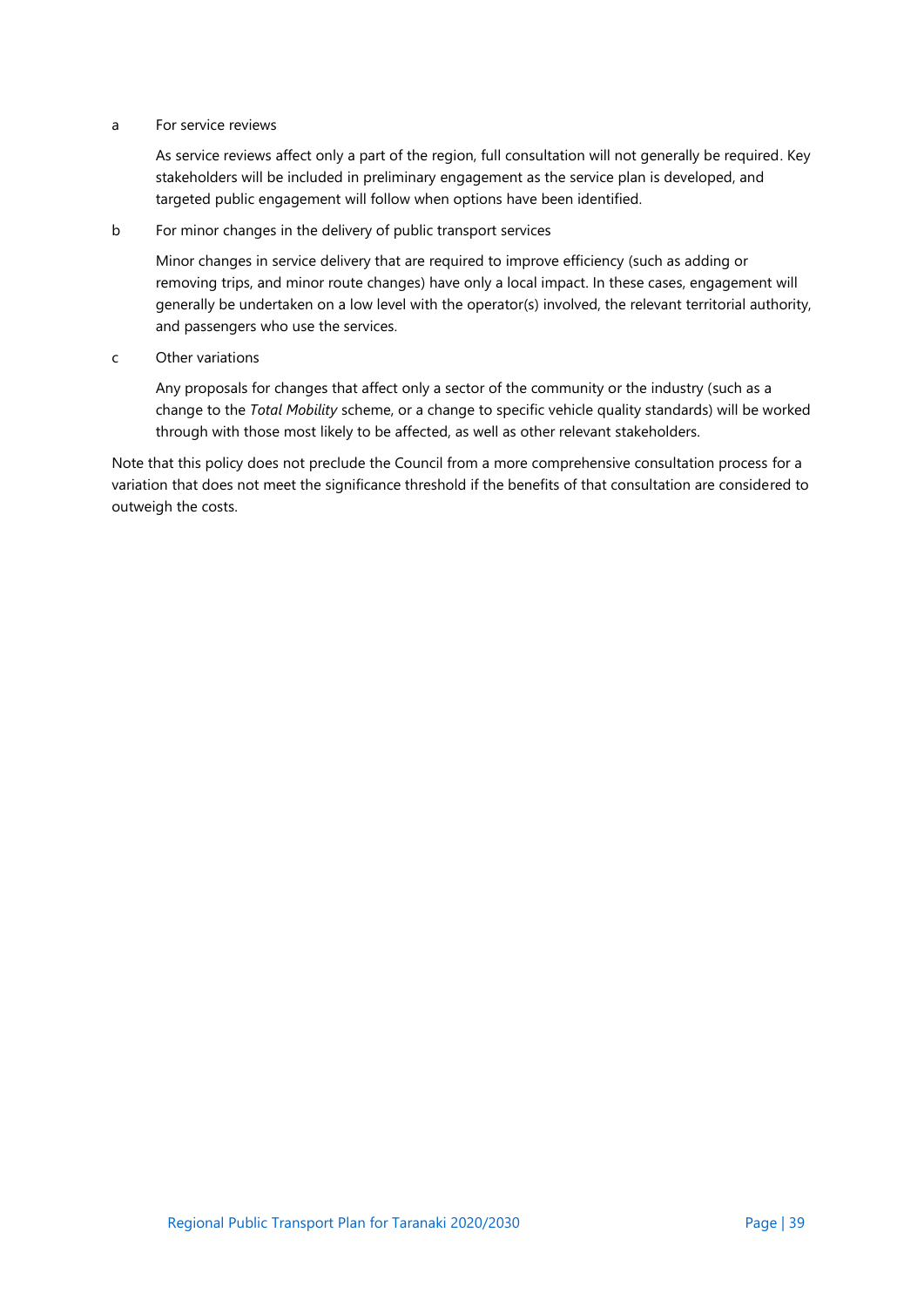# <span id="page-46-0"></span>Appendix E: Land Transport Management Act 2003 requirements

A regional public transport plan must contribute to the purpose of the Land Transport Management Act 2003 (LTMA) which is an efficient and effective land transport system in the public interest (Section 3 of the LTMA). A regional council must also, when preparing a statement of proposal to adopt a regional public transport plan and before adopting a regional public transport plan, be satisfied that the proposal satisfies the requirements of Section 123 of the LTMA. The following table contains an assessment against the requirements of Sections 3, 114 and 123. The Council is satisfied that the Plan complies with the LTMA.

| <b>LTMA</b><br>reference          | <b>Provision</b>                                                                                                                                                                                                                                              | Contribution                                                                                                                                                                                                                                                                                                                                                                                                                                  |
|-----------------------------------|---------------------------------------------------------------------------------------------------------------------------------------------------------------------------------------------------------------------------------------------------------------|-----------------------------------------------------------------------------------------------------------------------------------------------------------------------------------------------------------------------------------------------------------------------------------------------------------------------------------------------------------------------------------------------------------------------------------------------|
| 3 Purpose                         | The purpose of this Act is to<br>contribute to an effective,<br>efficient, and safe land transport<br>system in the public interest."                                                                                                                         | The Plan's contribution to the purpose of the LTMA, and<br>٠<br>the efficiency and effectiveness of the overall strategic<br>approach to public transport in the Taranaki region has<br>been assessed through the RLTS process.<br>A range of strategic options were developed and evaluated<br>as part of the RLTS process.                                                                                                                  |
| 114A<br>Principles<br>$''(1)$ (a) | Regional councils and public<br>transport operators should work<br>in partnership and collaborate<br>with territorial authorities to<br>deliver the regional public<br>transport services and<br>infrastructure necessary to meet<br>the needs of passengers. | The RPTP includes a section on working together which<br>٠<br>covers both our relationship with operators and territorial<br>authorities.                                                                                                                                                                                                                                                                                                     |
| 114A $(1)$ $(b)$                  | The provision of public transport<br>services should be coordinated<br>with the aim of achieving the<br>levels of integration, reliability,<br>frequency, and coverage<br>necessary to encourage<br>passenger growth.                                         | Enhanced levels of service on the Urban service in New<br>$\blacksquare$<br>Plymouth, Bell Block, Waitara and Ōakura will contribute to<br>improved journey times, reduced congestion, and better<br>use of existing transport capacity.<br>The coverage provided by the regional public transport<br>٠<br>network as a whole will provide better access to education,<br>health, employment and areas that contribute to economic<br>growth. |
| 114A $(1)(c)$                     | Competitors should have access<br>to regional public transport<br>markets to increase confidence<br>that public transport services are<br>priced efficiently.                                                                                                 | • The establishment of units is designed to enable regular<br>entrance to the market, primarily through the Rural<br>contracts and in future the Connector contract.                                                                                                                                                                                                                                                                          |
| 114A<br>Principles<br>$''(1)$ (d) | Incentives should exist to reduce<br>reliance on public subsidies to                                                                                                                                                                                          | The development of units, establishing a partnership<br>٠<br>approach and regular monitoring aligned with Waka                                                                                                                                                                                                                                                                                                                                |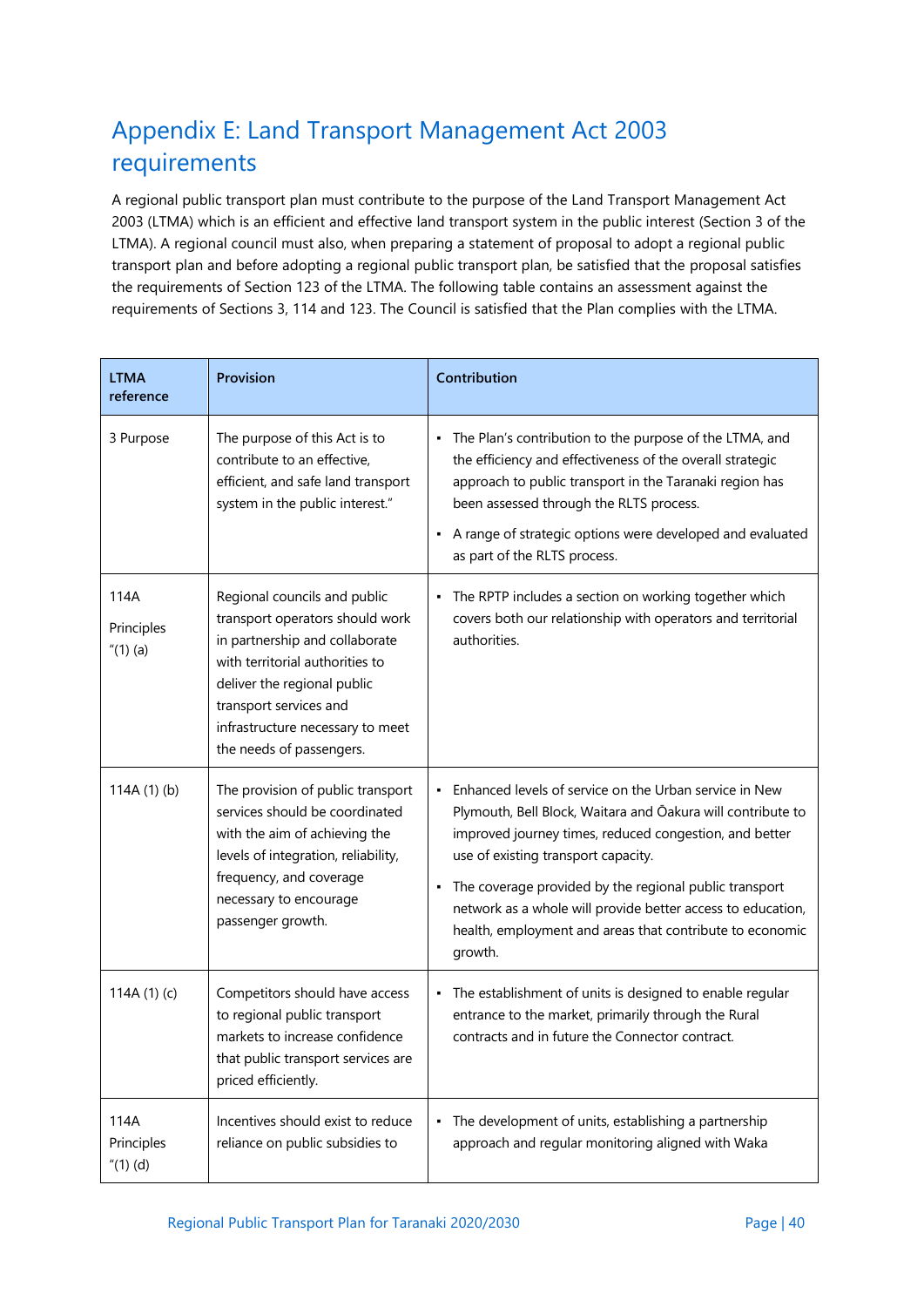| <b>LTMA</b><br>reference      | <b>Provision</b>                                                                                                                                                                                 | Contribution                                                                                                                                                                                                                                                                                                                                                                                                            |
|-------------------------------|--------------------------------------------------------------------------------------------------------------------------------------------------------------------------------------------------|-------------------------------------------------------------------------------------------------------------------------------------------------------------------------------------------------------------------------------------------------------------------------------------------------------------------------------------------------------------------------------------------------------------------------|
|                               | cover the cost of providing public<br>transport services.                                                                                                                                        | Kotahi's Key Performance Indicators will provide the<br>framework for reducing reliance on public subsidies.<br>Specific incentives for performance will be incorporated<br>into contract relationships with operators.                                                                                                                                                                                                 |
| 115 Principles<br>$''(1)$ (e) | The planning and procurement of<br>public transport services should<br>be transparent.                                                                                                           | • The RPTP clearly sets out both the planning and<br>procurement approach for the Council's public transport<br>services.                                                                                                                                                                                                                                                                                               |
| 124 (a) (ii)                  | Has been prepared in accordance<br>with any relevant guidelines that<br>the Transport Agency has issued.                                                                                         | • Waka Kotahi's Requirements for Urban Buses (2011) have<br>been taken into account and referenced in this Plan.                                                                                                                                                                                                                                                                                                        |
| 124 (a) (iii)                 | Is, if it includes a matter that is<br>not within the scope of the<br>regional land transport plan,<br>otherwise consistent with that<br>plan.                                                   | • The purpose of this Plan is to give effect to the public<br>transport components of the current RLTS. The RLTS was<br>assessed against the regional policy statement and<br>regional plans, and was found to be consistent with them.<br>District plans were also taken into account during the<br>development of the RLTS. Future versions will be revised to<br>be consistent with the regional land transport plan |
| 124 (c) (i)                   | Take into account any national<br>energy efficiency and<br>conservation strategy.                                                                                                                | • The national energy efficiency and conservation strategy<br>was taken into account in the development and<br>assessment of the preferred strategic option in the RLTS.                                                                                                                                                                                                                                                |
| 124 (c) (ii)                  | Take into account any relevant<br>regional policy statement,<br>regional plan, district plan, or<br>proposed regional plan or district<br>plan under the Resource<br>Management Act 1991         | • The purpose of this Plan is to give effect to the public<br>transport components of the RLTPS. The RLTP was<br>assessed against the regional policy statement and<br>regional plans, and was found to be consistent with them.<br>District plans were also taken into account during the<br>development of the RLTP. Future versions will be revised to<br>be consistent with the regional land transport plan.       |
| 124 (c) (iii)                 | Take into account the public<br>transport funding likely to be<br>available within the region.                                                                                                   | • The Investment and Funding section of the Plan provides a<br>detailed assessment of the funding likely to be available<br>within the region.                                                                                                                                                                                                                                                                          |
| 124 (c) (iv)                  | Take into account the need to<br>obtain the best value for money,<br>having regard to the desirability<br>of encouraging a competitive and<br>efficient market for public<br>transport services. | • The Council has a procurement strategy for transport<br>activities. The objective of the strategy is to procure public<br>transport services in a way that:<br>• achieves value for money,<br>• encourages competitive and efficient markets, and<br>· sustains those markets.                                                                                                                                        |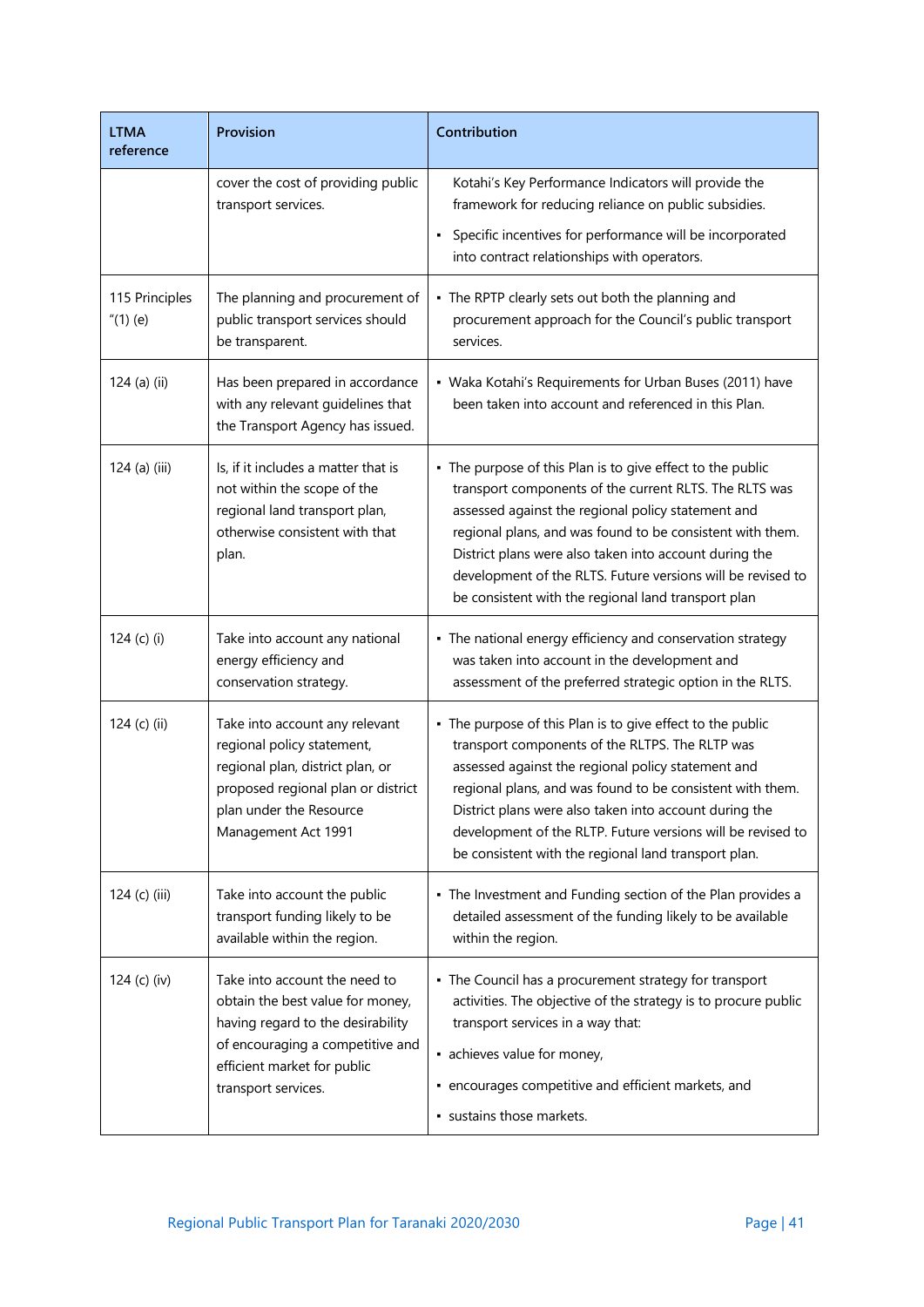| <b>LTMA</b><br>reference | <b>Provision</b>                                                              | <b>Contribution</b>                                                                                                                                            |
|--------------------------|-------------------------------------------------------------------------------|----------------------------------------------------------------------------------------------------------------------------------------------------------------|
| 124 $(c)$ $(v)$          | Take into account the views of<br>public transport operators in the<br>region | • A discussion document was distributed to public transport<br>operators to enable their views to be taken into account<br>during the development of the Plan. |
| 35 and 120 (1)<br>(vii)  | Consider the needs of persons<br>who are transport-disadvantaged              | • The Transport Disadvantaged section of the Plan considers<br>the needs of the transport-disadvantaged.                                                       |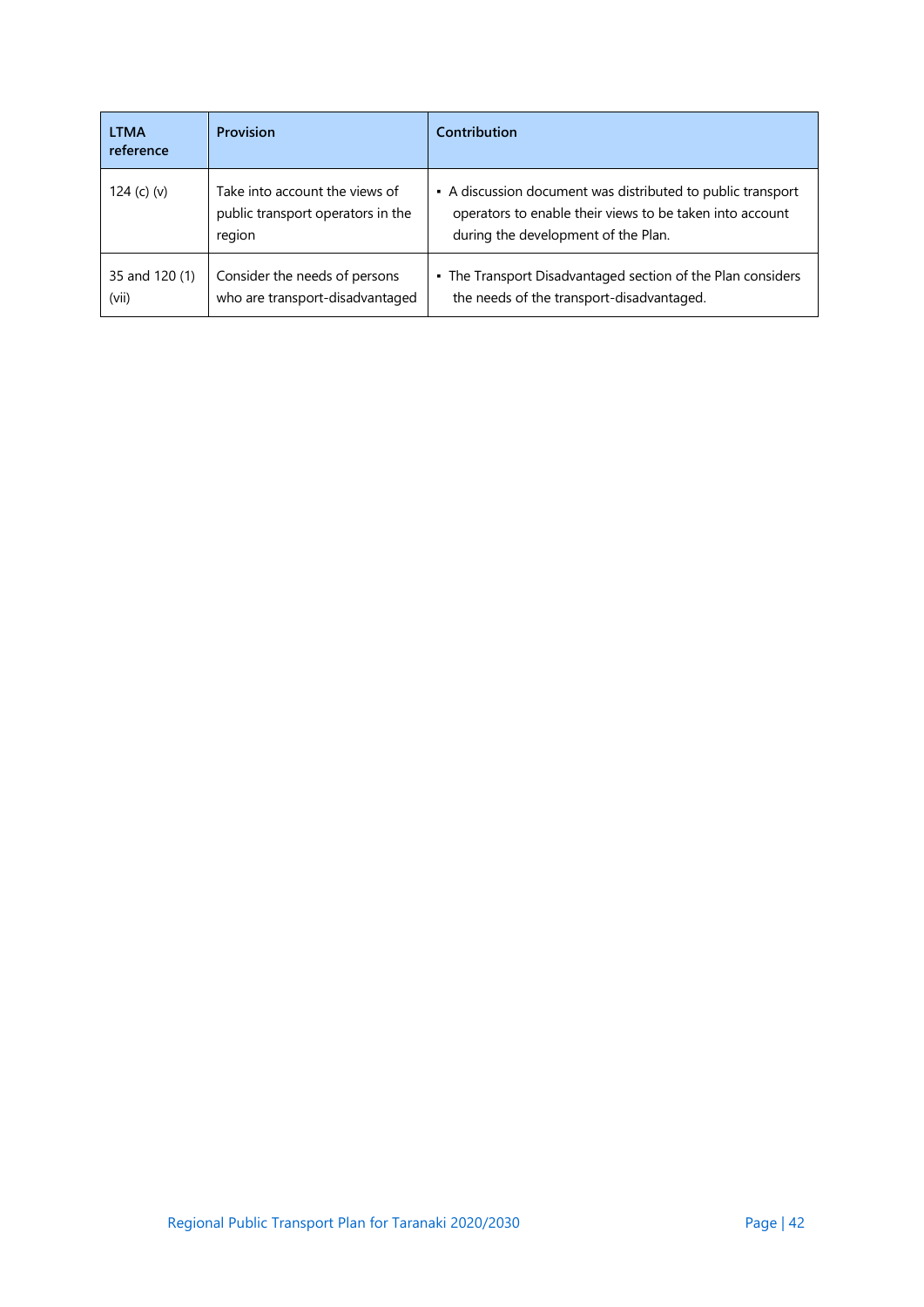# **Glossary of Terms and Acronyms**

| Bus priority measures         | Facilities to improve bus operation i.e. enhance the attractiveness and<br>reliability of public transport e.g. bus lanes, bus bypasses and traffic signal<br>prioritisation.                                                                                     |
|-------------------------------|-------------------------------------------------------------------------------------------------------------------------------------------------------------------------------------------------------------------------------------------------------------------|
| <b>Business Case Approach</b> | Waka Kotahi's approach to transport planning investment. The approach is<br>broken down into phases with decision points along the way to determine if<br>the investment is worthwhile in relation to the desired outcome.                                        |
| Concessions                   | Discounted bus fares for specific groups of passengers.                                                                                                                                                                                                           |
| Demand-responsive services    | A form of shared transport where the vehicles alter their routes based on<br>passenger demand rather than operating to a fixed route or timetable.                                                                                                                |
| Exempt services               | Unsubsidised, commercial public transport services that are not considered<br>an integral part of the regions urban public transport network so therefore<br>do not operate under contract to the Council.                                                        |
| Fare capping                  | A pricing structure that limits the amount a passenger pays for their trips<br>over a day, a week or a month. Provides incentive and accessibility to all<br>passengers.                                                                                          |
| Farebox recovery              | The percentage of operating expenditure which are met by fares paid by<br>passengers.                                                                                                                                                                             |
| <b>GPS</b>                    | Government Policy Statement - refers to the government's policy document<br>on Land Transport issued under section 66 of the LTMA. The GPS directly<br>influences how funding from the NLTF is to be invested for the following<br>three year period.             |
| Integrated public transport   | The ability to combine different modes of transport to increase ease and<br>efficiency for passengers in terms of cost, comfort, safety, accessibility and<br>convenience.                                                                                        |
| Key corridors                 | Generally a linear area defined by one or more modes of transportation such<br>as streets, roads and railway lines.                                                                                                                                               |
| Layover facilities            | A point where a bus stops to provide for passenger transfers and driver<br>breaks.                                                                                                                                                                                |
| LTMA                          | Land Transport Management Act 2003 - the main statutory framework for<br>land planning and funding in New Zealand.                                                                                                                                                |
| <b>LTP</b>                    | Long Term Plan - the ten year long-term council plan produced by regional<br>and territorial authorities in accordance with section 93 of the Local<br>Government act 2002.                                                                                       |
| Multi-modal                   | Using a variety of different methods (or modes) to accomplish something.                                                                                                                                                                                          |
| NLTF                          | National Land Transport Fund - the fund established under Section 10 of the<br>LTMA to pay for land transport activities.                                                                                                                                         |
| <b>NOP</b>                    | Network Operating Plan - an agreed process that helps better manage and<br>plan the use of the transport network.                                                                                                                                                 |
| <b>PTOM</b>                   | Public Transport Operating Model - the framework introduced by Cabinet in<br>2011 for the provision of urban bus and ferry services. The model is used to<br>contribute to government's goal to grow public transport patronage with<br>less reliance on subsidy. |